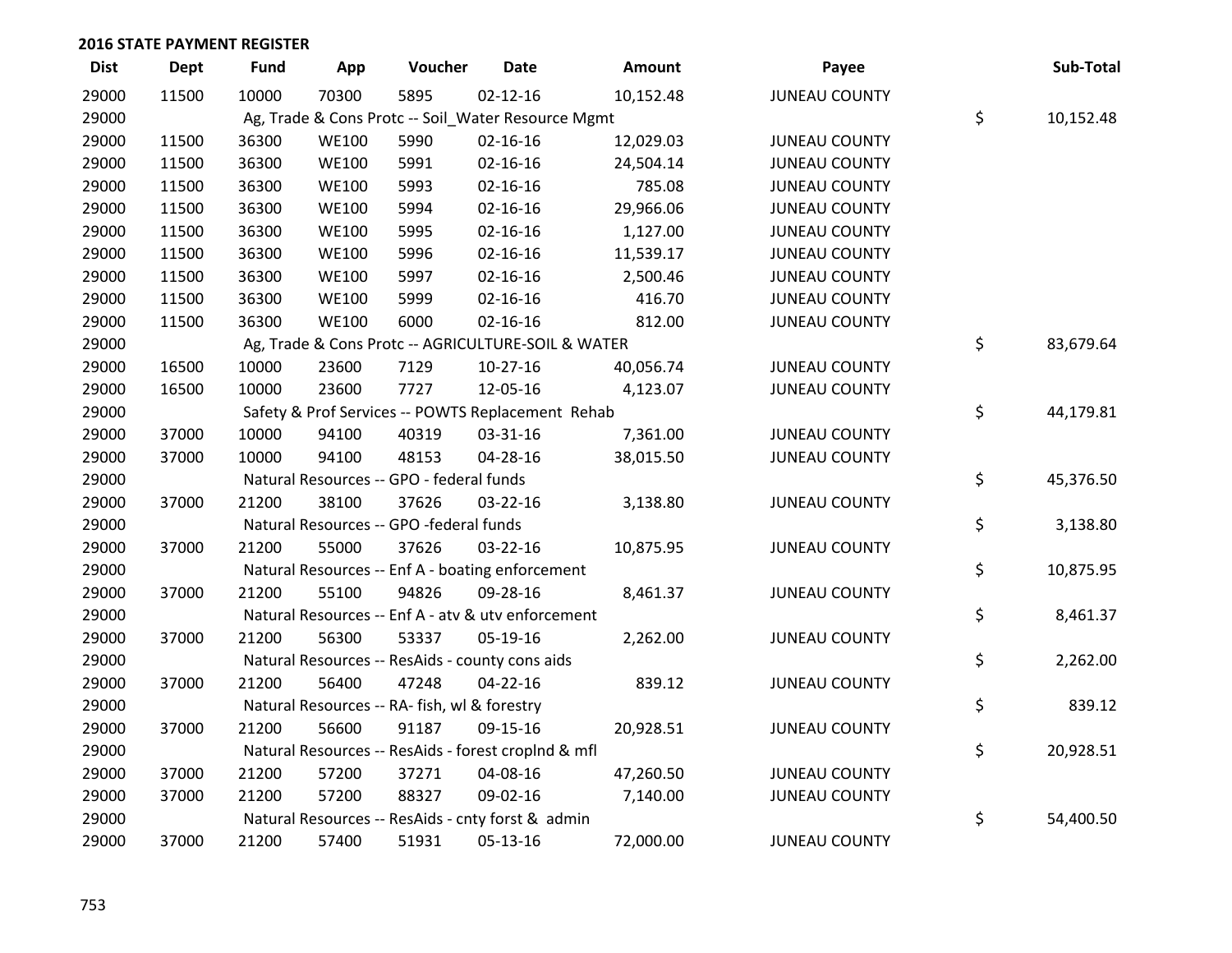| <b>Dist</b> | <b>Dept</b> | Fund  | App   | Voucher                                             | Date           | Amount     | Payee                   | Sub-Total        |
|-------------|-------------|-------|-------|-----------------------------------------------------|----------------|------------|-------------------------|------------------|
| 29000       |             |       |       | Natural Resources -- RA- cnty snow trail & area aid |                |            |                         | \$<br>72,000.00  |
| 29000       | 37000       | 21200 | 57500 | 22693                                               | $01 - 21 - 16$ | 25,964.29  | <b>JUNEAU COUNTY</b>    |                  |
| 29000       | 37000       | 21200 | 57500 | 48150                                               | 04-28-16       | 8,015.50   | <b>JUNEAU COUNTY</b>    |                  |
| 29000       | 37000       | 21200 | 57500 | 108797                                              | 11-23-16       | 30,400.00  | <b>JUNEAU COUNTY</b>    |                  |
| 29000       | 37000       | 21200 | 57500 | 114488                                              | 12-16-16       | 30,400.00  | <b>JUNEAU COUNTY</b>    |                  |
| 29000       |             |       |       | Natural Resources -- RA- snowmobile trail areas     |                |            |                         | \$<br>94,779.79  |
| 29000       | 37000       | 21200 | 58400 | 47962                                               | 04-29-16       | 21.00      | <b>JUNEAU COUNTY</b>    |                  |
| 29000       | 37000       | 21200 | 58400 | 90497                                               | 09-14-16       | 503.00     | <b>JUNEAU COUNTY</b>    |                  |
| 29000       |             |       |       | Natural Resources -- ResAids - pymt in lieu tax fed |                |            |                         | \$<br>524.00     |
| 29000       | 37000       | 21200 | 58900 | 102323                                              | 11-18-16       | 3,880.37   | <b>JUNEAU COUNTY</b>    |                  |
| 29000       |             |       |       | Natural Resources -- Resource aids - distribution o |                |            |                         | \$<br>3,880.37   |
| 29000       | 37000       | 21200 | 66300 | 19954                                               | 01-08-16       | 5,000.00   | <b>JUNEAU COUNTY</b>    |                  |
| 29000       |             |       |       | Natural Resources -- EA - lake protection           |                |            |                         | \$<br>5,000.00   |
| 29000       | 37000       | 27400 | 67000 | 57525                                               | $06-17-16$     | 4,496.00   | <b>JUNEAU COUNTY</b>    |                  |
| 29000       |             |       |       | Natural Resources -- Fin asst for responsible units |                |            |                         | \$<br>4,496.00   |
| 29000       | 39500       | 21100 | 18500 | 39633                                               | 10-19-16       | 4,000.00   | <b>JUNEAU COUNTY</b>    |                  |
| 29000       |             |       |       | Transportation -- Hwy Sfty Loc Aid Ffd              |                |            |                         | \$<br>4,000.00   |
| 29000       | 39500       | 21100 | 19000 | 138                                                 | 07-05-16       | 411,971.28 | <b>JUNEAU COUNTY</b>    |                  |
| 29000       | 39500       | 21100 | 19000 | 29092                                               | 10-03-16       | 205,985.64 | <b>JUNEAU COUNTY</b>    |                  |
| 29000       |             |       |       | Transportation -- Trans Aids To Co.-Sf              |                |            |                         | \$<br>617,956.92 |
| 29000       | 39500       | 21100 | 16800 | 88029                                               | 05-06-16       | 77,361.00  | <b>COUNTY OF JUNEAU</b> |                  |
| 29000       |             |       |       | Transportation -- Eldly&Disa Co/Aid Sf              |                |            |                         | \$<br>77,361.00  |
| 29000       | 39500       | 21100 | 17000 | 75886                                               | 03-09-16       | 1,758.07   | TREAS JUNEAU CO         |                  |
| 29000       |             |       |       | Transportation -- County Forest Aids                |                |            |                         | \$<br>1,758.07   |
| 29000       | 39500       | 21100 | 18500 | 71709                                               | $01 - 22 - 16$ | 355.20     | TREAS JUNEAU CO         |                  |
| 29000       | 39500       | 21100 | 18500 | 71709                                               | $01 - 22 - 16$ | 710.40     | TREAS JUNEAU CO         |                  |
| 29000       | 39500       | 21100 | 18500 | 72631                                               | 02-02-16       | 355.20     | TREAS JUNEAU CO         |                  |
| 29000       | 39500       | 21100 | 18500 | 77939                                               | 03-31-16       | 355.20     | TREAS JUNEAU CO         |                  |
| 29000       | 39500       | 21100 | 18500 | 78321                                               | 04-05-16       | 666.00     | TREAS JUNEAU CO         |                  |
| 29000       | 39500       | 21100 | 18500 | 80347                                               | $04 - 28 - 16$ | 355.20     | TREAS JUNEAU CO         |                  |
| 29000       | 39500       | 21100 | 18500 | 81587                                               | 05-11-16       | 621.60     | TREAS JUNEAU CO         |                  |
| 29000       | 39500       | 21100 | 18500 | 85643                                               | 06-24-16       | 1,287.60   | TREAS JUNEAU CO         |                  |
| 29000       | 39500       | 21100 | 18500 | 85950                                               | 06-29-16       | 1,208.59   | TREAS JUNEAU CO         |                  |
| 29000       |             |       |       | Transportation -- Hwy Sfty Loc Aid Ffd              |                |            |                         | \$<br>5,914.99   |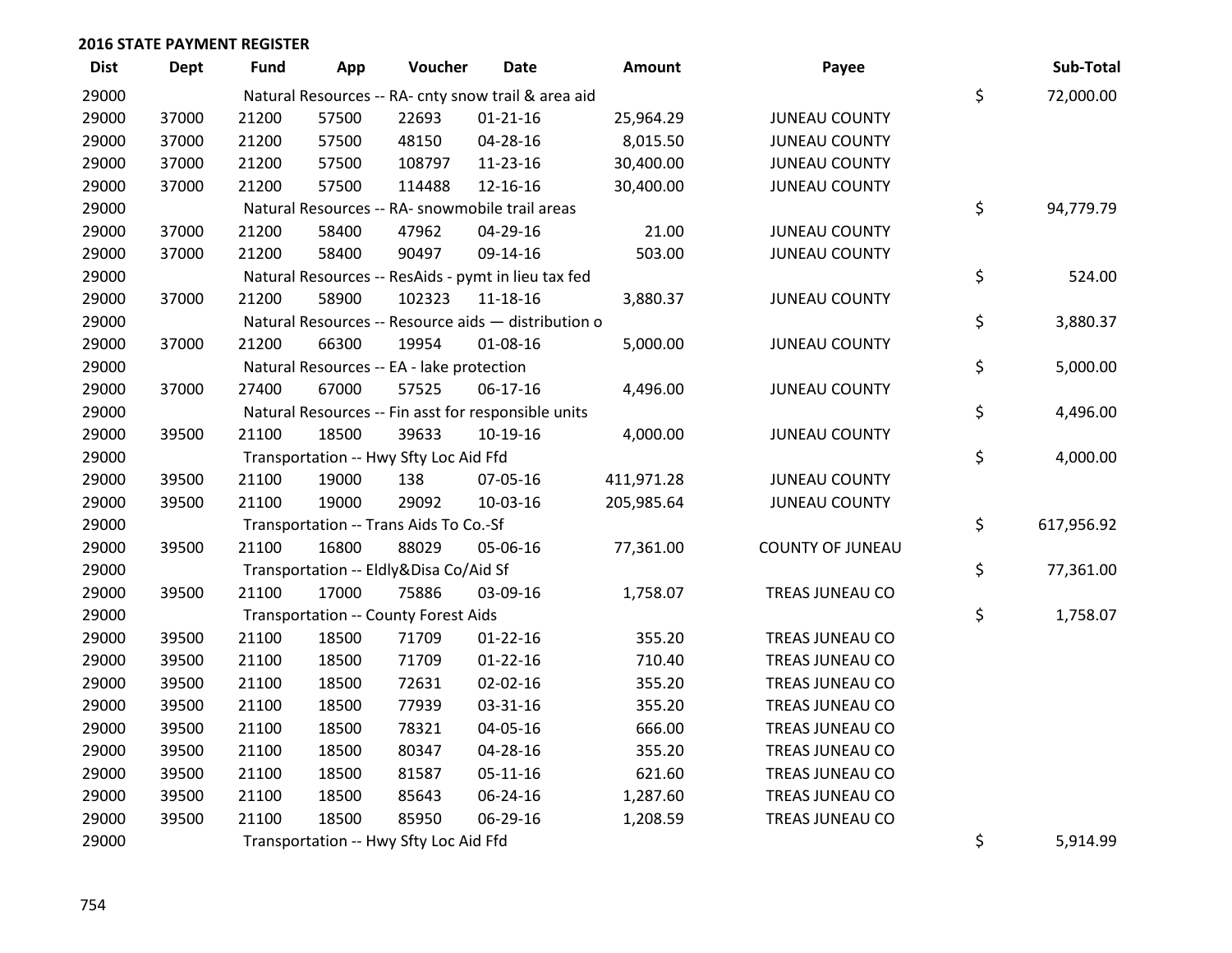| <b>Dist</b> | <b>Dept</b> | Fund  | App   | Voucher                                          | <b>Date</b>    | Amount     | Payee                   | Sub-Total          |
|-------------|-------------|-------|-------|--------------------------------------------------|----------------|------------|-------------------------|--------------------|
| 29000       | 39500       | 21100 | 19000 | 74029                                            | $01 - 04 - 16$ | 205,985.64 | <b>COUNTY OF JUNEAU</b> |                    |
| 29000       |             |       |       | Transportation -- Trans Aids To Co.-Sf           |                |            |                         | \$<br>205,985.64   |
| 29000       | 41000       | 10000 | 11600 | 92386                                            | 11-29-16       | 18,640.00  | <b>JUNEAU COUNTY</b>    |                    |
| 29000       |             |       |       | Corrections -- Reimbursing counties for proba    |                |            |                         | \$<br>18,640.00    |
| 29000       | 41000       | 10000 | 31300 | 21603                                            | $01 - 20 - 16$ | 18,902.67  | <b>JUNEAU COUNTY</b>    |                    |
| 29000       | 41000       | 10000 | 31300 | 28388                                            | $02 - 12 - 16$ | 4,476.40   | <b>JUNEAU COUNTY</b>    |                    |
| 29000       |             |       |       | Corrections -- Community youth and family aid    |                |            |                         | \$<br>23,379.07    |
| 29000       | 43500       | 10000 | 00000 | 90613                                            | $01 - 02 - 16$ | 9,072.00   | <b>JUNEAU CO</b>        |                    |
| 29000       | 43500       | 10000 | 00000 | 90614                                            | $01 - 04 - 16$ | 73,028.00  | <b>JUNEAU CO</b>        |                    |
| 29000       | 43500       | 10000 | 00000 | 90616                                            | 02-01-16       | 82,708.00  | <b>JUNEAU CO</b>        |                    |
| 29000       | 43500       | 10000 | 00000 | 90618                                            | 03-01-16       | 105,415.00 | <b>JUNEAU CO</b>        |                    |
| 29000       | 43500       | 10000 | 00000 | 90622                                            | $04 - 01 - 16$ | 157,398.00 | <b>JUNEAU CO</b>        |                    |
| 29000       | 43500       | 10000 | 00000 | 90624                                            | 05-02-16       | 46,632.00  | <b>JUNEAU CO</b>        |                    |
| 29000       | 43500       | 10000 | 00000 | 90627                                            | 06-01-16       | 36,360.00  | <b>JUNEAU CO</b>        |                    |
| 29000       | 43500       | 10000 | 00000 | 90700                                            | $07 - 01 - 16$ | 55,407.00  | <b>JUNEAU CO</b>        |                    |
| 29000       | 43500       | 10000 | 00000 | 90701                                            | 08-01-16       | 379,062.00 | <b>JUNEAU CO</b>        |                    |
| 29000       | 43500       | 10000 | 00000 | 90702                                            | 09-01-16       | 46,801.00  | <b>JUNEAU CO</b>        |                    |
| 29000       | 43500       | 10000 | 00000 | 90704                                            | $10-01-16$     | 94,271.00  | <b>JUNEAU CO</b>        |                    |
| 29000       | 43500       | 10000 | 00000 | 90705                                            | 11-01-16       | 79,763.00  | <b>JUNEAU CO</b>        |                    |
| 29000       | 43500       | 10000 | 00000 | 90706                                            | 12-01-16       | 36,820.00  | <b>JUNEAU CO</b>        |                    |
| 29000       |             |       |       | Health Services -- State/Fed Aids                |                |            |                         | \$<br>1,202,737.00 |
| 29000       | 45500       | 10000 | 22100 | 14320                                            | $07 - 22 - 16$ | 370.00     | <b>JUNEAU COUNTY</b>    |                    |
| 29000       |             |       |       | Justice -- Crime laboratories, DNA               |                |            |                         | \$<br>370.00       |
| 29000       | 45500       | 10000 | 23100 | 16879                                            | 09-22-16       | 7,040.00   | <b>JUNEAU COUNTY</b>    |                    |
| 29000       |             |       |       | Justice -- Law enforcement train, local          |                |            |                         | \$<br>7,040.00     |
| 29000       | 45500       | 10000 | 26300 | 5062                                             | $01-19-16$     | 30,764.00  | <b>JUNEAU COUNTY</b>    |                    |
| 29000       |             |       |       | Justice -- County-tribal programs, local         |                |            |                         | \$<br>30,764.00    |
| 29000       | 45500       | 10000 | 53200 | 7604                                             | 03-14-16       | 18,557.93  | <b>JUNEAU COUNTY</b>    |                    |
| 29000       | 45500       | 10000 | 53200 | 14434                                            | $07 - 22 - 16$ | 14,153.01  | <b>JUNEAU COUNTY</b>    |                    |
| 29000       |             |       |       | Justice -- Crime victim witness assist           |                |            |                         | \$<br>32,710.94    |
| 29000       | 46500       | 10000 | 30800 | 17785                                            | 11-15-16       | 7,626.49   | <b>JUNEAU COUNTY</b>    |                    |
| 29000       |             |       |       | Military Affairs -- Emergency response equipment |                |            |                         | \$<br>7,626.49     |
| 29000       | 46500       | 10000 | 33700 | 12932                                            | $07 - 20 - 16$ | 5,105.00   | <b>JUNEAU COUNTY</b>    |                    |
| 29000       | 46500       | 10000 | 33700 | 18608                                            | 12-06-16       | 5,105.00   | <b>JUNEAU COUNTY</b>    |                    |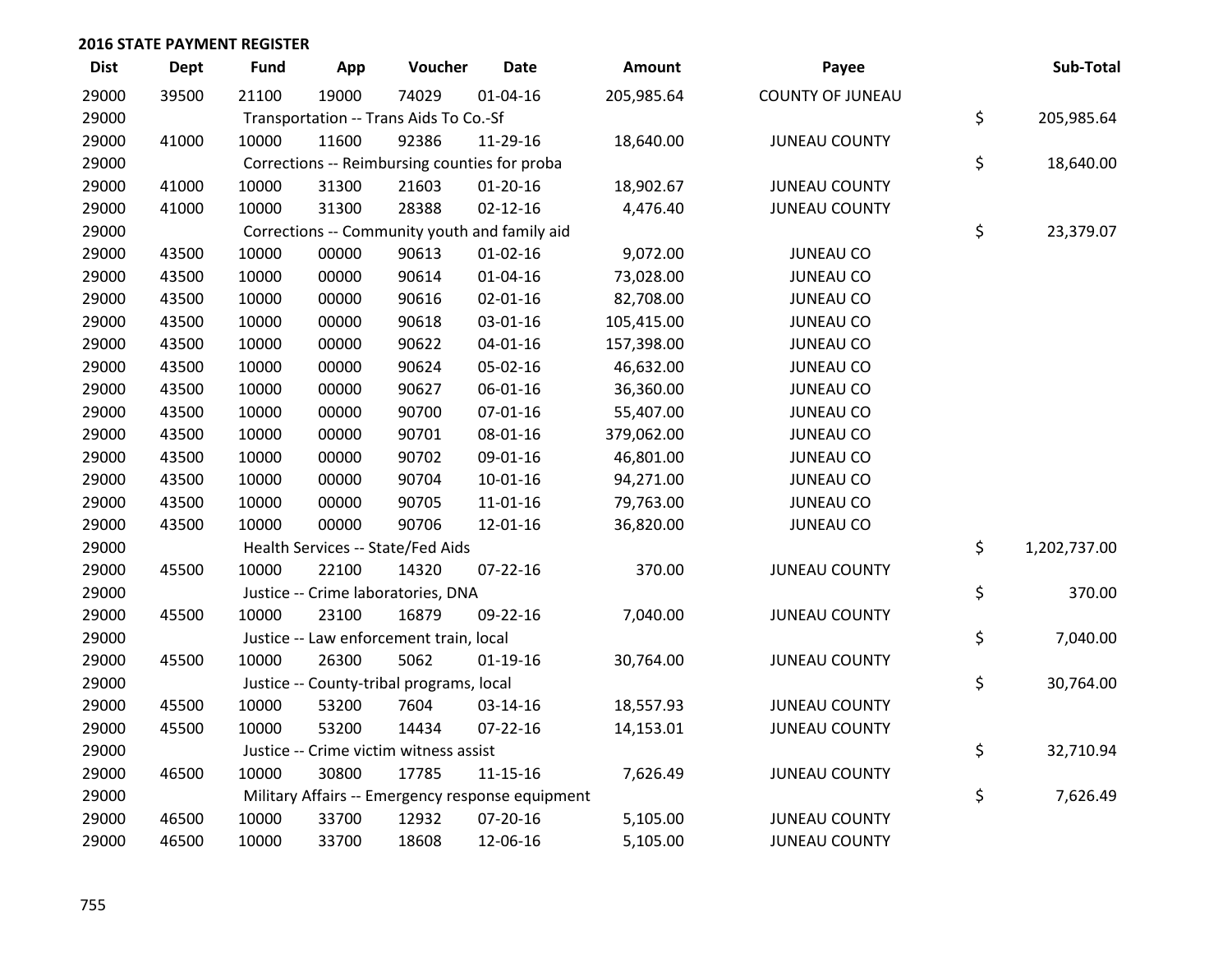| <b>Dist</b> | <b>Dept</b> | <b>Fund</b> | App   | Voucher                                           | Date                                               | Amount       | Payee                | Sub-Total          |
|-------------|-------------|-------------|-------|---------------------------------------------------|----------------------------------------------------|--------------|----------------------|--------------------|
| 29000       |             |             |       | Military Affairs -- Local emer planning grants    |                                                    |              |                      | \$<br>10,210.00    |
| 29000       | 46500       | 10000       | 34200 | 5043                                              | $01 - 27 - 16$                                     | 13,963.42    | <b>JUNEAU COUNTY</b> |                    |
| 29000       | 46500       | 10000       | 34200 | 5593                                              | 02-04-16                                           | 5,330.50     | <b>JUNEAU COUNTY</b> |                    |
| 29000       | 46500       | 10000       | 34200 | 13871                                             | 08-16-16                                           | 16,021.12    | <b>JUNEAU COUNTY</b> |                    |
| 29000       | 46500       | 10000       | 34200 | 18678                                             | 12-06-16                                           | 15,353.90    | <b>JUNEAU COUNTY</b> |                    |
| 29000       |             |             |       | Military Affairs -- Federal aid, local assistance |                                                    |              |                      | \$<br>50,668.94    |
| 29000       | 46500       | 10000       | 35000 | 5656                                              | 02-18-16                                           | 108,830.13   | <b>JUNEAU COUNTY</b> |                    |
| 29000       | 46500       | 10000       | 35000 | 16612                                             | 10-14-16                                           | 24,144.02    | <b>JUNEAU COUNTY</b> |                    |
| 29000       |             |             |       |                                                   | Military Affairs -- Federal aid, homeland security |              |                      | \$<br>132,974.15   |
| 29000       | 48500       | 15200       | 12700 | 7778                                              | 03-07-16                                           | 280.14       | <b>JUNEAU COUNTY</b> |                    |
| 29000       | 48500       | 15200       | 12700 | 13973                                             | 06-30-16                                           | 718.69       | <b>JUNEAU COUNTY</b> |                    |
| 29000       |             |             |       | Veterans Affairs -- Grants to counties            |                                                    |              |                      | \$<br>998.83       |
| 29000       | 48500       | 58200       | 26700 | 7778                                              | 03-07-16                                           | 1,260.61     | <b>JUNEAU COUNTY</b> |                    |
| 29000       | 48500       | 58200       | 26700 | 13973                                             | 06-30-16                                           | 3,234.11     | <b>JUNEAU COUNTY</b> |                    |
| 29000       | 48500       | 58300       | 37000 | 7778                                              | 03-07-16                                           | 1,260.61     | <b>JUNEAU COUNTY</b> |                    |
| 29000       | 48500       | 58300       | 37000 | 13973                                             | 06-30-16                                           | 3,234.11     | <b>JUNEAU COUNTY</b> |                    |
| 29000       |             |             |       | Veterans Affairs -- County grants                 |                                                    |              |                      | \$<br>8,989.44     |
| 29000       | 50500       | 10000       | 15500 | 8177                                              | $01 - 14 - 16$                                     | 2,843.79     | <b>JUNEAU COUNTY</b> |                    |
| 29000       | 50500       | 10000       | 15500 | 11489                                             | $02 - 16 - 16$                                     | 3,208.39     | <b>JUNEAU COUNTY</b> |                    |
| 29000       | 50500       | 10000       | 15500 | 12784                                             | 03-01-16                                           | 2,877.09     | <b>JUNEAU COUNTY</b> |                    |
| 29000       | 50500       | 10000       | 15500 | 16296                                             | $04 - 14 - 16$                                     | 3,491.95     | <b>JUNEAU COUNTY</b> |                    |
| 29000       | 50500       | 10000       | 15500 | 19143                                             | 05-16-16                                           | 5,043.44     | <b>JUNEAU COUNTY</b> |                    |
| 29000       | 50500       | 10000       | 15500 | 20739                                             | 05-31-16                                           | 5,920.34     | <b>JUNEAU COUNTY</b> |                    |
| 29000       | 50500       | 10000       | 15500 | 23208                                             | 06-29-16                                           | 4,902.51     | <b>JUNEAU COUNTY</b> |                    |
| 29000       | 50500       | 10000       | 15500 | 26068                                             | 07-29-16                                           | 6,771.73     | <b>JUNEAU COUNTY</b> |                    |
| 29000       | 50500       | 10000       | 15500 | 28780                                             | 08-31-16                                           | 3,259.12     | <b>JUNEAU COUNTY</b> |                    |
| 29000       | 50500       | 10000       | 15500 | 31021                                             | 09-28-16                                           | 5,907.27     | <b>JUNEAU COUNTY</b> |                    |
| 29000       | 50500       | 10000       | 15500 | 35176                                             | $11 - 15 - 16$                                     | 11,225.65    | <b>JUNEAU COUNTY</b> |                    |
| 29000       | 50500       | 10000       | 15500 | 37648                                             | 12-14-16                                           | 2,577.12     | <b>JUNEAU COUNTY</b> |                    |
| 29000       | 50500       | 10000       | 15500 | 38765                                             | 12-28-16                                           | 3,502.96     | <b>JUNEAU COUNTY</b> |                    |
| 29000       |             |             |       | Administration -- Federal aid, local assistance   |                                                    |              |                      | \$<br>61,531.36    |
| 29000       | 50500       | 10000       | 17500 | 36517                                             | 12-19-16                                           | 1,909,519.00 | <b>JUNEAU COUNTY</b> |                    |
| 29000       |             |             |       |                                                   | Administration -- HV trans In environ impact fee   |              |                      | \$<br>1,909,519.00 |
| 29000       | 50500       | 10000       | 74300 | 6810                                              | $01 - 04 - 16$                                     | 46,266.00    | <b>JUNEAU COUNTY</b> |                    |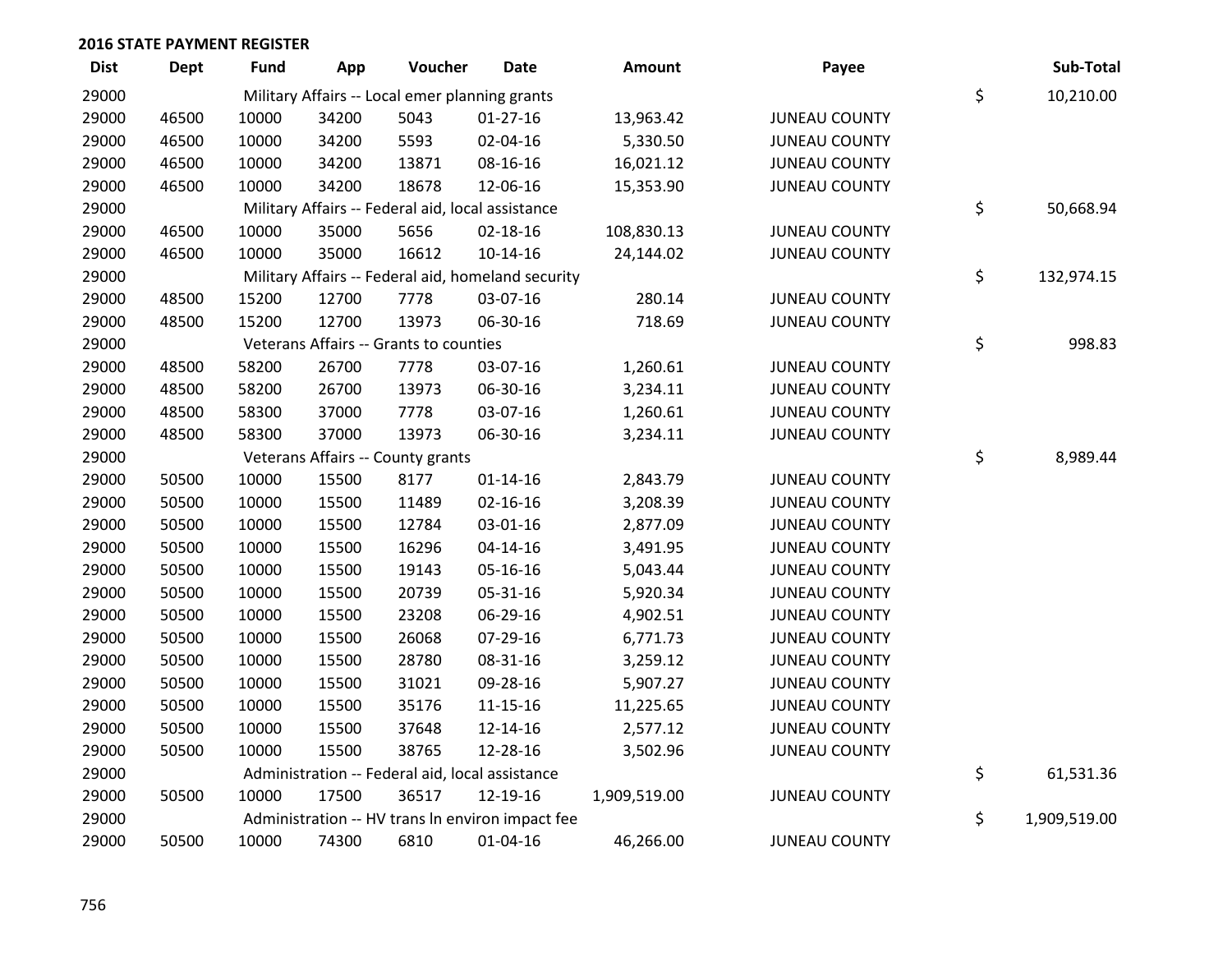| <b>Dist</b> | <b>Dept</b> | Fund  | App   | Voucher | <b>Date</b>    | Amount     | Payee                | Sub-Total |
|-------------|-------------|-------|-------|---------|----------------|------------|----------------------|-----------|
| 29000       | 50500       | 10000 | 74300 | 6811    | $01 - 04 - 16$ | 104,740.00 | <b>JUNEAU COUNTY</b> |           |
| 29000       | 50500       | 10000 | 74300 | 7525    | $01 - 25 - 16$ | 10,000.00  | <b>JUNEAU COUNTY</b> |           |
| 29000       | 50500       | 10000 | 74300 | 8479    | $01 - 25 - 16$ | 44,841.00  | <b>JUNEAU COUNTY</b> |           |
| 29000       | 50500       | 10000 | 74300 | 8491    | $01 - 25 - 16$ | 26,730.00  | <b>JUNEAU COUNTY</b> |           |
| 29000       | 50500       | 10000 | 74300 | 8863    | $01 - 25 - 16$ | 20,656.00  | <b>JUNEAU COUNTY</b> |           |
| 29000       | 50500       | 10000 | 74300 | 8868    | $01 - 25 - 16$ | 28,207.00  | <b>JUNEAU COUNTY</b> |           |
| 29000       | 50500       | 10000 | 74300 | 9072    | 02-04-16       | 30,642.00  | <b>JUNEAU COUNTY</b> |           |
| 29000       | 50500       | 10000 | 74300 | 9957    | 02-05-16       | 61,955.00  | <b>JUNEAU COUNTY</b> |           |
| 29000       | 50500       | 10000 | 74300 | 10247   | 02-26-16       | 10,504.00  | <b>JUNEAU COUNTY</b> |           |
| 29000       | 50500       | 10000 | 74300 | 10679   | 02-26-16       | 19,439.00  | <b>JUNEAU COUNTY</b> |           |
| 29000       | 50500       | 10000 | 74300 | 11170   | 02-26-16       | 10,997.00  | <b>JUNEAU COUNTY</b> |           |
| 29000       | 50500       | 10000 | 74300 | 12699   | 03-11-16       | 41,400.00  | <b>JUNEAU COUNTY</b> |           |
| 29000       | 50500       | 10000 | 74300 | 12729   | 03-11-16       | 13,715.00  | <b>JUNEAU COUNTY</b> |           |
| 29000       | 50500       | 10000 | 74300 | 13302   | 03-17-16       | 77,612.00  | <b>JUNEAU COUNTY</b> |           |
| 29000       | 50500       | 10000 | 74300 | 13595   | 03-17-16       | 56,511.00  | <b>JUNEAU COUNTY</b> |           |
| 29000       | 50500       | 10000 | 74300 | 15361   | $04 - 13 - 16$ | 21,815.00  | <b>JUNEAU COUNTY</b> |           |
| 29000       | 50500       | 10000 | 74300 | 17142   | 04-27-16       | 33,040.00  | <b>JUNEAU COUNTY</b> |           |
| 29000       | 50500       | 10000 | 74300 | 17149   | $04 - 27 - 16$ | 28,461.00  | <b>JUNEAU COUNTY</b> |           |
| 29000       | 50500       | 10000 | 74300 | 17355   | $04 - 27 - 16$ | 42,696.00  | <b>JUNEAU COUNTY</b> |           |
| 29000       | 50500       | 10000 | 74300 | 18057   | 05-17-16       | 40,010.00  | <b>JUNEAU COUNTY</b> |           |
| 29000       | 50500       | 10000 | 74300 | 19132   | 05-26-16       | 27,908.00  | <b>JUNEAU COUNTY</b> |           |
| 29000       | 50500       | 10000 | 74300 | 19872   | 05-27-16       | 35,889.00  | <b>JUNEAU COUNTY</b> |           |
| 29000       | 50500       | 10000 | 74300 | 21152   | 06-15-16       | 78,508.00  | <b>JUNEAU COUNTY</b> |           |
| 29000       | 50500       | 10000 | 74300 | 22670   | 06-29-16       | 30,655.00  | <b>JUNEAU COUNTY</b> |           |
| 29000       | 50500       | 10000 | 74300 | 22671   | 06-29-16       | 13,382.00  | <b>JUNEAU COUNTY</b> |           |
| 29000       | 50500       | 10000 | 74300 | 22770   | 06-29-16       | 33,273.00  | <b>JUNEAU COUNTY</b> |           |
| 29000       | 50500       | 10000 | 74300 | 23564   | $07-14-16$     | 16,470.00  | <b>JUNEAU COUNTY</b> |           |
| 29000       | 50500       | 10000 | 74300 | 27589   | 08-29-16       | 35,000.00  | <b>JUNEAU COUNTY</b> |           |
| 29000       | 50500       | 10000 | 74300 | 28542   | 09-14-16       | 39,862.00  | <b>JUNEAU COUNTY</b> |           |
| 29000       | 50500       | 10000 | 74300 | 29089   | 09-22-16       | 17,720.00  | <b>JUNEAU COUNTY</b> |           |
| 29000       | 50500       | 10000 | 74300 | 30016   | $10-11-16$     | 47,430.00  | <b>JUNEAU COUNTY</b> |           |
| 29000       | 50500       | 10000 | 74300 | 30843   | $10-11-16$     | 14,185.00  | <b>JUNEAU COUNTY</b> |           |
| 29000       | 50500       | 10000 | 74300 | 32442   | 10-28-16       | 32,534.00  | <b>JUNEAU COUNTY</b> |           |
| 29000       | 50500       | 10000 | 74300 | 33892   | 11-09-16       | 10,684.00  | <b>JUNEAU COUNTY</b> |           |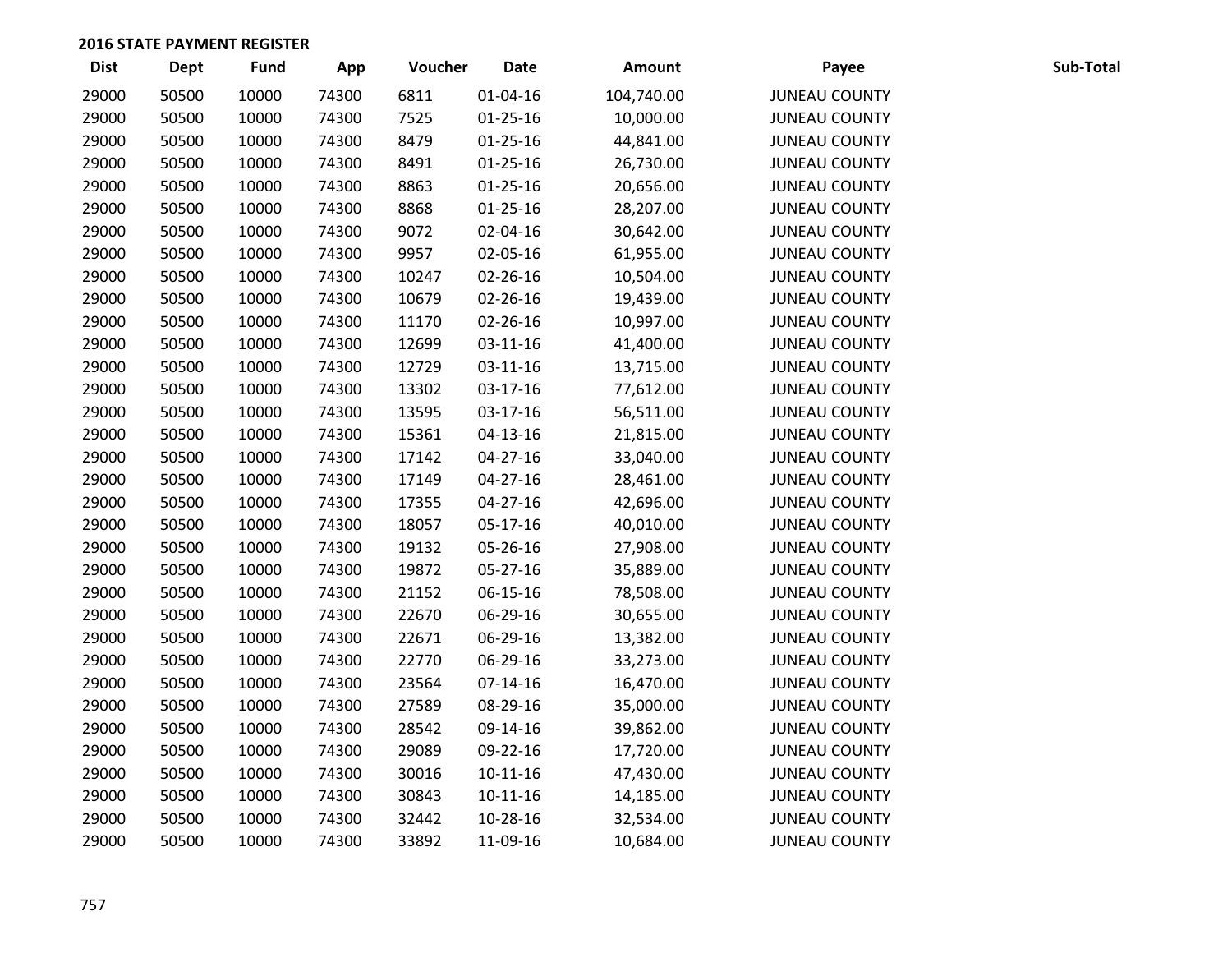| <b>Dist</b> | <b>Dept</b> | <b>Fund</b> | App                                  | Voucher                                         | <b>Date</b>    | <b>Amount</b> | Payee                  | Sub-Total           |
|-------------|-------------|-------------|--------------------------------------|-------------------------------------------------|----------------|---------------|------------------------|---------------------|
| 29000       | 50500       | 10000       | 74300                                | 38120                                           | $12 - 27 - 16$ | 4,665.00      | <b>JUNEAU COUNTY</b>   |                     |
| 29000       |             |             |                                      | Administration -- Federal aid, local assistance |                |               |                        | \$<br>1,208,402.00  |
| 29000       | 50500       | 23500       | 37100                                | 8177                                            | $01 - 14 - 16$ | 10,411.94     | <b>JUNEAU COUNTY</b>   |                     |
| 29000       | 50500       | 23500       | 37100                                | 11489                                           | $02 - 16 - 16$ | 3,767.52      | <b>JUNEAU COUNTY</b>   |                     |
| 29000       | 50500       | 23500       | 37100                                | 12784                                           | 03-01-16       | 3,523.47      | <b>JUNEAU COUNTY</b>   |                     |
| 29000       | 50500       | 23500       | 37100                                | 16296                                           | $04 - 14 - 16$ | 3,223.32      | <b>JUNEAU COUNTY</b>   |                     |
| 29000       | 50500       | 23500       | 37100                                | 19143                                           | 05-16-16       | 1,941.12      | <b>JUNEAU COUNTY</b>   |                     |
| 29000       | 50500       | 23500       | 37100                                | 20739                                           | 05-31-16       | 1,066.39      | <b>JUNEAU COUNTY</b>   |                     |
| 29000       | 50500       | 23500       | 37100                                | 23208                                           | 06-29-16       | 2,416.56      | <b>JUNEAU COUNTY</b>   |                     |
| 29000       | 50500       | 23500       | 37100                                | 26068                                           | 07-29-16       | 2,298.22      | <b>JUNEAU COUNTY</b>   |                     |
| 29000       | 50500       | 23500       | 37100                                | 28780                                           | 08-31-16       | 1,114.19      | <b>JUNEAU COUNTY</b>   |                     |
| 29000       | 50500       | 23500       | 37100                                | 31021                                           | 09-28-16       | 1,342.52      | <b>JUNEAU COUNTY</b>   |                     |
| 29000       | 50500       | 23500       | 37100                                | 35176                                           | $11 - 15 - 16$ | 2,168.45      | <b>JUNEAU COUNTY</b>   |                     |
| 29000       | 50500       | 23500       | 37100                                | 37648                                           | 12-14-16       | 3,543.61      | <b>JUNEAU COUNTY</b>   |                     |
| 29000       | 50500       | 23500       | 37100                                | 38765                                           | 12-28-16       | 3,249.96      | <b>JUNEAU COUNTY</b>   |                     |
| 29000       |             |             |                                      | Administration -- Low-income assistance grants  |                |               |                        | \$<br>40,067.27     |
| 29000       | 50500       | 26900       | 16600                                | 13221                                           | 03-23-16       | 1,000.00      | <b>JUNEAU COUNTY</b>   |                     |
| 29000       | 50500       | 26900       | 16600                                | 13429                                           | 03-24-16       | 59,528.00     | <b>JUNEAU COUNTY</b>   |                     |
| 29000       | 50500       | 26900       | 16600                                | 22456                                           | $07 - 25 - 16$ | 25,000.00     | <b>JUNEAU COUNTY</b>   |                     |
| 29000       |             |             | Administration -- Land               |                                                 |                |               |                        | \$<br>85,528.00     |
| 29000       | 83500       | 10000       | 10500                                | 6073                                            | 07-25-16       | 163,023.54    | <b>JUNEAU COUNTY</b>   |                     |
| 29000       | 83500       | 10000       | 10500                                | 13594                                           | $11 - 21 - 16$ | 798,603.32    | <b>JUNEAU COUNTY</b>   |                     |
| 29000       |             |             |                                      | Revenue -- County and Municipal Aid             |                |               |                        | \$<br>961,626.86    |
| 29000       | 83500       | 10000       | 10900                                | 7221                                            | $07 - 25 - 16$ | 10,873.00     | <b>JUNEAU COUNTY</b>   |                     |
| 29000       |             |             |                                      | Revenue -- State Aid, Tax Exempt Proprty        |                |               |                        | \$<br>10,873.00     |
| 29000       | 83500       | 10000       | 11000                                | 13594                                           | $11 - 21 - 16$ | 122,743.69    | <b>JUNEAU COUNTY</b>   |                     |
| 29000       |             |             |                                      | Revenue -- Public Utility Distribution          |                |               |                        | \$<br>122,743.69    |
| 29000       | 83500       | 10000       | 30200                                | 5032                                            | $07 - 25 - 16$ | 1,050,560.68  | <b>JUNEAU COUNTY</b>   |                     |
| 29000       | 83500       | 10000       | 30200                                | 5176                                            | 07-25-16       | 3,872,268.74  | <b>JUNEAU COUNTY</b>   |                     |
| 29000       |             |             |                                      | Revenue -- School Lvy Tx/First Dollar Cr        |                |               |                        | \$<br>4,922,829.42  |
| 29000       | 83500       | 52100       | 36300                                | 3435                                            | 03-28-16       | 841,952.64    | <b>JUNEAU COUNTY</b>   |                     |
| 29000       |             |             |                                      | Revenue -- Lottery & Gaming Credit              |                |               |                        | \$<br>841,952.64    |
| 29000       |             |             | <b>District Total Appropriations</b> |                                                 |                |               |                        | \$<br>13,070,133.56 |
| 29002       | 16500       | 10000       | 22500                                | 4057                                            | 06-27-16       | 3,770.24      | <b>TOWN OF ARMENIA</b> |                     |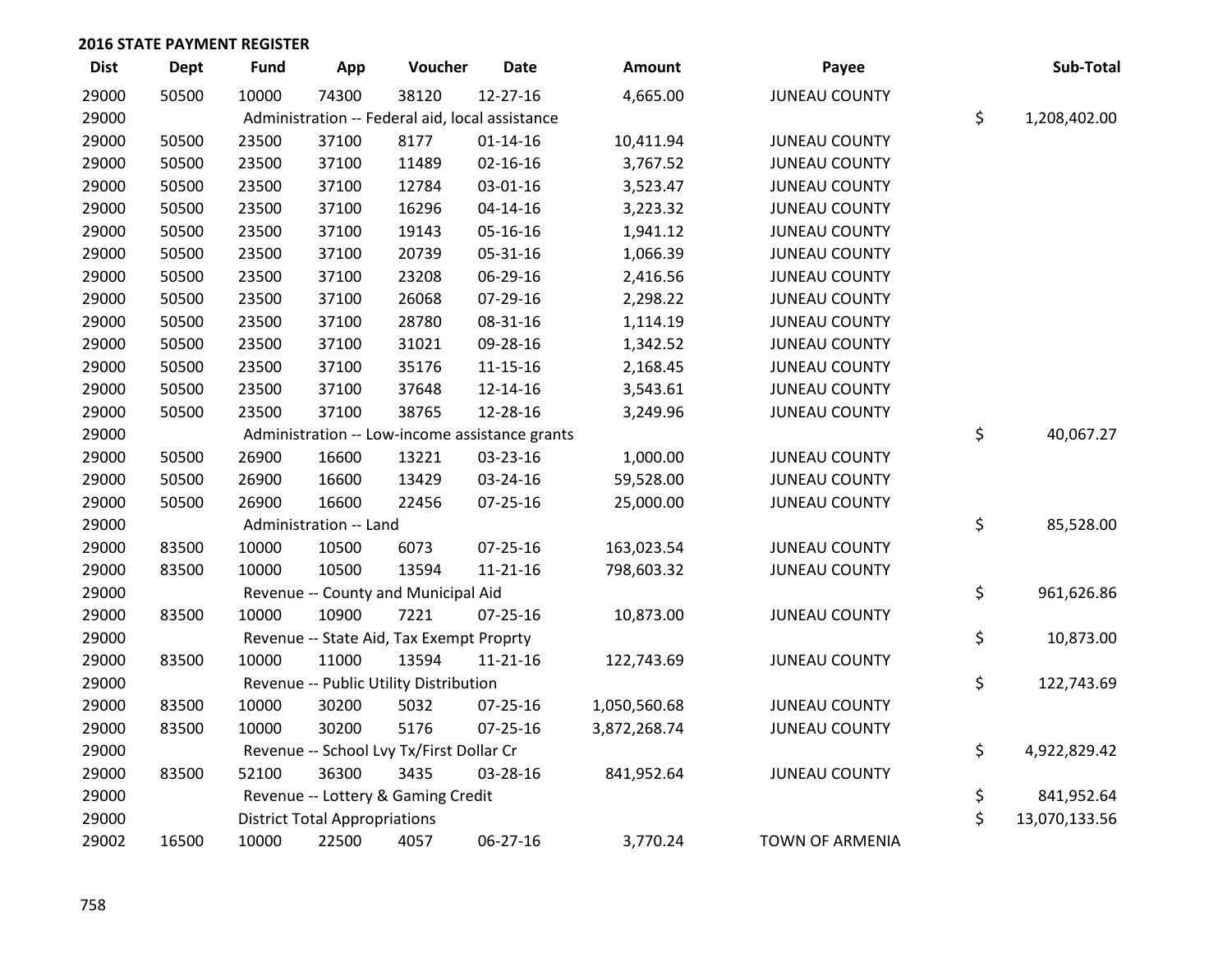| <b>Dist</b> | <b>Dept</b> | Fund  | App                                  | Voucher                                  | <b>Date</b>                                         | <b>Amount</b> | Payee                     | Sub-Total        |
|-------------|-------------|-------|--------------------------------------|------------------------------------------|-----------------------------------------------------|---------------|---------------------------|------------------|
| 29002       |             |       |                                      |                                          | Safety & Prof Services -- Fire dues distribution    |               |                           | \$<br>3,770.24   |
| 29002       | 37000       | 10000 | 50300                                | 30876                                    | $02 - 17 - 16$                                      | 17,824.53     | TOWN OF ARMENIA           |                  |
| 29002       | 37000       | 10000 | 50300                                | 30877                                    | $02 - 17 - 16$                                      | 11,000.72     | TOWN OF ARMENIA           |                  |
| 29002       | 37000       | 10000 | 50300                                | 46845                                    | $04 - 21 - 16$                                      | 305.08        | TOWN OF ARMENIA           |                  |
| 29002       |             |       |                                      |                                          | Natural Resources -- Aids in lieu of taxes - gener  |               |                           | \$<br>29,130.33  |
| 29002       | 37000       | 21200 | 16600                                | 63442                                    | 06-20-16                                            | 1,286.97      | <b>TOWN OF ARMENIA</b>    |                  |
| 29002       |             |       |                                      |                                          | Natural Resources -- Gen program ops-state funds-FR |               |                           | \$<br>1,286.97   |
| 29002       | 37000       | 21200 | 57100                                | 63442                                    | 06-20-16                                            | 2,778.70      | TOWN OF ARMENIA           |                  |
| 29002       |             |       |                                      |                                          | Natural Resources -- ResAids - cnty forst, cl & mfl |               |                           | \$<br>2,778.70   |
| 29002       | 37000       | 21200 | 58900                                | 102324                                   | 11-18-16                                            | 1,351.98      | TOWN OF ARMENIA           |                  |
| 29002       |             |       |                                      |                                          | Natural Resources -- Resource aids - distribution o |               |                           | \$<br>1,351.98   |
| 29002       | 37000       | 27400 | 67000                                | 55889                                    | $05 - 27 - 16$                                      | 1,573.15      | TOWN OF ARMENIA           |                  |
| 29002       |             |       |                                      |                                          | Natural Resources -- Fin asst for responsible units |               |                           | \$<br>1,573.15   |
| 29002       | 39500       | 21100 | 19100                                | 921                                      | 07-05-16                                            | 61,953.27     | TOWN OF ARMENIA           |                  |
| 29002       | 39500       | 21100 | 19100                                | 29993                                    | 10-03-16                                            | 61,953.27     | TOWN OF ARMENIA           |                  |
| 29002       | 39500       | 21100 | 19100                                | 76740                                    | 01-04-16                                            | 61,953.27     | <b>TOWN OF ARMENIA</b>    |                  |
| 29002       | 39500       | 21100 | 19100                                | 84740                                    | 04-04-16                                            | 61,953.27     | TOWN OF ARMENIA           |                  |
| 29002       |             |       |                                      | Transportation -- Trns Aids To Mnc.-Sf   |                                                     |               |                           | \$<br>247,813.08 |
| 29002       | 83500       | 10000 | 10500                                | 6045                                     | 07-25-16                                            | 2,567.89      | <b>TOWN OF ARMENIA</b>    |                  |
| 29002       | 83500       | 10000 | 10500                                | 13566                                    | $11 - 21 - 16$                                      | 12,351.26     | TOWN OF ARMENIA           |                  |
| 29002       |             |       |                                      | Revenue -- County and Municipal Aid      |                                                     |               |                           | \$<br>14,919.15  |
| 29002       | 83500       | 10000 | 10900                                | 7961                                     | $07 - 25 - 16$                                      | 4.00          | <b>TOWN OF ARMENIA</b>    |                  |
| 29002       |             |       |                                      | Revenue -- State Aid, Tax Exempt Proprty |                                                     |               |                           | \$<br>4.00       |
| 29002       | 83500       | 10000 | 11000                                | 13566                                    | $11 - 21 - 16$                                      | 2,186.88      | TOWN OF ARMENIA           |                  |
| 29002       |             |       |                                      | Revenue -- Public Utility Distribution   |                                                     |               |                           | \$<br>2,186.88   |
| 29002       |             |       | <b>District Total Appropriations</b> |                                          |                                                     |               |                           | \$<br>304,814.48 |
| 29004       | 16500       | 10000 | 22500                                | 5191                                     | 07-06-16                                            | 2,185.59      | TOWN OF CLEARFIELD        |                  |
| 29004       |             |       |                                      |                                          | Safety & Prof Services -- Fire dues distribution    |               |                           | \$<br>2,185.59   |
| 29004       | 37000       | 21200 | 16600                                | 63443                                    | 06-20-16                                            | 1,515.84      | TOWN OF CLEARFIELD        |                  |
| 29004       |             |       |                                      |                                          | Natural Resources -- Gen program ops-state funds-FR |               |                           | \$<br>1,515.84   |
| 29004       | 37000       | 21200 | 57100                                | 63443                                    | 06-20-16                                            | 1,873.68      | TOWN OF CLEARFIELD        |                  |
| 29004       |             |       |                                      |                                          | Natural Resources -- ResAids - cnty forst, cl & mfl |               |                           | \$<br>1,873.68   |
| 29004       | 37000       | 21200 | 58900                                | 102325                                   | $11 - 18 - 16$                                      | 937.01        | <b>TOWN OF CLEARFIELD</b> |                  |
| 29004       |             |       |                                      |                                          | Natural Resources -- Resource aids - distribution o |               |                           | \$<br>937.01     |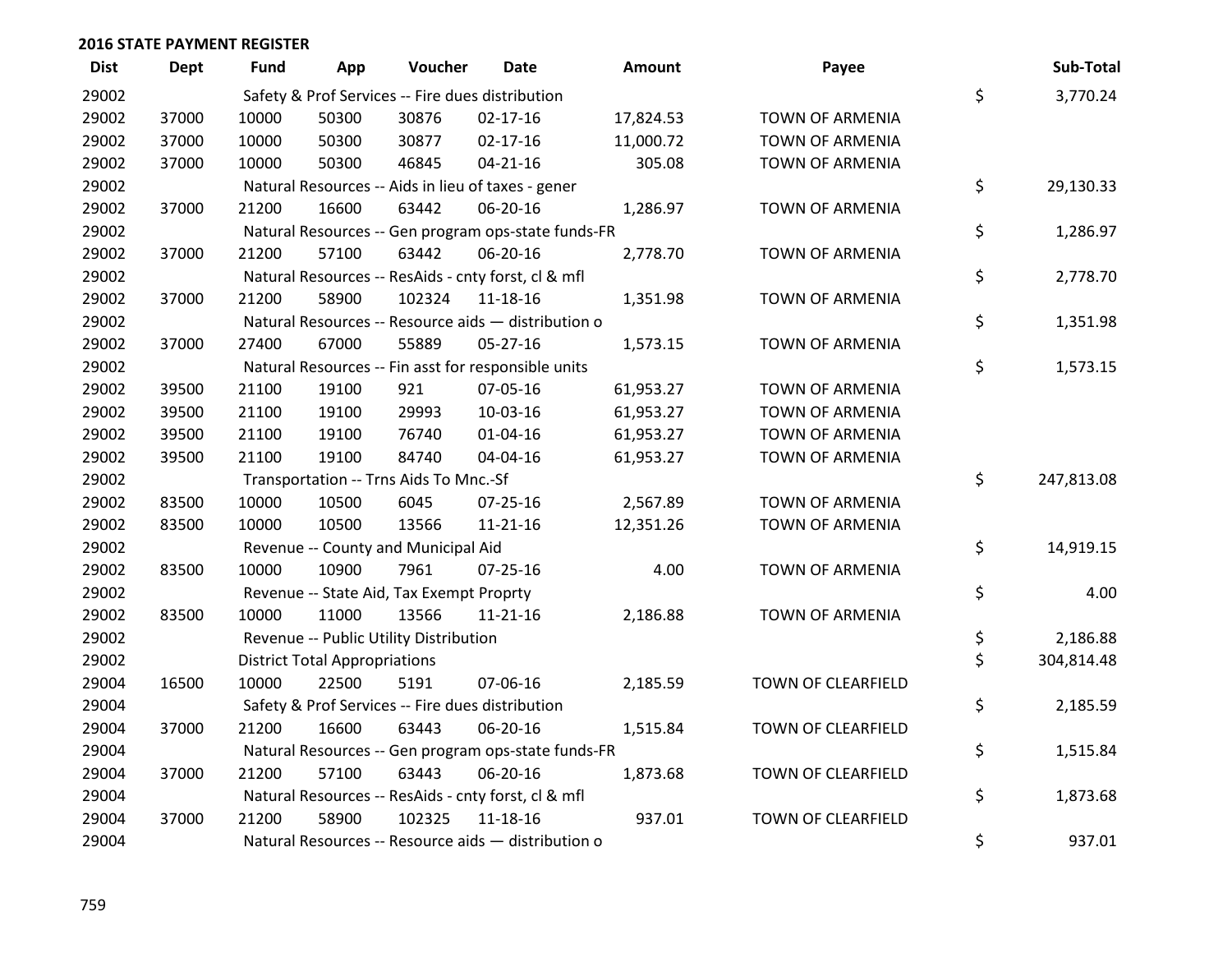| <b>Dist</b> | <b>Dept</b> | Fund  | App                                  | Voucher                                             | <b>Date</b>    | Amount    | Payee                     | Sub-Total        |
|-------------|-------------|-------|--------------------------------------|-----------------------------------------------------|----------------|-----------|---------------------------|------------------|
| 29004       | 39500       | 21100 | 19100                                | 922                                                 | 07-05-16       | 24,755.98 | TOWN OF CLEARFIELD        |                  |
| 29004       | 39500       | 21100 | 19100                                | 29994                                               | 10-03-16       | 24,756.00 | <b>TOWN OF CLEARFIELD</b> |                  |
| 29004       | 39500       | 21100 | 19100                                | 76741                                               | $01 - 04 - 16$ | 24,755.98 | TOWN OF CLEARFIELD        |                  |
| 29004       | 39500       | 21100 | 19100                                | 84741                                               | 04-04-16       | 24,755.98 | TOWN OF CLEARFIELD        |                  |
| 29004       |             |       |                                      | Transportation -- Trns Aids To Mnc.-Sf              |                |           |                           | \$<br>99,023.94  |
| 29004       | 50500       | 10000 | 17400                                | 36522                                               | 12-19-16       | 1,630.00  | TOWN OF CLEARFIELD        |                  |
| 29004       |             |       |                                      | Administration -- HV trans In annual impact fee     |                |           |                           | \$<br>1,630.00   |
| 29004       | 50500       | 10000 | 17500                                | 36522                                               | 12-19-16       | 54,338.00 | TOWN OF CLEARFIELD        |                  |
| 29004       |             |       |                                      | Administration -- HV trans In environ impact fee    |                |           |                           | \$<br>54,338.00  |
| 29004       | 83500       | 10000 | 10500                                | 6046                                                | $07 - 25 - 16$ | 1,697.25  | TOWN OF CLEARFIELD        |                  |
| 29004       | 83500       | 10000 | 10500                                | 13567                                               | $11 - 21 - 16$ | 9,617.75  | TOWN OF CLEARFIELD        |                  |
| 29004       |             |       |                                      | Revenue -- County and Municipal Aid                 |                |           |                           | \$<br>11,315.00  |
| 29004       | 83500       | 10000 | 10900                                | 7962                                                | $07 - 25 - 16$ | 24.00     | TOWN OF CLEARFIELD        |                  |
| 29004       |             |       |                                      | Revenue -- State Aid, Tax Exempt Proprty            |                |           |                           | \$<br>24.00      |
| 29004       |             |       | <b>District Total Appropriations</b> |                                                     |                |           |                           | \$<br>172,843.06 |
| 29006       | 16500       | 10000 | 22500                                | 4058                                                | 06-27-16       | 790.38    | <b>TOWN OF CUTLER</b>     |                  |
| 29006       |             |       |                                      | Safety & Prof Services -- Fire dues distribution    |                |           |                           | \$<br>790.38     |
| 29006       | 37000       | 10000 | 50300                                | 45687                                               | $04 - 21 - 16$ | 374.91    | TOWN OF CUTLER            |                  |
| 29006       |             |       |                                      | Natural Resources -- Aids in lieu of taxes - gener  |                |           |                           | \$<br>374.91     |
| 29006       | 37000       | 21200 | 16600                                | 63444                                               | 06-20-16       | 311.23    | TOWN OF CUTLER            |                  |
| 29006       |             |       |                                      | Natural Resources -- Gen program ops-state funds-FR |                |           |                           | \$<br>311.23     |
| 29006       | 37000       | 21200 | 57100                                | 63444                                               | 06-20-16       | 1,041.35  | TOWN OF CUTLER            |                  |
| 29006       |             |       |                                      | Natural Resources -- ResAids - cnty forst, cl & mfl |                |           |                           | \$<br>1,041.35   |
| 29006       | 37000       | 21200 | 57900                                | 45686                                               | $04 - 21 - 16$ | 8,880.41  | TOWN OF CUTLER            |                  |
| 29006       |             |       |                                      | Natural Resources -- Aids in lieu of taxes - sum s  |                |           |                           | \$<br>8,880.41   |
| 29006       | 37000       | 21200 | 58900                                | 102326                                              | 11-18-16       | 142.18    | TOWN OF CUTLER            |                  |
| 29006       |             |       |                                      | Natural Resources -- Resource aids - distribution o |                |           |                           | \$<br>142.18     |
| 29006       | 39500       | 21100 | 19100                                | 923                                                 | 07-05-16       | 29,435.23 | <b>TOWN OF CUTLER</b>     |                  |
| 29006       | 39500       | 21100 | 19100                                | 29995                                               | 10-03-16       | 29,435.25 | TOWN OF CUTLER            |                  |
| 29006       | 39500       | 21100 | 19100                                | 76742                                               | $01 - 04 - 16$ | 29,435.23 | TOWN OF CUTLER            |                  |
| 29006       | 39500       | 21100 | 19100                                | 84742                                               | 04-04-16       | 29,435.23 | TOWN OF CUTLER            |                  |
| 29006       |             |       |                                      | Transportation -- Trns Aids To Mnc.-Sf              |                |           |                           | \$<br>117,740.94 |
| 29006       | 83500       | 10000 | 10500                                | 6047                                                | $07 - 25 - 16$ | 1,327.85  | TOWN OF CUTLER            |                  |
| 29006       | 83500       | 10000 | 10500                                | 13568                                               | 11-21-16       | 12,018.12 | <b>TOWN OF CUTLER</b>     |                  |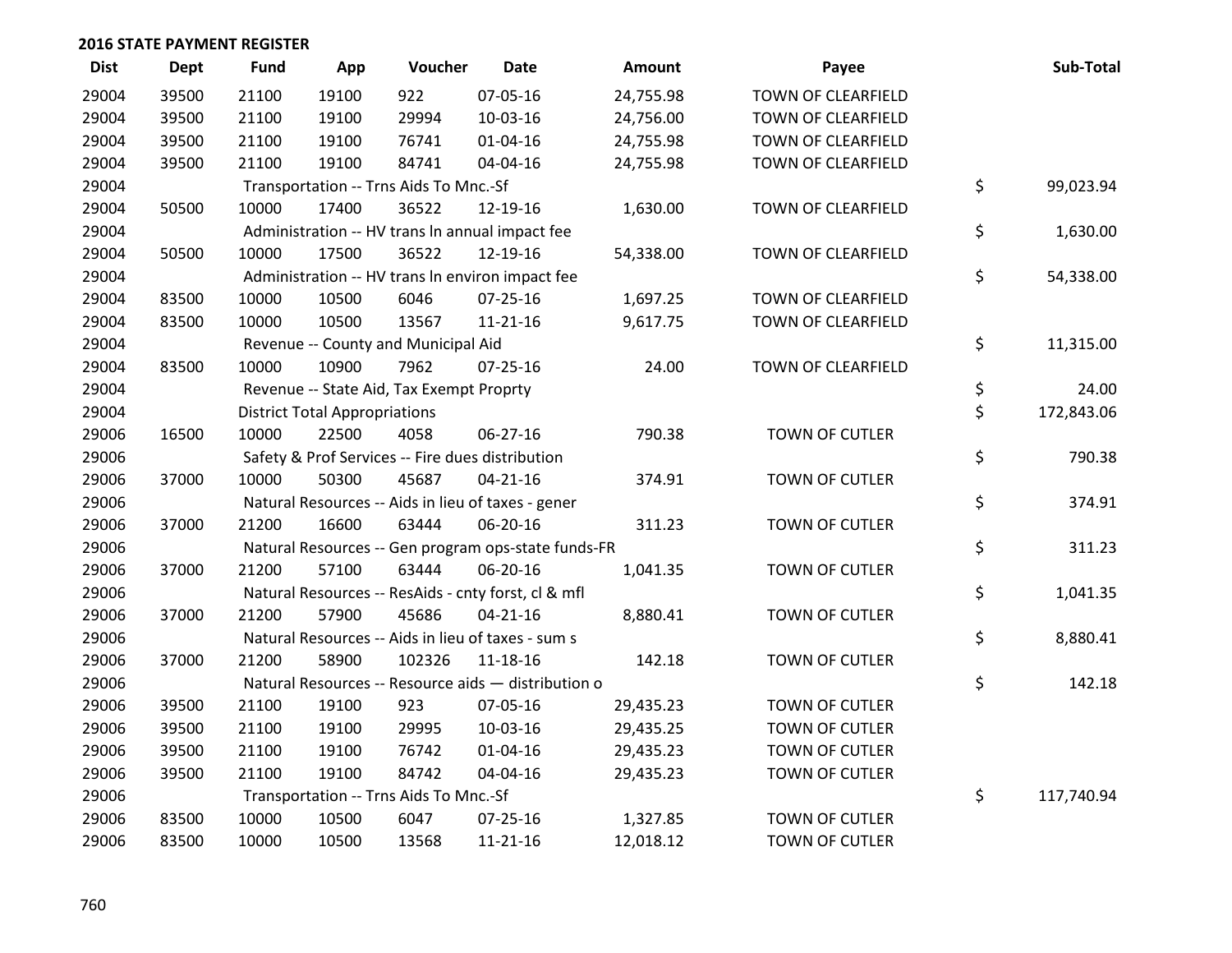| <b>Dist</b> | <b>Dept</b> | Fund  | App                                  | Voucher                                             | <b>Date</b>    | Amount    | Payee                   | Sub-Total        |
|-------------|-------------|-------|--------------------------------------|-----------------------------------------------------|----------------|-----------|-------------------------|------------------|
| 29006       |             |       |                                      | Revenue -- County and Municipal Aid                 |                |           |                         | \$<br>13,345.97  |
| 29006       |             |       | <b>District Total Appropriations</b> |                                                     |                |           |                         | \$<br>142,627.37 |
| 29008       | 16500       | 10000 | 22500                                | 4059                                                | 06-27-16       | 490.08    | <b>TOWN OF FINLEY</b>   |                  |
| 29008       |             |       |                                      | Safety & Prof Services -- Fire dues distribution    |                |           |                         | \$<br>490.08     |
| 29008       | 37000       | 10000 | 50300                                | 45592                                               | $04 - 21 - 16$ | 2,062.08  | TOWN OF FINLEY          |                  |
| 29008       |             |       |                                      | Natural Resources -- Aids in lieu of taxes - gener  |                |           |                         | \$<br>2,062.08   |
| 29008       | 37000       | 21200 | 16600                                | 63445                                               | 06-20-16       | 1,014.96  | <b>TOWN OF FINLEY</b>   |                  |
| 29008       |             |       |                                      | Natural Resources -- Gen program ops-state funds-FR |                |           |                         | \$<br>1,014.96   |
| 29008       | 37000       | 21200 | 57100                                | 63445                                               | 06-20-16       | 1,367.21  | TOWN OF FINLEY          |                  |
| 29008       |             |       |                                      | Natural Resources -- ResAids - cnty forst, cl & mfl |                |           |                         | \$<br>1,367.21   |
| 29008       | 37000       | 21200 | 57900                                | 45593                                               | $04 - 21 - 16$ | 206.21    | TOWN OF FINLEY          |                  |
| 29008       |             |       |                                      | Natural Resources -- Aids in lieu of taxes - sum s  |                |           |                         | \$<br>206.21     |
| 29008       | 37000       | 21200 | 58900                                | 102327                                              | 11-18-16       | 865.36    | TOWN OF FINLEY          |                  |
| 29008       |             |       |                                      | Natural Resources -- Resource aids - distribution o |                |           |                         | \$<br>865.36     |
| 29008       | 39500       | 21100 | 19100                                | 924                                                 | 07-05-16       | 18,155.49 | <b>TOWN OF FINLEY</b>   |                  |
| 29008       | 39500       | 21100 | 19100                                | 29996                                               | 10-03-16       | 18,155.49 | TOWN OF FINLEY          |                  |
| 29008       | 39500       | 21100 | 19100                                | 76743                                               | 01-04-16       | 18,155.49 | TOWN OF FINLEY          |                  |
| 29008       | 39500       | 21100 | 19100                                | 84743                                               | 04-04-16       | 18,155.49 | <b>TOWN OF FINLEY</b>   |                  |
| 29008       |             |       |                                      | Transportation -- Trns Aids To Mnc.-Sf              |                |           |                         | \$<br>72,621.96  |
| 29008       | 83500       | 10000 | 10500                                | 6048                                                | $07 - 25 - 16$ | 1,521.52  | TOWN OF FINLEY          |                  |
| 29008       | 83500       | 10000 | 10500                                | 13569                                               | $11 - 21 - 16$ | 8,597.04  | TOWN OF FINLEY          |                  |
| 29008       |             |       |                                      | Revenue -- County and Municipal Aid                 |                |           |                         | \$<br>10,118.56  |
| 29008       | 83500       | 10000 | 11000                                | 13569                                               | 11-21-16       | 25.45     | TOWN OF FINLEY          |                  |
| 29008       |             |       |                                      | Revenue -- Public Utility Distribution              |                |           |                         | \$<br>25.45      |
| 29008       |             |       | <b>District Total Appropriations</b> |                                                     |                |           |                         | \$<br>88,771.87  |
| 29010       | 16500       | 10000 | 22500                                | 4060                                                | 06-27-16       | 1,288.46  | TOWN OF FOUNTAIN        |                  |
| 29010       |             |       |                                      | Safety & Prof Services -- Fire dues distribution    |                |           |                         | \$<br>1,288.46   |
| 29010       | 37000       | 10000 | 50300                                | 30896                                               | $02 - 17 - 16$ | 59.93     | TOWN OF FOUNTAIN        |                  |
| 29010       |             |       |                                      | Natural Resources -- Aids in lieu of taxes - gener  |                |           |                         | \$<br>59.93      |
| 29010       | 37000       | 21200 | 16600                                | 63446                                               | 06-20-16       | 1,345.17  | <b>TOWN OF FOUNTAIN</b> |                  |
| 29010       |             |       |                                      | Natural Resources -- Gen program ops-state funds-FR |                |           |                         | \$<br>1,345.17   |
| 29010       | 37000       | 21200 | 57100                                | 63446                                               | 06-20-16       | 604.46    | <b>TOWN OF FOUNTAIN</b> |                  |
| 29010       |             |       |                                      | Natural Resources -- ResAids - cnty forst, cl & mfl |                |           |                         | \$<br>604.46     |
| 29010       | 37000       | 21200 | 58900                                | 102328                                              | 11-18-16       | 805.75    | <b>TOWN OF FOUNTAIN</b> |                  |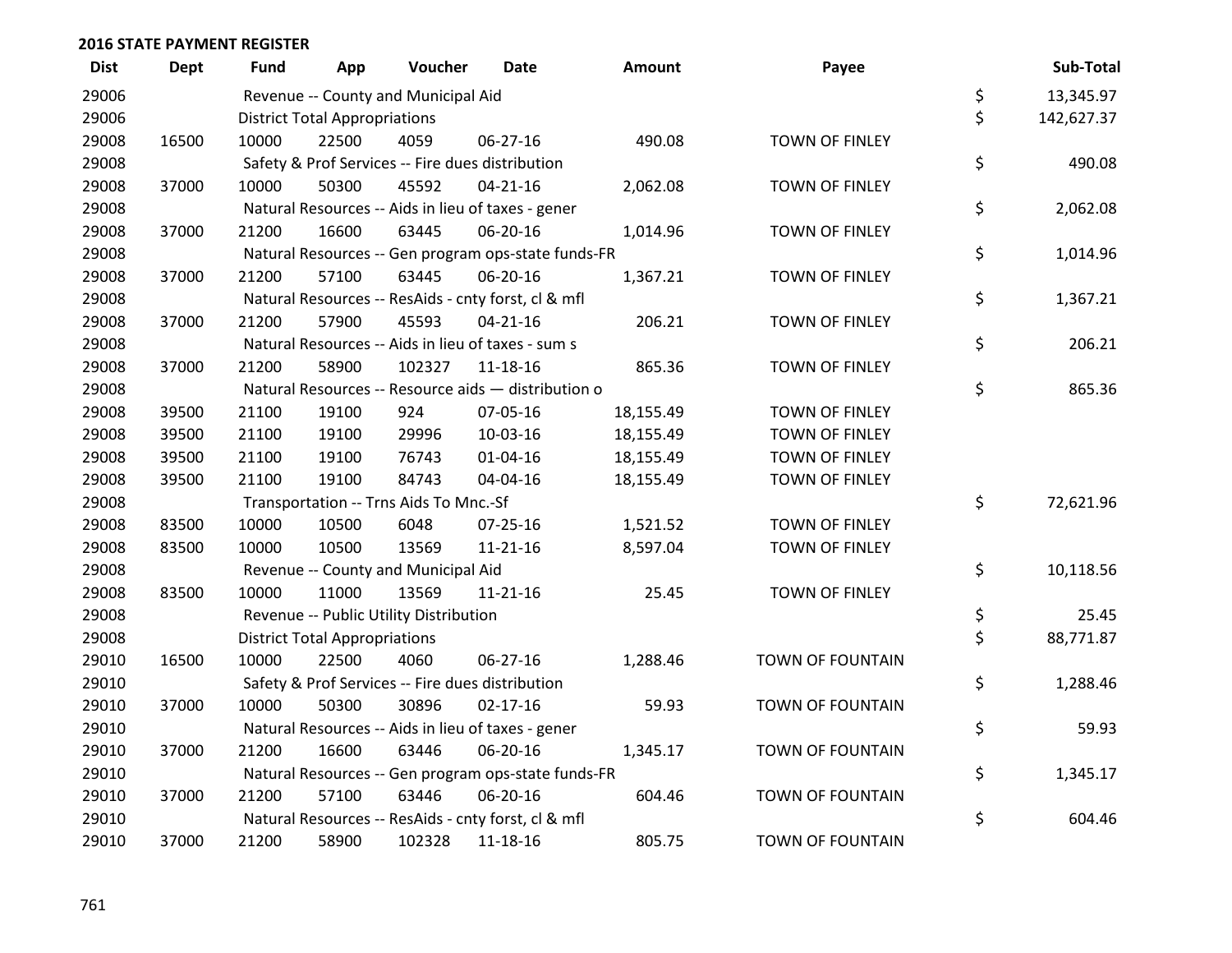| <b>Dist</b> | Dept  | Fund  | App                                  | Voucher                                | <b>Date</b>                                         | <b>Amount</b> | Payee                     | Sub-Total        |
|-------------|-------|-------|--------------------------------------|----------------------------------------|-----------------------------------------------------|---------------|---------------------------|------------------|
| 29010       |       |       |                                      |                                        | Natural Resources -- Resource aids - distribution o |               |                           | \$<br>805.75     |
| 29010       | 39500 | 21100 | 19100                                | 925                                    | 07-05-16                                            | 21,744.75     | TOWN OF FOUNTAIN          |                  |
| 29010       | 39500 | 21100 | 19100                                | 29997                                  | 10-03-16                                            | 21,744.75     | TOWN OF FOUNTAIN          |                  |
| 29010       | 39500 | 21100 | 19100                                | 76744                                  | $01 - 04 - 16$                                      | 21,744.75     | TOWN OF FOUNTAIN          |                  |
| 29010       | 39500 | 21100 | 19100                                | 84744                                  | 04-04-16                                            | 21,744.75     | TOWN OF FOUNTAIN          |                  |
| 29010       |       |       |                                      | Transportation -- Trns Aids To Mnc.-Sf |                                                     |               |                           | \$<br>86,979.00  |
| 29010       | 83500 | 10000 | 10500                                | 6049                                   | $07 - 25 - 16$                                      | 8,524.03      | <b>TOWN OF FOUNTAIN</b>   |                  |
| 29010       | 83500 | 10000 | 10500                                | 13570                                  | $11 - 21 - 16$                                      | 48,271.70     | TOWN OF FOUNTAIN          |                  |
| 29010       |       |       |                                      | Revenue -- County and Municipal Aid    |                                                     |               |                           | \$<br>56,795.73  |
| 29010       | 83500 | 10000 | 11000                                | 13570                                  | $11 - 21 - 16$                                      | 30.13         | TOWN OF FOUNTAIN          |                  |
| 29010       |       |       |                                      | Revenue -- Public Utility Distribution |                                                     |               |                           | \$<br>30.13      |
| 29010       |       |       | <b>District Total Appropriations</b> |                                        |                                                     |               |                           | \$<br>147,908.63 |
| 29012       | 16500 | 10000 | 22500                                | 4061                                   | 06-27-16                                            | 10,947.54     | TOWN OF GERMANTOWN        |                  |
| 29012       |       |       |                                      |                                        | Safety & Prof Services -- Fire dues distribution    |               |                           | \$<br>10,947.54  |
| 29012       | 37000 | 10000 | 50300                                | 30698                                  | $02 - 17 - 16$                                      | 68,275.90     | TOWN OF GERMANTOWN        |                  |
| 29012       | 37000 | 10000 | 50300                                | 30699                                  | $02 - 17 - 16$                                      | 162,760.98    | <b>TOWN OF GERMANTOWN</b> |                  |
| 29012       | 37000 | 10000 | 50300                                | 46192                                  | $04 - 21 - 16$                                      | 872.12        | <b>TOWN OF GERMANTOWN</b> |                  |
| 29012       | 37000 | 10000 | 50300                                | 46193                                  | $04 - 21 - 16$                                      | 1,197.49      | TOWN OF GERMANTOWN        |                  |
| 29012       |       |       |                                      |                                        | Natural Resources -- Aids in lieu of taxes - gener  |               |                           | \$<br>233,106.49 |
| 29012       | 37000 | 21200 | 16600                                | 63447                                  | 06-20-16                                            | 710.28        | TOWN OF GERMANTOWN        |                  |
| 29012       |       |       |                                      |                                        | Natural Resources -- Gen program ops-state funds-FR |               |                           | \$<br>710.28     |
| 29012       | 37000 | 21200 | 57100                                | 63447                                  | 06-20-16                                            | 521.49        | <b>TOWN OF GERMANTOWN</b> |                  |
| 29012       |       |       |                                      |                                        | Natural Resources -- ResAids - cnty forst, cl & mfl |               |                           | \$<br>521.49     |
| 29012       | 37000 | 21200 | 58900                                | 102329                                 | $11 - 18 - 16$                                      | 1,549.12      | TOWN OF GERMANTOWN        |                  |
| 29012       |       |       |                                      |                                        | Natural Resources -- Resource aids - distribution o |               |                           | \$<br>1,549.12   |
| 29012       | 39500 | 21100 | 19100                                | 926                                    | 07-05-16                                            | 38,270.76     | TOWN OF GERMANTOWN        |                  |
| 29012       | 39500 | 21100 | 19100                                | 29998                                  | 10-03-16                                            | 38,270.76     | TOWN OF GERMANTOWN        |                  |
| 29012       | 39500 | 21100 | 19100                                | 76745                                  | 01-04-16                                            | 38,270.76     | TOWN OF GERMANTOWN        |                  |
| 29012       | 39500 | 21100 | 19100                                | 84745                                  | 04-04-16                                            | 38,270.76     | TOWN OF GERMANTOWN        |                  |
| 29012       |       |       |                                      | Transportation -- Trns Aids To Mnc.-Sf |                                                     |               |                           | \$<br>153,083.04 |
| 29012       | 83500 | 10000 | 10500                                | 6050                                   | $07 - 25 - 16$                                      | 1,943.29      | <b>TOWN OF GERMANTOWN</b> |                  |
| 29012       | 83500 | 10000 | 10500                                | 13571                                  | $11 - 21 - 16$                                      | 7,555.52      | <b>TOWN OF GERMANTOWN</b> |                  |
| 29012       |       |       |                                      | Revenue -- County and Municipal Aid    |                                                     |               |                           | \$<br>9,498.81   |
| 29012       | 83500 | 10000 | 10900                                | 7963                                   | 07-25-16                                            | 15.00         | TOWN OF GERMANTOWN        |                  |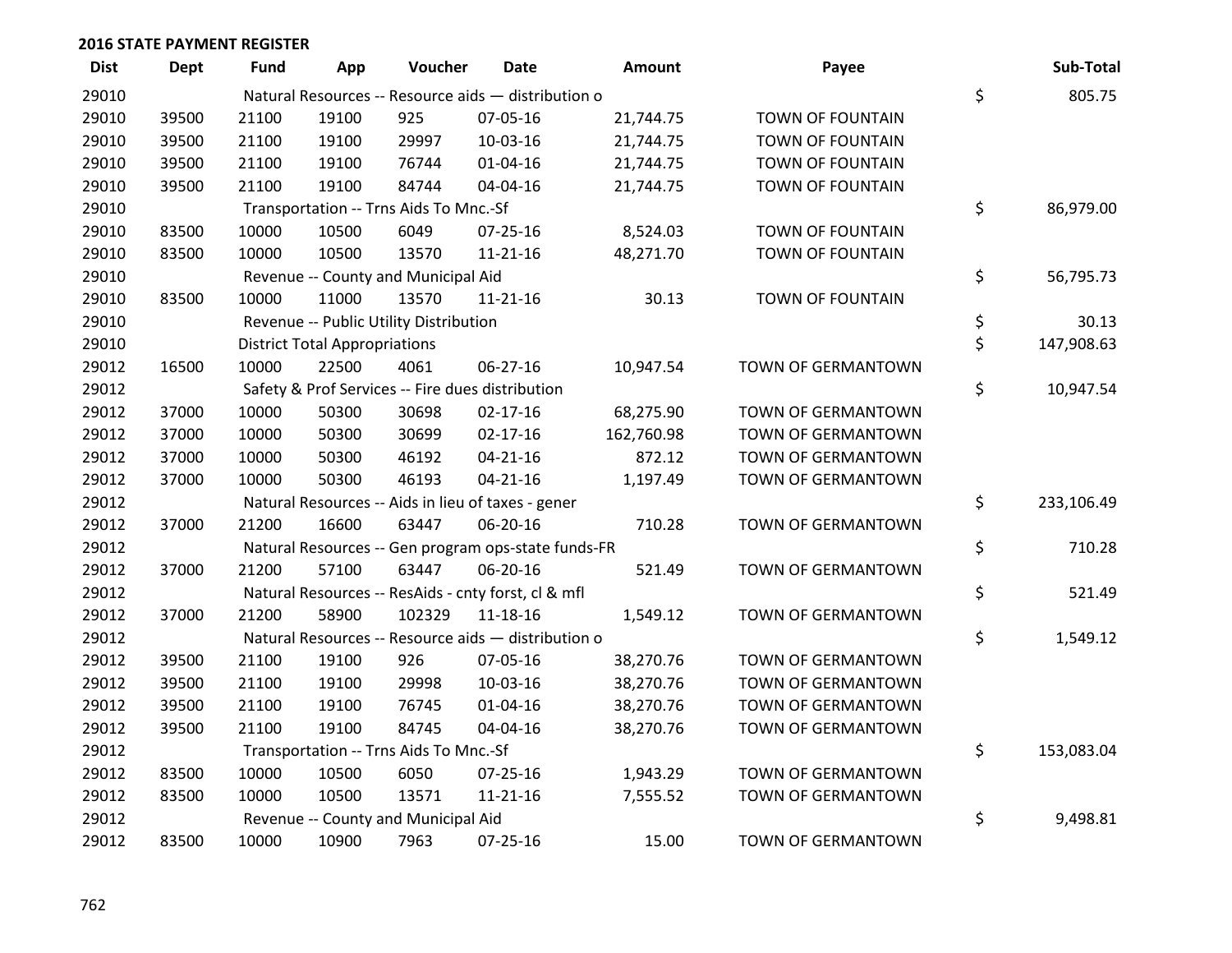| <b>Dist</b> | <b>Dept</b> | <b>Fund</b> | App                                  | Voucher                                  | <b>Date</b>                                         | Amount     | Payee                     | Sub-Total        |
|-------------|-------------|-------------|--------------------------------------|------------------------------------------|-----------------------------------------------------|------------|---------------------------|------------------|
| 29012       |             |             |                                      | Revenue -- State Aid, Tax Exempt Proprty |                                                     |            |                           | \$<br>15.00      |
| 29012       | 83500       | 10000       | 11000                                | 13571                                    | $11 - 21 - 16$                                      | 3,494.40   | <b>TOWN OF GERMANTOWN</b> |                  |
| 29012       |             |             |                                      | Revenue -- Public Utility Distribution   |                                                     |            |                           | \$<br>3,494.40   |
| 29012       | 83500       | 10000       | 50100                                | 2550                                     | $01-29-16$                                          | 493.41     | TOWN OF GERMANTOWN        |                  |
| 29012       |             |             |                                      | Revenue -- Payments for municipal svcs   |                                                     |            |                           | \$<br>493.41     |
| 29012       |             |             | <b>District Total Appropriations</b> |                                          |                                                     |            |                           | \$<br>413,419.58 |
| 29014       | 16500       | 10000       | 22500                                | 4062                                     | 06-27-16                                            | 2,005.87   | TOWN OF KILDARE           |                  |
| 29014       |             |             |                                      |                                          | Safety & Prof Services -- Fire dues distribution    |            |                           | \$<br>2,005.87   |
| 29014       | 37000       | 10000       | 50300                                | 30568                                    | $02 - 17 - 16$                                      | 907.06     | TOWN OF KILDARE           |                  |
| 29014       | 37000       | 10000       | 50300                                | 30569                                    | $02 - 17 - 16$                                      | 861.72     | TOWN OF KILDARE           |                  |
| 29014       |             |             |                                      |                                          | Natural Resources -- Aids in lieu of taxes - gener  |            |                           | \$<br>1,768.78   |
| 29014       | 37000       | 21200       | 16600                                | 63448                                    | 06-20-16                                            | 1,054.83   | TOWN OF KILDARE           |                  |
| 29014       |             |             |                                      |                                          | Natural Resources -- Gen program ops-state funds-FR |            |                           | \$<br>1,054.83   |
| 29014       | 37000       | 21200       | 57100                                | 63448                                    | 06-20-16                                            | 556.63     | <b>TOWN OF KILDARE</b>    |                  |
| 29014       |             |             |                                      |                                          | Natural Resources -- ResAids - cnty forst, cl & mfl |            |                           | \$<br>556.63     |
| 29014       | 37000       | 21200       | 58900                                | 102330                                   | 11-18-16                                            | 1,260.61   | TOWN OF KILDARE           |                  |
| 29014       |             |             |                                      |                                          | Natural Resources -- Resource aids - distribution o |            |                           | \$<br>1,260.61   |
| 29014       | 37000       | 27400       | 67000                                | 56151                                    | $05 - 27 - 16$                                      | 799.35     | TOWN OF KILDARE           |                  |
| 29014       |             |             |                                      |                                          | Natural Resources -- Fin asst for responsible units |            |                           | \$<br>799.35     |
| 29014       | 39500       | 21100       | 19100                                | 927                                      | 07-05-16                                            | 25,339.51  | TOWN OF KILDARE           |                  |
| 29014       | 39500       | 21100       | 19100                                | 29999                                    | 10-03-16                                            | 25,339.53  | <b>TOWN OF KILDARE</b>    |                  |
| 29014       | 39500       | 21100       | 19100                                | 76746                                    | $01 - 04 - 16$                                      | 25,339.51  | TOWN OF KILDARE           |                  |
| 29014       | 39500       | 21100       | 19100                                | 84746                                    | 04-04-16                                            | 25,339.51  | TOWN OF KILDARE           |                  |
| 29014       |             |             |                                      | Transportation -- Trns Aids To Mnc.-Sf   |                                                     |            |                           | \$<br>101,358.06 |
| 29014       | 39500       | 21100       | 27800                                | 71107                                    | $01 - 12 - 16$                                      | 17,169.05  | TREAS TN KILDARE          |                  |
| 29014       |             |             |                                      | Transportation -- Loc Rd Imp Prg St Fd   |                                                     |            |                           | \$<br>17,169.05  |
| 29014       | 50500       | 10000       | 17400                                | 36524                                    | 12-19-16                                            | 5,750.00   | TOWN OF KILDARE           |                  |
| 29014       |             |             |                                      |                                          | Administration -- HV trans In annual impact fee     |            |                           | \$<br>5,750.00   |
| 29014       | 50500       | 10000       | 17500                                | 36524                                    | 12-19-16                                            | 191,664.00 | <b>TOWN OF KILDARE</b>    |                  |
| 29014       |             |             |                                      |                                          | Administration -- HV trans In environ impact fee    |            |                           | \$<br>191,664.00 |
| 29014       | 83500       | 10000       | 10500                                | 6051                                     | $07 - 25 - 16$                                      | 1,342.22   | TOWN OF KILDARE           |                  |
| 29014       | 83500       | 10000       | 10500                                | 13572                                    | $11 - 21 - 16$                                      | 7,533.71   | TOWN OF KILDARE           |                  |
| 29014       |             |             |                                      | Revenue -- County and Municipal Aid      |                                                     |            |                           | \$<br>8,875.93   |
| 29014       | 83500       | 10000       | 10900                                | 7964                                     | 07-25-16                                            | 6.00       | <b>TOWN OF KILDARE</b>    |                  |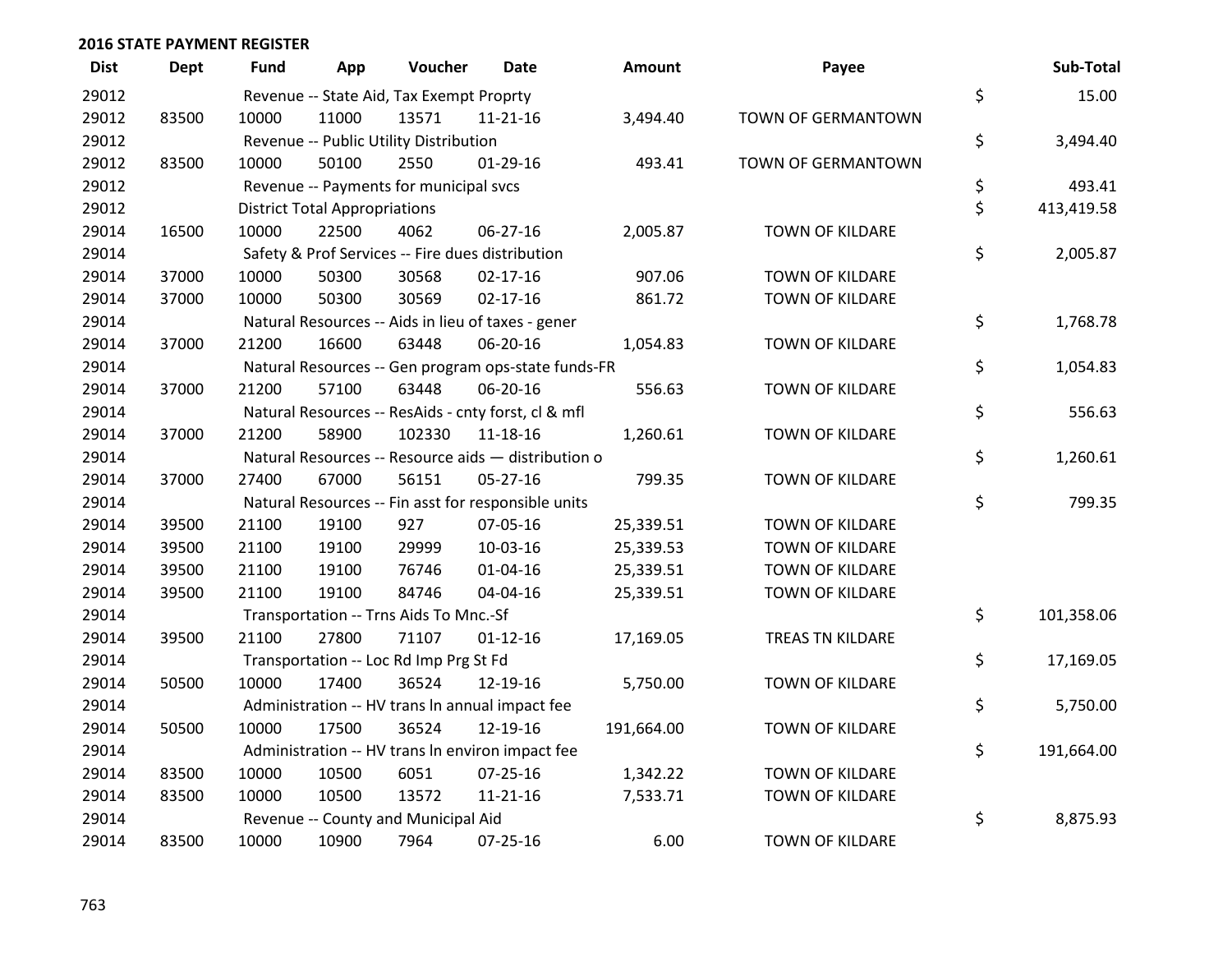| <b>Dist</b> | <b>Dept</b> | <b>Fund</b> | App                                  | Voucher                                             | Date           | Amount    | Payee                   | Sub-Total        |
|-------------|-------------|-------------|--------------------------------------|-----------------------------------------------------|----------------|-----------|-------------------------|------------------|
| 29014       |             |             |                                      | Revenue -- State Aid, Tax Exempt Proprty            |                |           |                         | \$<br>6.00       |
| 29014       | 83500       | 10000       | 11000                                | 13572                                               | $11 - 21 - 16$ | 69.14     | <b>TOWN OF KILDARE</b>  |                  |
| 29014       |             |             |                                      | Revenue -- Public Utility Distribution              |                |           |                         | \$<br>69.14      |
| 29014       | 83500       | 10000       | 50100                                | 2551                                                | $01-29-16$     | 43.32     | TOWN OF KILDARE         |                  |
| 29014       |             |             |                                      | Revenue -- Payments for municipal svcs              |                |           |                         | \$<br>43.32      |
| 29014       |             |             | <b>District Total Appropriations</b> |                                                     |                |           |                         | \$<br>332,381.57 |
| 29016       | 16500       | 10000       | 22500                                | 4063                                                | 06-27-16       | 95.02     | TOWN OF KINGSTON        |                  |
| 29016       |             |             |                                      | Safety & Prof Services -- Fire dues distribution    |                |           |                         | \$<br>95.02      |
| 29016       | 37000       | 10000       | 50300                                | 45484                                               | $04 - 21 - 16$ | 1,116.48  | <b>TOWN OF KINGSTON</b> |                  |
| 29016       |             |             |                                      | Natural Resources -- Aids in lieu of taxes - gener  |                |           |                         | \$<br>1,116.48   |
| 29016       | 37000       | 21200       | 57900                                | 45485                                               | $04 - 21 - 16$ | 21,019.94 | TOWN OF KINGSTON        |                  |
| 29016       |             |             |                                      | Natural Resources -- Aids in lieu of taxes - sum s  |                |           |                         | \$<br>21,019.94  |
| 29016       | 39500       | 21100       | 19100                                | 928                                                 | 07-05-16       | 21,164.15 | TOWN OF KINGSTON        |                  |
| 29016       | 39500       | 21100       | 19100                                | 30000                                               | 10-03-16       | 21,164.15 | TOWN OF KINGSTON        |                  |
| 29016       | 39500       | 21100       | 19100                                | 76747                                               | $01 - 04 - 16$ | 21,164.15 | TOWN OF KINGSTON        |                  |
| 29016       | 39500       | 21100       | 19100                                | 84747                                               | 04-04-16       | 21,164.15 | TOWN OF KINGSTON        |                  |
| 29016       |             |             |                                      | Transportation -- Trns Aids To Mnc.-Sf              |                |           |                         | \$<br>84,656.60  |
| 29016       | 83500       | 10000       | 10500                                | 6052                                                | $07 - 25 - 16$ | 159.45    | <b>TOWN OF KINGSTON</b> |                  |
| 29016       | 83500       | 10000       | 10500                                | 13573                                               | $11 - 21 - 16$ | 903.54    | <b>TOWN OF KINGSTON</b> |                  |
| 29016       |             |             |                                      | Revenue -- County and Municipal Aid                 |                |           |                         | \$<br>1,062.99   |
| 29016       |             |             | <b>District Total Appropriations</b> |                                                     |                |           |                         | \$<br>107,951.03 |
| 29018       | 16500       | 10000       | 22500                                | 4064                                                | $06 - 27 - 16$ | 4,247.52  | TOWN OF LEMONWEIR       |                  |
| 29018       |             |             |                                      | Safety & Prof Services -- Fire dues distribution    |                |           |                         | \$<br>4,247.52   |
| 29018       | 37000       | 21200       | 16600                                | 63449                                               | 06-20-16       | 1,066.30  | TOWN OF LEMONWEIR       |                  |
| 29018       |             |             |                                      | Natural Resources -- Gen program ops-state funds-FR |                |           |                         | \$<br>1,066.30   |
| 29018       | 37000       | 21200       | 57100                                | 63449                                               | 06-20-16       | 617.94    | TOWN OF LEMONWEIR       |                  |
| 29018       |             |             |                                      | Natural Resources -- ResAids - cnty forst, cl & mfl |                |           |                         | \$<br>617.94     |
| 29018       | 39500       | 21100       | 19100                                | 929                                                 | 07-05-16       | 30,745.42 | TOWN OF LEMONWEIR       |                  |
| 29018       | 39500       | 21100       | 19100                                | 30001                                               | 10-03-16       | 30,745.44 | TOWN OF LEMONWEIR       |                  |
| 29018       | 39500       | 21100       | 19100                                | 76748                                               | $01 - 04 - 16$ | 30,745.42 | TOWN OF LEMONWEIR       |                  |
| 29018       | 39500       | 21100       | 19100                                | 84748                                               | 04-04-16       | 30,745.42 | TOWN OF LEMONWEIR       |                  |
| 29018       |             |             |                                      | Transportation -- Trns Aids To Mnc.-Sf              |                |           |                         | \$<br>122,981.70 |
| 29018       | 50500       | 10000       | 17400                                | 36526                                               | 12-19-16       | 9,707.00  | TOWN OF LEMONWEIR       |                  |
| 29018       |             |             |                                      | Administration -- HV trans In annual impact fee     |                |           |                         | \$<br>9,707.00   |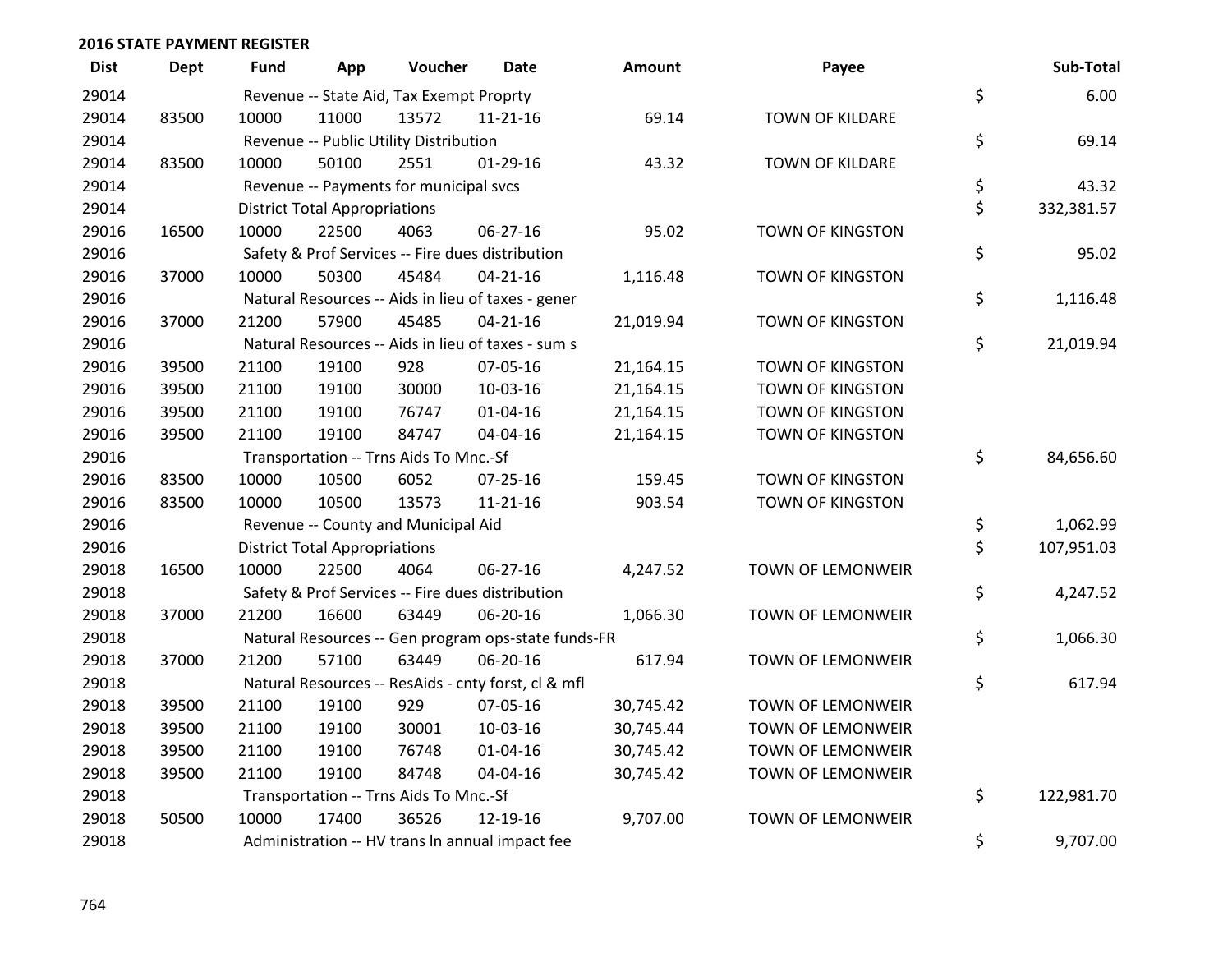| <b>Dist</b> | Dept  | <b>Fund</b> | App                                  | Voucher                                  | <b>Date</b>                                         | Amount     | Payee                  | Sub-Total        |
|-------------|-------|-------------|--------------------------------------|------------------------------------------|-----------------------------------------------------|------------|------------------------|------------------|
| 29018       | 50500 | 10000       | 17500                                | 36526                                    | 12-19-16                                            | 323,554.00 | TOWN OF LEMONWEIR      |                  |
| 29018       |       |             |                                      |                                          | Administration -- HV trans In environ impact fee    |            |                        | \$<br>323,554.00 |
| 29018       | 83500 | 10000       | 10500                                | 6053                                     | 07-25-16                                            | 13,348.88  | TOWN OF LEMONWEIR      |                  |
| 29018       | 83500 | 10000       | 10500                                | 13574                                    | $11 - 21 - 16$                                      | 74,429.80  | TOWN OF LEMONWEIR      |                  |
| 29018       |       |             |                                      | Revenue -- County and Municipal Aid      |                                                     |            |                        | \$<br>87,778.68  |
| 29018       | 83500 | 10000       | 10900                                | 7965                                     | 07-25-16                                            | 26.00      | TOWN OF LEMONWEIR      |                  |
| 29018       |       |             |                                      | Revenue -- State Aid, Tax Exempt Proprty |                                                     |            |                        | \$<br>26.00      |
| 29018       | 83500 | 10000       | 11000                                | 13574                                    | $11 - 21 - 16$                                      | 1,247.78   | TOWN OF LEMONWEIR      |                  |
| 29018       |       |             |                                      | Revenue -- Public Utility Distribution   |                                                     |            |                        | \$<br>1,247.78   |
| 29018       | 83500 | 52100       | 36300                                | 3111                                     | 03-29-16                                            | 9,774.60   | TOWN OF LEMONWEIR      |                  |
| 29018       |       |             |                                      | Revenue -- Lottery & Gaming Credit       |                                                     |            |                        | \$<br>9,774.60   |
| 29018       |       |             | <b>District Total Appropriations</b> |                                          |                                                     |            |                        | \$<br>561,001.52 |
| 29020       | 16500 | 10000       | 22500                                | 4065                                     | 06-27-16                                            | 2,017.19   | TOWN OF LINDINA        |                  |
| 29020       |       |             |                                      |                                          | Safety & Prof Services -- Fire dues distribution    |            |                        | \$<br>2,017.19   |
| 29020       | 37000 | 10000       | 50300                                | 46506                                    | $04 - 21 - 16$                                      | 43.54      | <b>TOWN OF LINDINA</b> |                  |
| 29020       |       |             |                                      |                                          | Natural Resources -- Aids in lieu of taxes - gener  |            |                        | \$<br>43.54      |
| 29020       | 37000 | 21200       | 16600                                | 63450                                    | 06-20-16                                            | 683.66     | TOWN OF LINDINA        |                  |
| 29020       |       |             |                                      |                                          | Natural Resources -- Gen program ops-state funds-FR |            |                        | \$<br>683.66     |
| 29020       | 37000 | 21200       | 57100                                | 63450                                    | 06-20-16                                            | 358.50     | <b>TOWN OF LINDINA</b> |                  |
| 29020       |       |             |                                      |                                          | Natural Resources -- ResAids - cnty forst, cl & mfl |            |                        | \$<br>358.50     |
| 29020       | 37000 | 21200       | 58900                                | 102331                                   | $11 - 18 - 16$                                      | 30.96      | TOWN OF LINDINA        |                  |
| 29020       |       |             |                                      |                                          | Natural Resources -- Resource aids - distribution o |            |                        | \$<br>30.96      |
| 29020       | 39500 | 21100       | 19100                                | 930                                      | 07-05-16                                            | 24,651.39  | TOWN OF LINDINA        |                  |
| 29020       | 39500 | 21100       | 19100                                | 30002                                    | 10-03-16                                            | 24,651.39  | TOWN OF LINDINA        |                  |
| 29020       | 39500 | 21100       | 19100                                | 76749                                    | $01 - 04 - 16$                                      | 24,651.39  | TOWN OF LINDINA        |                  |
| 29020       | 39500 | 21100       | 19100                                | 84749                                    | 04-04-16                                            | 24,651.39  | TOWN OF LINDINA        |                  |
| 29020       |       |             |                                      | Transportation -- Trns Aids To Mnc.-Sf   |                                                     |            |                        | \$<br>98,605.56  |
| 29020       | 50500 | 10000       | 17400                                | 36527                                    | 12-19-16                                            | 394.00     | TOWN OF LINDINA        |                  |
| 29020       |       |             |                                      |                                          | Administration -- HV trans In annual impact fee     |            |                        | \$<br>394.00     |
| 29020       | 50500 | 10000       | 17500                                | 36527                                    | 12-19-16                                            | 13,116.00  | TOWN OF LINDINA        |                  |
| 29020       |       |             |                                      |                                          | Administration -- HV trans In environ impact fee    |            |                        | \$<br>13,116.00  |
| 29020       | 83500 | 10000       | 10500                                | 6054                                     | $07 - 25 - 16$                                      | 6,419.25   | TOWN OF LINDINA        |                  |
| 29020       | 83500 | 10000       | 10500                                | 13575                                    | $11 - 21 - 16$                                      | 36,329.69  | TOWN OF LINDINA        |                  |
| 29020       |       |             |                                      | Revenue -- County and Municipal Aid      |                                                     |            |                        | \$<br>42,748.94  |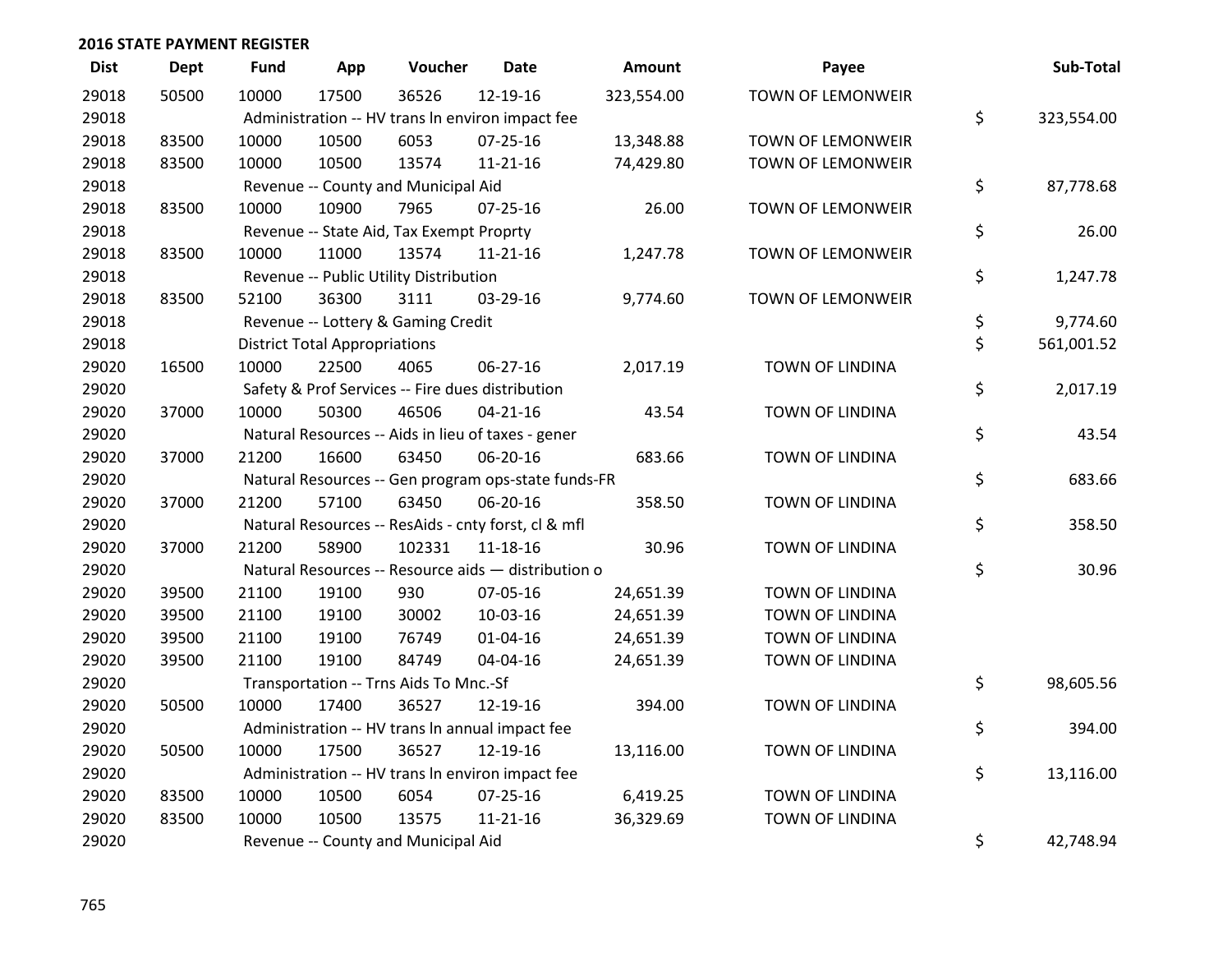| <b>Dist</b> | <b>Dept</b> | <b>Fund</b> | App                                  | Voucher                                             | <b>Date</b>    | Amount     | Payee                  | Sub-Total        |
|-------------|-------------|-------------|--------------------------------------|-----------------------------------------------------|----------------|------------|------------------------|------------------|
| 29020       | 83500       | 10000       | 10900                                | 7966                                                | $07 - 25 - 16$ | 7.00       | <b>TOWN OF LINDINA</b> |                  |
| 29020       |             |             |                                      | Revenue -- State Aid, Tax Exempt Proprty            |                |            |                        | \$<br>7.00       |
| 29020       | 83500       | 10000       | 11000                                | 13575                                               | $11 - 21 - 16$ | 45.33      | TOWN OF LINDINA        |                  |
| 29020       |             |             |                                      | Revenue -- Public Utility Distribution              |                |            |                        | \$<br>45.33      |
| 29020       |             |             | <b>District Total Appropriations</b> |                                                     |                |            |                        | \$<br>158,050.68 |
| 29022       | 16500       | 10000       | 22500                                | 4066                                                | 06-27-16       | 2,264.55   | <b>TOWN OF LISBON</b>  |                  |
| 29022       |             |             |                                      | Safety & Prof Services -- Fire dues distribution    |                |            |                        | \$<br>2,264.55   |
| 29022       | 37000       | 21200       | 16600                                | 63451                                               | 06-20-16       | 1,143.38   | TOWN OF LISBON         |                  |
| 29022       |             |             |                                      | Natural Resources -- Gen program ops-state funds-FR |                |            |                        | \$<br>1,143.38   |
| 29022       | 37000       | 21200       | 57100                                | 63451                                               | 06-20-16       | 546.24     | TOWN OF LISBON         |                  |
| 29022       |             |             |                                      | Natural Resources -- ResAids - cnty forst, cl & mfl |                |            |                        | \$<br>546.24     |
| 29022       | 37000       | 21200       | 58900                                | 102332                                              | 11-18-16       | 3,042.99   | <b>TOWN OF LISBON</b>  |                  |
| 29022       |             |             |                                      | Natural Resources -- Resource aids - distribution o |                |            |                        | \$<br>3,042.99   |
| 29022       | 39500       | 21100       | 19100                                | 931                                                 | 07-05-16       | 20,511.63  | TOWN OF LISBON         |                  |
| 29022       | 39500       | 21100       | 19100                                | 30003                                               | 10-03-16       | 20,511.63  | TOWN OF LISBON         |                  |
| 29022       | 39500       | 21100       | 19100                                | 76750                                               | $01 - 04 - 16$ | 20,511.63  | <b>TOWN OF LISBON</b>  |                  |
| 29022       | 39500       | 21100       | 19100                                | 84750                                               | 04-04-16       | 20,511.63  | TOWN OF LISBON         |                  |
| 29022       |             |             |                                      | Transportation -- Trns Aids To Mnc.-Sf              |                |            |                        | \$<br>82,046.52  |
| 29022       | 50500       | 10000       | 17400                                | 36528                                               | 12-19-16       | 10,846.00  | <b>TOWN OF LISBON</b>  |                  |
| 29022       |             |             |                                      | Administration -- HV trans In annual impact fee     |                |            |                        | \$<br>10,846.00  |
| 29022       | 50500       | 10000       | 17500                                | 36528                                               | 12-19-16       | 361,520.00 | <b>TOWN OF LISBON</b>  |                  |
| 29022       |             |             |                                      | Administration -- HV trans In environ impact fee    |                |            |                        | \$<br>361,520.00 |
| 29022       | 83500       | 10000       | 10500                                | 6055                                                | $07 - 25 - 16$ | 4,664.84   | <b>TOWN OF LISBON</b>  |                  |
| 29022       | 83500       | 10000       | 10500                                | 13576                                               | $11 - 21 - 16$ | 26,288.20  | <b>TOWN OF LISBON</b>  |                  |
| 29022       |             |             |                                      | Revenue -- County and Municipal Aid                 |                |            |                        | \$<br>30,953.04  |
| 29022       | 83500       | 10000       | 10900                                | 7967                                                | $07 - 25 - 16$ | 21.00      | TOWN OF LISBON         |                  |
| 29022       |             |             |                                      | Revenue -- State Aid, Tax Exempt Proprty            |                |            |                        | \$<br>21.00      |
| 29022       | 83500       | 10000       | 11000                                | 13576                                               | $11 - 21 - 16$ | 141.65     | TOWN OF LISBON         |                  |
| 29022       |             |             |                                      | Revenue -- Public Utility Distribution              |                |            |                        | \$<br>141.65     |
| 29022       | 83500       | 52100       | 36300                                | 3112                                                | 03-29-16       | 2,223.13   | TOWN OF LISBON         |                  |
| 29022       |             |             |                                      | Revenue -- Lottery & Gaming Credit                  |                |            |                        | \$<br>2,223.13   |
| 29022       |             |             | <b>District Total Appropriations</b> |                                                     |                |            |                        | \$<br>494,748.50 |
| 29024       | 16500       | 10000       | 22500                                | 4067                                                | 06-27-16       | 4,080.46   | <b>TOWN OF LYNDON</b>  |                  |
| 29024       |             |             |                                      | Safety & Prof Services -- Fire dues distribution    |                |            |                        | \$<br>4,080.46   |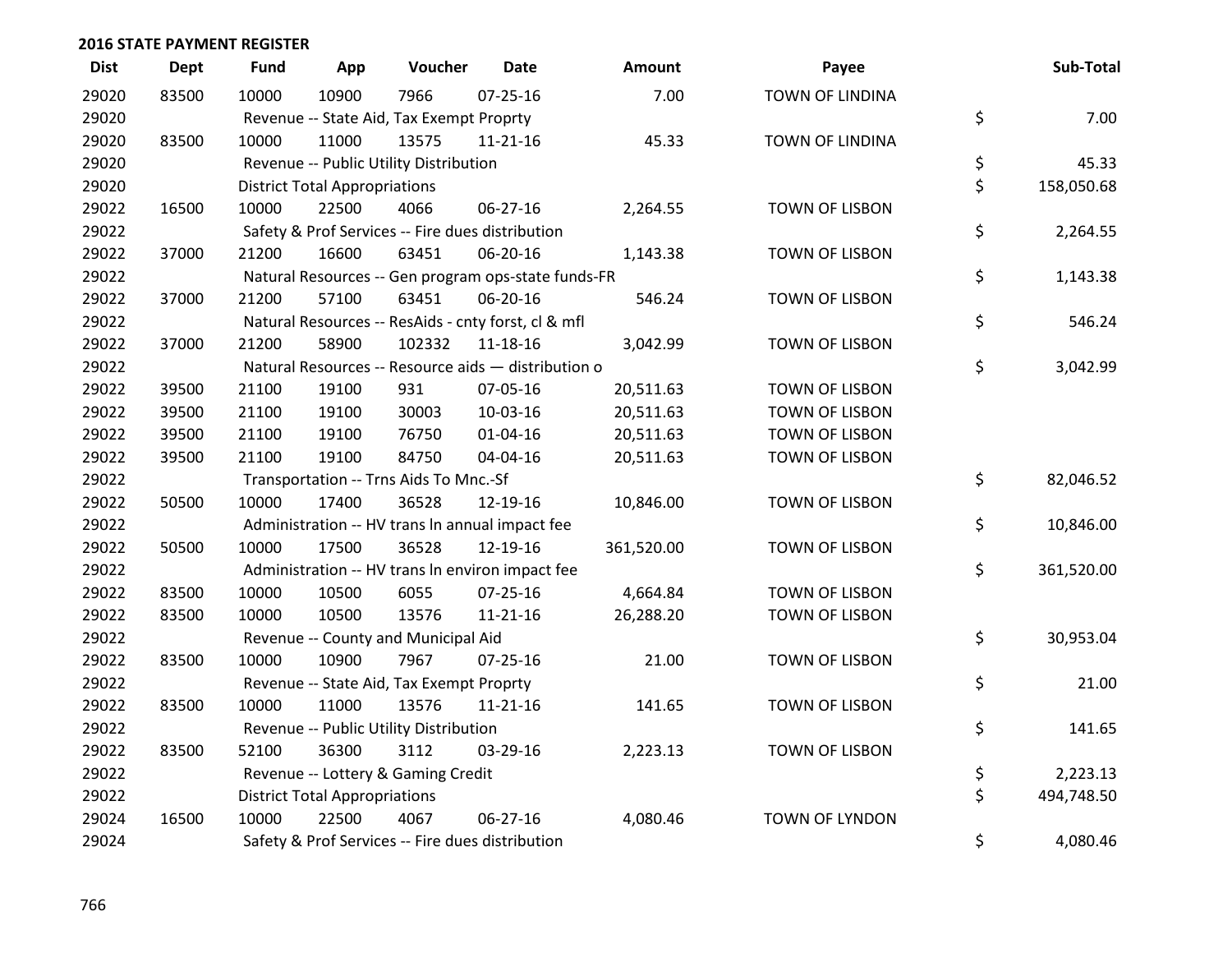| <b>Dist</b> | <b>Dept</b> | <b>Fund</b> | App   | Voucher                                             | <b>Date</b>    | Amount     | Payee                 | Sub-Total        |
|-------------|-------------|-------------|-------|-----------------------------------------------------|----------------|------------|-----------------------|------------------|
| 29024       | 37000       | 10000       | 50300 | 30543                                               | $02 - 17 - 16$ | 28,407.53  | <b>TOWN OF LYNDON</b> |                  |
| 29024       | 37000       | 10000       | 50300 | 45554                                               | $04 - 21 - 16$ | 0.56       | TOWN OF LYNDON        |                  |
| 29024       | 37000       | 10000       | 50300 | 45555                                               | $04 - 21 - 16$ | 43.41      | TOWN OF LYNDON        |                  |
| 29024       | 37000       | 10000       | 50300 | 45556                                               | $04 - 21 - 16$ | 66.26      | <b>TOWN OF LYNDON</b> |                  |
| 29024       |             |             |       | Natural Resources -- Aids in lieu of taxes - gener  |                |            |                       | \$<br>28,517.76  |
| 29024       | 37000       | 21200       | 16600 | 63452                                               | 06-20-16       | 460.23     | TOWN OF LYNDON        |                  |
| 29024       |             |             |       | Natural Resources -- Gen program ops-state funds-FR |                |            |                       | \$<br>460.23     |
| 29024       | 37000       | 21200       | 57100 | 63452                                               | 06-20-16       | 275.36     | <b>TOWN OF LYNDON</b> |                  |
| 29024       |             |             |       | Natural Resources -- ResAids - cnty forst, cl & mfl |                |            |                       | \$<br>275.36     |
| 29024       | 37000       | 21200       | 57900 | 45552                                               | $04 - 21 - 16$ | 35.20      | TOWN OF LYNDON        |                  |
| 29024       | 37000       | 21200       | 57900 | 45553                                               | $04 - 21 - 16$ | 130.38     | TOWN OF LYNDON        |                  |
| 29024       |             |             |       | Natural Resources -- Aids in lieu of taxes - sum s  |                |            |                       | \$<br>165.58     |
| 29024       | 37000       | 21200       | 58900 | 102333                                              | $11 - 18 - 16$ | 1,002.74   | TOWN OF LYNDON        |                  |
| 29024       |             |             |       | Natural Resources -- Resource aids - distribution o |                |            |                       | \$<br>1,002.74   |
| 29024       | 37000       | 27400       | 67000 | 55722                                               | 05-27-16       | 865.46     | TOWN OF LYNDON        |                  |
| 29024       |             |             |       | Natural Resources -- Fin asst for responsible units |                |            |                       | \$<br>865.46     |
| 29024       | 39500       | 21100       | 19100 | 932                                                 | 07-05-16       | 21,271.32  | TOWN OF LYNDON        |                  |
| 29024       | 39500       | 21100       | 19100 | 30004                                               | 10-03-16       | 21,271.32  | TOWN OF LYNDON        |                  |
| 29024       | 39500       | 21100       | 19100 | 76751                                               | $01 - 04 - 16$ | 21,271.32  | TOWN OF LYNDON        |                  |
| 29024       | 39500       | 21100       | 19100 | 84751                                               | 04-04-16       | 21,271.32  | TOWN OF LYNDON        |                  |
| 29024       |             |             |       | Transportation -- Trns Aids To Mnc.-Sf              |                |            |                       | \$<br>85,085.28  |
| 29024       | 50500       | 10000       | 17400 | 36529                                               | 12-19-16       | 8,616.00   | TOWN OF LYNDON        |                  |
| 29024       |             |             |       | Administration -- HV trans In annual impact fee     |                |            |                       | \$<br>8,616.00   |
| 29024       | 50500       | 10000       | 17500 | 36529                                               | 12-19-16       | 287,195.00 | <b>TOWN OF LYNDON</b> |                  |
| 29024       |             |             |       | Administration -- HV trans In environ impact fee    |                |            |                       | \$<br>287,195.00 |
| 29024       | 83500       | 10000       | 10500 | 6056                                                | $07 - 25 - 16$ | 2,023.64   | TOWN OF LYNDON        |                  |
| 29024       | 83500       | 10000       | 10500 | 13577                                               | $11 - 21 - 16$ | 10,904.04  | TOWN OF LYNDON        |                  |
| 29024       |             |             |       | Revenue -- County and Municipal Aid                 |                |            |                       | \$<br>12,927.68  |
| 29024       | 83500       | 10000       | 10900 | 7968                                                | $07 - 25 - 16$ | 57.00      | <b>TOWN OF LYNDON</b> |                  |
| 29024       |             |             |       | Revenue -- State Aid, Tax Exempt Proprty            |                |            |                       | \$<br>57.00      |
| 29024       | 83500       | 10000       | 11000 | 13577                                               | $11 - 21 - 16$ | 5,753.20   | TOWN OF LYNDON        |                  |
| 29024       |             |             |       | Revenue -- Public Utility Distribution              |                |            |                       | \$<br>5,753.20   |
| 29024       | 83500       | 10000       | 50100 | 2552                                                | $01-29-16$     | 1,070.51   | <b>TOWN OF LYNDON</b> |                  |
| 29024       |             |             |       | Revenue -- Payments for municipal svcs              |                |            |                       | \$<br>1,070.51   |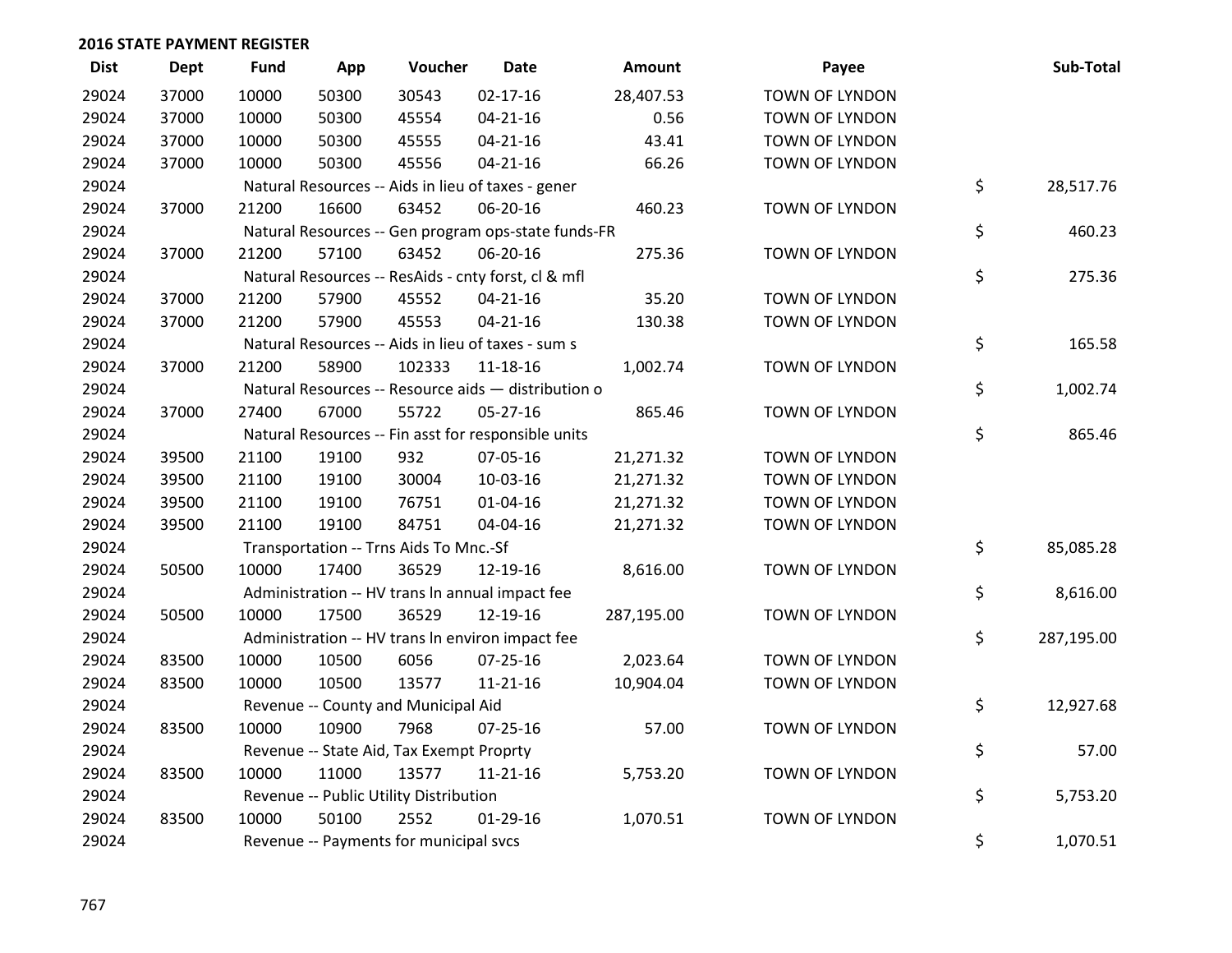| <b>Dist</b> | <b>Dept</b> | <b>Fund</b> | App                                  | Voucher                                  | <b>Date</b>                                         | Amount    | Payee                  | Sub-Total        |
|-------------|-------------|-------------|--------------------------------------|------------------------------------------|-----------------------------------------------------|-----------|------------------------|------------------|
| 29024       |             |             | <b>District Total Appropriations</b> |                                          |                                                     |           |                        | \$<br>436,072.26 |
| 29026       | 16500       | 10000       | 22500                                | 4068                                     | 06-27-16                                            | 1,654.16  | <b>TOWN OF MARION</b>  |                  |
| 29026       |             |             |                                      |                                          | Safety & Prof Services -- Fire dues distribution    |           |                        | \$<br>1,654.16   |
| 29026       | 37000       | 10000       | 50300                                | 29081                                    | $02 - 12 - 16$                                      | 7,614.33  | <b>TOWN OF MARION</b>  |                  |
| 29026       |             |             |                                      |                                          | Natural Resources -- Aids in lieu of taxes - gener  |           |                        | \$<br>7,614.33   |
| 29026       | 37000       | 21200       | 16600                                | 63453                                    | 06-20-16                                            | 1,364.39  | <b>TOWN OF MARION</b>  |                  |
| 29026       |             |             |                                      |                                          | Natural Resources -- Gen program ops-state funds-FR |           |                        | \$<br>1,364.39   |
| 29026       | 37000       | 21200       | 57100                                | 63453                                    | 06-20-16                                            | 668.99    | <b>TOWN OF MARION</b>  |                  |
| 29026       |             |             |                                      |                                          | Natural Resources -- ResAids - cnty forst, cl & mfl |           |                        | \$<br>668.99     |
| 29026       | 37000       | 21200       | 57900                                | 46149                                    | $04 - 21 - 16$                                      | 32.03     | <b>TOWN OF MARION</b>  |                  |
| 29026       |             |             |                                      |                                          | Natural Resources -- Aids in lieu of taxes - sum s  |           |                        | \$<br>32.03      |
| 29026       | 37000       | 21200       | 58900                                | 102334                                   | 11-18-16                                            | 422.63    | <b>TOWN OF MARION</b>  |                  |
| 29026       |             |             |                                      |                                          | Natural Resources -- Resource aids - distribution o |           |                        | \$<br>422.63     |
| 29026       | 39500       | 21100       | 19100                                | 933                                      | 07-05-16                                            | 6,990.47  | <b>TOWN OF MARION</b>  |                  |
| 29026       | 39500       | 21100       | 19100                                | 30005                                    | 10-03-16                                            | 6,990.47  | <b>TOWN OF MARION</b>  |                  |
| 29026       | 39500       | 21100       | 19100                                | 76752                                    | $01 - 04 - 16$                                      | 6,990.47  | <b>TOWN OF MARION</b>  |                  |
| 29026       | 39500       | 21100       | 19100                                | 84752                                    | 04-04-16                                            | 6,990.47  | <b>TOWN OF MARION</b>  |                  |
| 29026       |             |             |                                      | Transportation -- Trns Aids To Mnc.-Sf   |                                                     |           |                        | \$<br>27,961.88  |
| 29026       | 83500       | 10000       | 10500                                | 6057                                     | $07 - 25 - 16$                                      | 1,848.38  | <b>TOWN OF MARION</b>  |                  |
| 29026       | 83500       | 10000       | 10500                                | 13578                                    | $11 - 21 - 16$                                      | 10,474.12 | <b>TOWN OF MARION</b>  |                  |
| 29026       |             |             |                                      | Revenue -- County and Municipal Aid      |                                                     |           |                        | \$<br>12,322.50  |
| 29026       | 83500       | 10000       | 10900                                | 7969                                     | $07 - 25 - 16$                                      | 1.00      | <b>TOWN OF MARION</b>  |                  |
| 29026       |             |             |                                      | Revenue -- State Aid, Tax Exempt Proprty |                                                     |           |                        | \$<br>1.00       |
| 29026       |             |             | <b>District Total Appropriations</b> |                                          |                                                     |           |                        | \$<br>52,041.91  |
| 29028       | 16500       | 10000       | 22500                                | 4069                                     | 06-27-16                                            | 6,067.97  | TOWN OF NECEDAH        |                  |
| 29028       |             |             |                                      |                                          | Safety & Prof Services -- Fire dues distribution    |           |                        | \$<br>6,067.97   |
| 29028       | 37000       | 10000       | 50300                                | 28804                                    | $02 - 12 - 16$                                      | 226.64    | TOWN OF NECEDAH        |                  |
| 29028       | 37000       | 10000       | 50300                                | 28805                                    | $02 - 12 - 16$                                      | 8,305.51  | TOWN OF NECEDAH        |                  |
| 29028       |             |             |                                      |                                          | Natural Resources -- Aids in lieu of taxes - gener  |           |                        | \$<br>8,532.15   |
| 29028       | 37000       | 21200       | 16600                                | 63454                                    | 06-20-16                                            | 1,834.77  | <b>TOWN OF NECEDAH</b> |                  |
| 29028       |             |             |                                      |                                          | Natural Resources -- Gen program ops-state funds-FR |           |                        | \$<br>1,834.77   |
| 29028       | 37000       | 21200       | 57100                                | 63454                                    | 06-20-16                                            | 1,470.88  | TOWN OF NECEDAH        |                  |
| 29028       |             |             |                                      |                                          | Natural Resources -- ResAids - cnty forst, cl & mfl |           |                        | \$<br>1,470.88   |
| 29028       | 37000       | 21200       | 57900                                | 45327                                    | $04 - 21 - 16$                                      | 333.41    | <b>TOWN OF NECEDAH</b> |                  |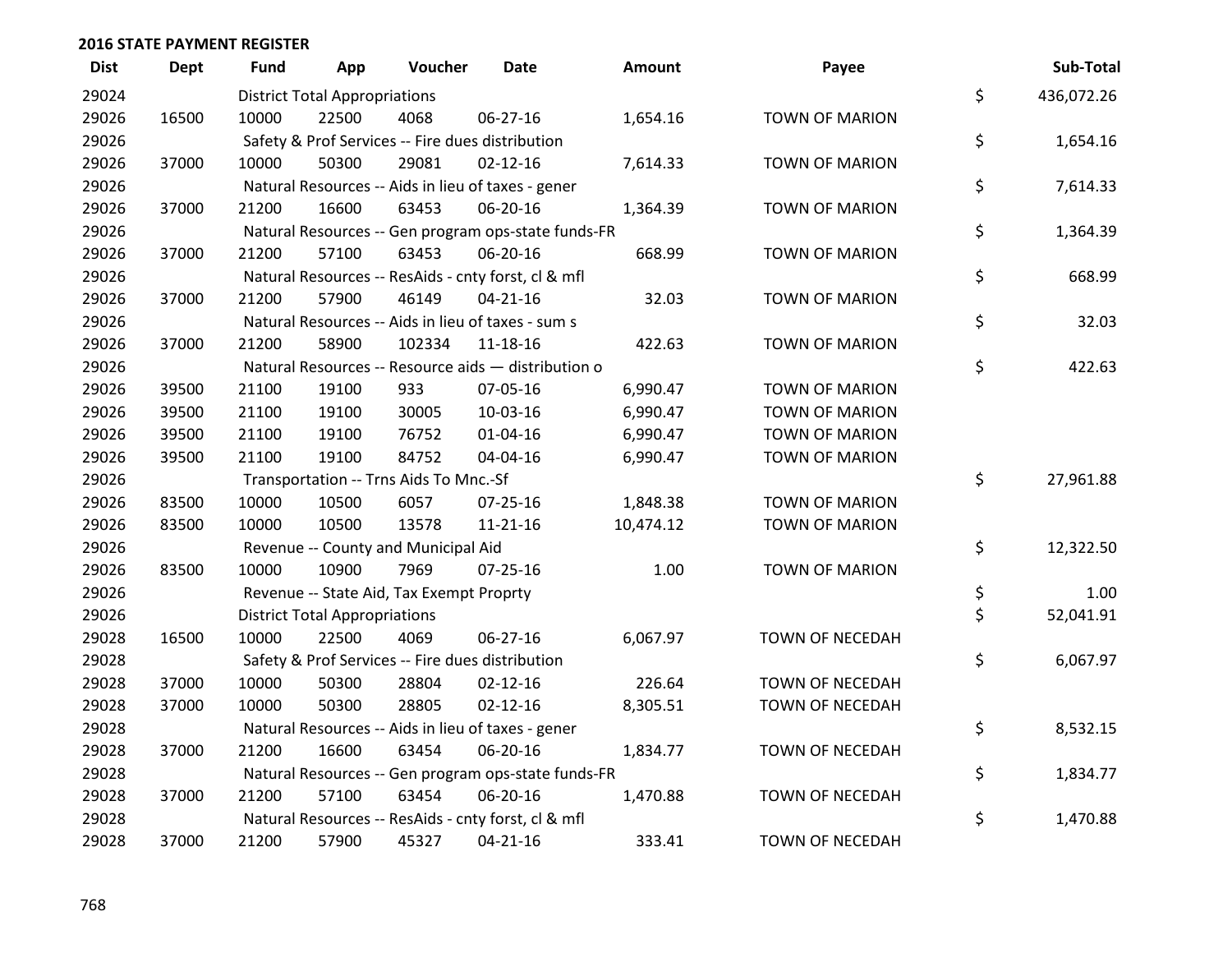| <b>Dist</b> | <b>Dept</b> | <b>Fund</b> | App                                  | Voucher                                  | Date                                                | Amount    | Payee                  | Sub-Total        |
|-------------|-------------|-------------|--------------------------------------|------------------------------------------|-----------------------------------------------------|-----------|------------------------|------------------|
| 29028       |             |             |                                      |                                          | Natural Resources -- Aids in lieu of taxes - sum s  |           |                        | \$<br>333.41     |
| 29028       | 37000       | 21200       | 58900                                | 102335                                   | 11-18-16                                            | 988.51    | TOWN OF NECEDAH        |                  |
| 29028       |             |             |                                      |                                          | Natural Resources -- Resource aids - distribution o |           |                        | \$<br>988.51     |
| 29028       | 37000       | 27400       | 67000                                | 56240                                    | 05-27-16                                            | 800.85    | <b>TOWN OF NECEDAH</b> |                  |
| 29028       |             |             |                                      |                                          | Natural Resources -- Fin asst for responsible units |           |                        | \$<br>800.85     |
| 29028       | 39500       | 21100       | 19100                                | 934                                      | 07-05-16                                            | 64,210.32 | TOWN OF NECEDAH        |                  |
| 29028       | 39500       | 21100       | 19100                                | 30006                                    | 10-03-16                                            | 64,210.32 | <b>TOWN OF NECEDAH</b> |                  |
| 29028       | 39500       | 21100       | 19100                                | 76753                                    | $01 - 04 - 16$                                      | 64,210.32 | TOWN OF NECEDAH        |                  |
| 29028       | 39500       | 21100       | 19100                                | 84753                                    | 04-04-16                                            | 64,210.32 | TOWN OF NECEDAH        |                  |
| 29028       |             |             |                                      | Transportation -- Trns Aids To Mnc.-Sf   |                                                     |           |                        | \$<br>256,841.28 |
| 29028       | 83500       | 10000       | 10500                                | 6058                                     | $07 - 25 - 16$                                      | 18,386.14 | TOWN OF NECEDAH        |                  |
| 29028       | 83500       | 10000       | 10500                                | 13579                                    | $11 - 21 - 16$                                      | 37,679.87 | TOWN OF NECEDAH        |                  |
| 29028       |             |             |                                      | Revenue -- County and Municipal Aid      |                                                     |           |                        | \$<br>56,066.01  |
| 29028       | 83500       | 10000       | 10900                                | 7970                                     | $07 - 25 - 16$                                      | 25.00     | TOWN OF NECEDAH        |                  |
| 29028       |             |             |                                      | Revenue -- State Aid, Tax Exempt Proprty |                                                     |           |                        | \$<br>25.00      |
| 29028       | 83500       | 10000       | 11000                                | 13579                                    | $11 - 21 - 16$                                      | 56,239.54 | TOWN OF NECEDAH        |                  |
| 29028       |             |             |                                      | Revenue -- Public Utility Distribution   |                                                     |           |                        | \$<br>56,239.54  |
| 29028       |             |             | <b>District Total Appropriations</b> |                                          |                                                     |           |                        | \$<br>389,200.37 |
| 29030       | 16500       | 10000       | 22500                                | 4070                                     | 06-27-16                                            | 1,177.27  | <b>TOWN OF ORANGE</b>  |                  |
| 29030       |             |             |                                      |                                          | Safety & Prof Services -- Fire dues distribution    |           |                        | \$<br>1,177.27   |
| 29030       | 37000       | 10000       | 50300                                | 30903                                    | $02 - 17 - 16$                                      | 3,969.17  | <b>TOWN OF ORANGE</b>  |                  |
| 29030       | 37000       | 10000       | 50300                                | 46900                                    | $04 - 21 - 16$                                      | 250.21    | <b>TOWN OF ORANGE</b>  |                  |
| 29030       |             |             |                                      |                                          | Natural Resources -- Aids in lieu of taxes - gener  |           |                        | \$<br>4,219.38   |
| 29030       | 37000       | 21200       | 16600                                | 63455                                    | 06-20-16                                            | 1,109.42  | <b>TOWN OF ORANGE</b>  |                  |
| 29030       |             |             |                                      |                                          | Natural Resources -- Gen program ops-state funds-FR |           |                        | \$<br>1,109.42   |
| 29030       | 37000       | 21200       | 57100                                | 63455                                    | 06-20-16                                            | 498.52    | <b>TOWN OF ORANGE</b>  |                  |
| 29030       |             |             |                                      |                                          | Natural Resources -- ResAids - cnty forst, cl & mfl |           |                        | \$<br>498.52     |
| 29030       | 39500       | 21100       | 19100                                | 935                                      | 07-05-16                                            | 18,827.10 | <b>TOWN OF ORANGE</b>  |                  |
| 29030       | 39500       | 21100       | 19100                                | 30007                                    | $10-03-16$                                          | 18,827.10 | <b>TOWN OF ORANGE</b>  |                  |
| 29030       | 39500       | 21100       | 19100                                | 76754                                    | $01 - 04 - 16$                                      | 18,827.10 | <b>TOWN OF ORANGE</b>  |                  |
| 29030       | 39500       | 21100       | 19100                                | 84754                                    | 04-04-16                                            | 18,827.10 | <b>TOWN OF ORANGE</b>  |                  |
| 29030       |             |             |                                      | Transportation -- Trns Aids To Mnc.-Sf   |                                                     |           |                        | \$<br>75,308.40  |
| 29030       | 50500       | 10000       | 17400                                | 36530                                    | 12-19-16                                            | 10,933.00 | <b>TOWN OF ORANGE</b>  |                  |
| 29030       |             |             |                                      |                                          | Administration -- HV trans In annual impact fee     |           |                        | \$<br>10,933.00  |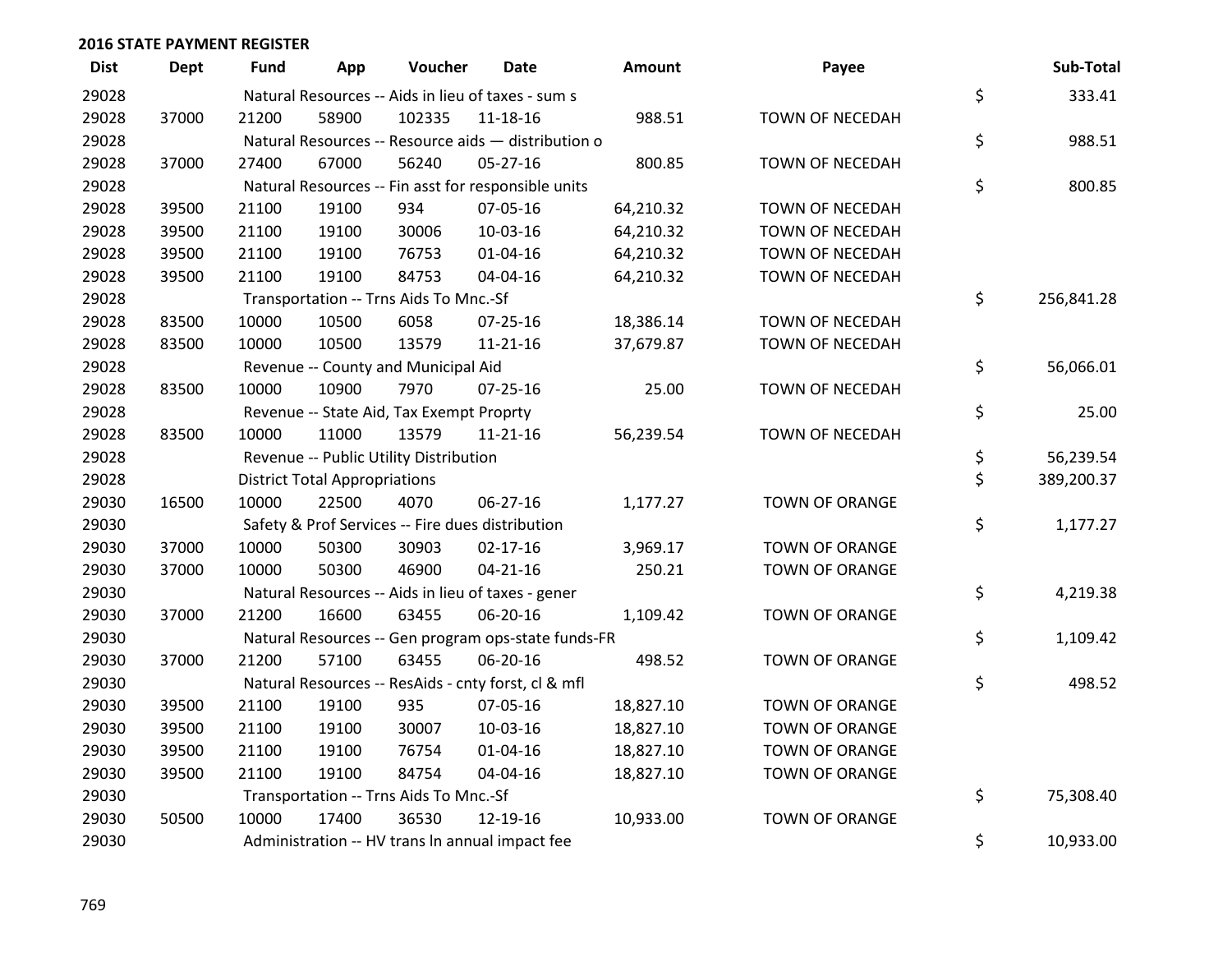| <b>Dist</b> | <b>Dept</b> | <b>Fund</b> | App                                  | Voucher                                  | <b>Date</b>                                         | <b>Amount</b> | Payee                    | Sub-Total        |
|-------------|-------------|-------------|--------------------------------------|------------------------------------------|-----------------------------------------------------|---------------|--------------------------|------------------|
| 29030       | 50500       | 10000       | 17500                                | 36530                                    | 12-19-16                                            | 364,434.00    | <b>TOWN OF ORANGE</b>    |                  |
| 29030       |             |             |                                      |                                          | Administration -- HV trans In environ impact fee    |               |                          | \$<br>364,434.00 |
| 29030       | 83500       | 10000       | 10500                                | 6059                                     | 07-25-16                                            | 6,394.66      | TOWN OF ORANGE           |                  |
| 29030       | 83500       | 10000       | 10500                                | 13580                                    | $11 - 21 - 16$                                      | 36,123.53     | <b>TOWN OF ORANGE</b>    |                  |
| 29030       |             |             |                                      | Revenue -- County and Municipal Aid      |                                                     |               |                          | \$<br>42,518.19  |
| 29030       | 83500       | 10000       | 11000                                | 13580                                    | $11 - 21 - 16$                                      | 108.53        | <b>TOWN OF ORANGE</b>    |                  |
| 29030       |             |             |                                      | Revenue -- Public Utility Distribution   |                                                     |               |                          | \$<br>108.53     |
| 29030       |             |             | <b>District Total Appropriations</b> |                                          |                                                     |               |                          | \$<br>500,306.71 |
| 29032       | 16500       | 10000       | 22500                                | 4071                                     | 06-27-16                                            | 2,018.55      | TOWN OF PLYMOUTH         |                  |
| 29032       |             |             |                                      |                                          | Safety & Prof Services -- Fire dues distribution    |               |                          | \$<br>2,018.55   |
| 29032       | 37000       | 10000       | 50300                                | 46604                                    | $04 - 21 - 16$                                      | 18.67         | TOWN OF PLYMOUTH         |                  |
| 29032       |             |             |                                      |                                          | Natural Resources -- Aids in lieu of taxes - gener  |               |                          | \$<br>18.67      |
| 29032       | 37000       | 21200       | 16600                                | 63456                                    | 06-20-16                                            | 1,284.70      | TOWN OF PLYMOUTH         |                  |
| 29032       |             |             |                                      |                                          | Natural Resources -- Gen program ops-state funds-FR |               |                          | \$<br>1,284.70   |
| 29032       | 37000       | 21200       | 57100                                | 63456                                    | 06-20-16                                            | 669.69        | TOWN OF PLYMOUTH         |                  |
| 29032       |             |             |                                      |                                          | Natural Resources -- ResAids - cnty forst, cl & mfl |               |                          | \$<br>669.69     |
| 29032       | 37000       | 21200       | 57900                                | 46603                                    | $04 - 21 - 16$                                      | 1.73          | TOWN OF PLYMOUTH         |                  |
| 29032       |             |             |                                      |                                          | Natural Resources -- Aids in lieu of taxes - sum s  |               |                          | \$<br>1.73       |
| 29032       | 37000       | 21200       | 58900                                | 102336                                   | 11-18-16                                            | 199.93        | TOWN OF PLYMOUTH         |                  |
| 29032       |             |             |                                      |                                          | Natural Resources -- Resource aids - distribution o |               |                          | \$<br>199.93     |
| 29032       | 39500       | 21100       | 19100                                | 936                                      | 07-05-16                                            | 24,860.58     | TOWN OF PLYMOUTH         |                  |
| 29032       | 39500       | 21100       | 19100                                | 30008                                    | 10-03-16                                            | 24,860.58     | TOWN OF PLYMOUTH         |                  |
| 29032       | 39500       | 21100       | 19100                                | 76755                                    | $01 - 04 - 16$                                      | 24,860.58     | TOWN OF PLYMOUTH         |                  |
| 29032       | 39500       | 21100       | 19100                                | 84755                                    | 04-04-16                                            | 24,860.58     | TOWN OF PLYMOUTH         |                  |
| 29032       |             |             |                                      | Transportation -- Trns Aids To Mnc.-Sf   |                                                     |               |                          | \$<br>99,442.32  |
| 29032       | 83500       | 10000       | 10500                                | 6060                                     | $07 - 25 - 16$                                      | 8,009.92      | TOWN OF PLYMOUTH         |                  |
| 29032       | 83500       | 10000       | 10500                                | 13581                                    | 11-21-16                                            | 45,422.79     | TOWN OF PLYMOUTH         |                  |
| 29032       |             |             |                                      | Revenue -- County and Municipal Aid      |                                                     |               |                          | \$<br>53,432.71  |
| 29032       | 83500       | 10000       | 10900                                | 7971                                     | $07 - 25 - 16$                                      | 11.00         | TOWN OF PLYMOUTH         |                  |
| 29032       |             |             |                                      | Revenue -- State Aid, Tax Exempt Proprty |                                                     |               |                          | \$<br>11.00      |
| 29032       |             |             | <b>District Total Appropriations</b> |                                          |                                                     |               |                          | \$<br>157,079.30 |
| 29034       | 16500       | 10000       | 22500                                | 4072                                     | 06-27-16                                            | 996.37        | TOWN OF SEVEN MILE CREEK |                  |
| 29034       |             |             |                                      |                                          | Safety & Prof Services -- Fire dues distribution    |               |                          | \$<br>996.37     |
| 29034       | 37000       | 10000       | 50300                                | 30469                                    | $02 - 17 - 16$                                      | 7,192.51      | TOWN OF SEVEN MILE CREEK |                  |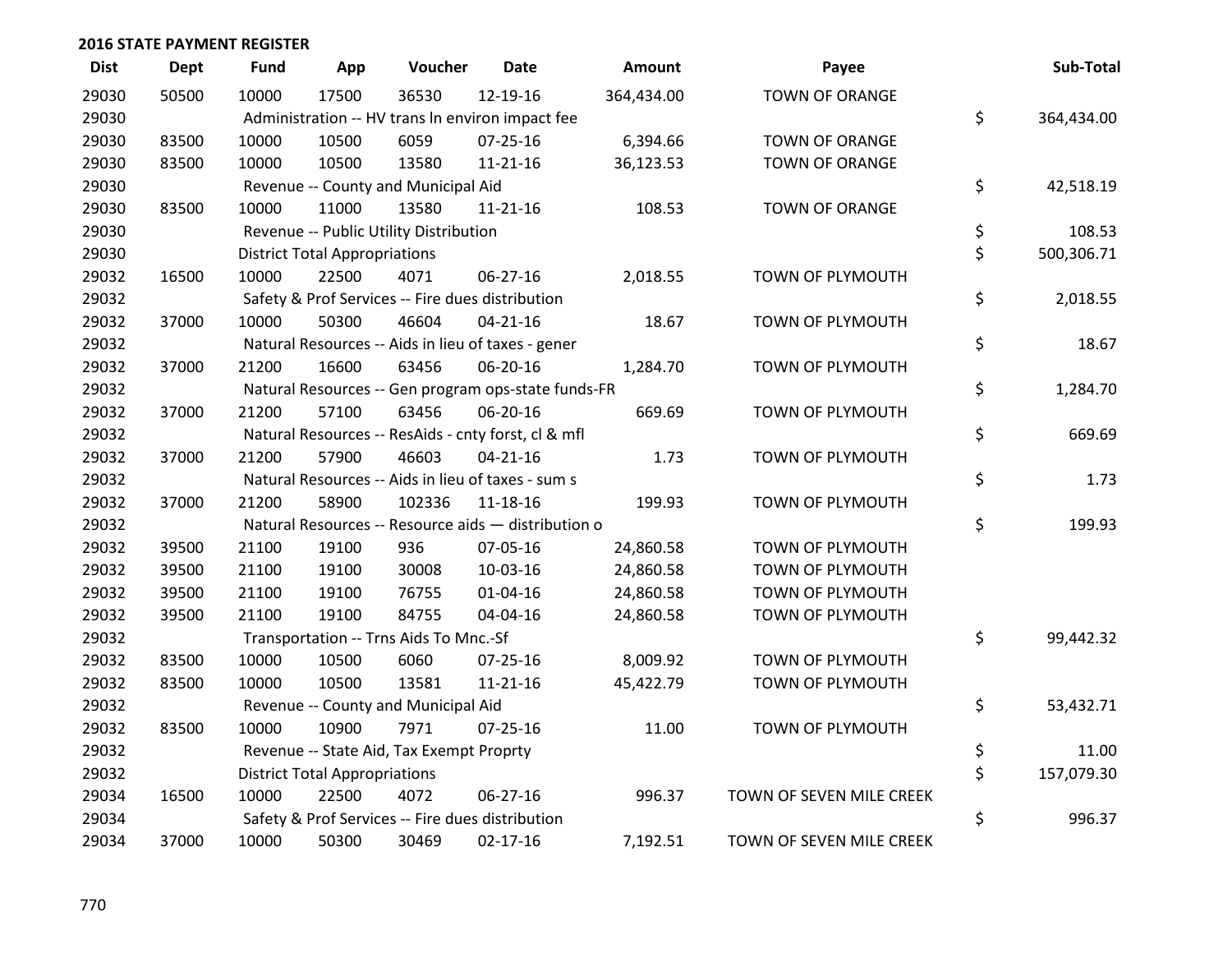| <b>Dist</b> | <b>Dept</b> | <b>Fund</b> | App                                  | Voucher                                             | <b>Date</b>    | <b>Amount</b> | Payee                    | Sub-Total        |
|-------------|-------------|-------------|--------------------------------------|-----------------------------------------------------|----------------|---------------|--------------------------|------------------|
| 29034       |             |             |                                      | Natural Resources -- Aids in lieu of taxes - gener  |                |               |                          | \$<br>7,192.51   |
| 29034       | 37000       | 21200       | 16600                                | 63457                                               | 06-20-16       | 1,561.71      | TOWN OF SEVEN MILE CREEK |                  |
| 29034       |             |             |                                      | Natural Resources -- Gen program ops-state funds-FR |                |               |                          | \$<br>1,561.71   |
| 29034       | 37000       | 21200       | 57100                                | 63457                                               | 06-20-16       | 800.07        | TOWN OF SEVEN MILE CREEK |                  |
| 29034       |             |             |                                      | Natural Resources -- ResAids - cnty forst, cl & mfl |                |               |                          | \$<br>800.07     |
| 29034       | 37000       | 21200       | 57900                                | 45341                                               | $04 - 21 - 16$ | 8.80          | TOWN OF SEVEN MILE CREEK |                  |
| 29034       |             |             |                                      | Natural Resources -- Aids in lieu of taxes - sum s  |                |               |                          | \$<br>8.80       |
| 29034       | 37000       | 21200       | 58900                                | 102337                                              | $11 - 18 - 16$ | 548.45        | TOWN OF SEVEN MILE CREEK |                  |
| 29034       |             |             |                                      | Natural Resources -- Resource aids - distribution o |                |               |                          | \$<br>548.45     |
| 29034       | 39500       | 21100       | 19100                                | 937                                                 | 07-05-16       | 31,752.84     | TOWN OF SEVEN MILE CREEK |                  |
| 29034       | 39500       | 21100       | 19100                                | 30009                                               | 10-03-16       | 31,752.84     | TOWN OF SEVEN MILE CREEK |                  |
| 29034       | 39500       | 21100       | 19100                                | 76756                                               | $01 - 04 - 16$ | 31,752.84     | TOWN OF SEVEN MILE CREEK |                  |
| 29034       | 39500       | 21100       | 19100                                | 84756                                               | 04-04-16       | 31,752.84     | TOWN OF SEVEN MILE CREEK |                  |
| 29034       |             |             |                                      | Transportation -- Trns Aids To Mnc.-Sf              |                |               |                          | \$<br>127,011.36 |
| 29034       | 83500       | 10000       | 10500                                | 6061                                                | $07 - 25 - 16$ | 3,055.71      | TOWN OF SEVEN MILE CREEK |                  |
| 29034       | 83500       | 10000       | 10500                                | 13582                                               | $11 - 21 - 16$ | 17,315.69     | TOWN OF SEVEN MILE CREEK |                  |
| 29034       |             |             |                                      | Revenue -- County and Municipal Aid                 |                |               |                          | \$<br>20,371.40  |
| 29034       | 83500       | 10000       | 10900                                | 7972                                                | $07 - 25 - 16$ | 7.00          | TOWN OF SEVEN MILE CREEK |                  |
| 29034       |             |             |                                      | Revenue -- State Aid, Tax Exempt Proprty            |                |               |                          | \$<br>7.00       |
| 29034       |             |             | <b>District Total Appropriations</b> |                                                     |                |               |                          | \$<br>158,497.67 |
| 29036       | 16500       | 10000       | 22500                                | 4073                                                | 06-27-16       | 1,796.84      | TOWN OF SUMMIT           |                  |
| 29036       |             |             |                                      | Safety & Prof Services -- Fire dues distribution    |                |               |                          | \$<br>1,796.84   |
| 29036       | 37000       | 21200       | 16600                                | 63458                                               | 06-20-16       | 973.13        | TOWN OF SUMMIT           |                  |
| 29036       |             |             |                                      | Natural Resources -- Gen program ops-state funds-FR |                |               |                          | \$<br>973.13     |
| 29036       | 37000       | 21200       | 57100                                | 63458                                               | 06-20-16       | 442.09        | <b>TOWN OF SUMMIT</b>    |                  |
| 29036       |             |             |                                      | Natural Resources -- ResAids - cnty forst, cl & mfl |                |               |                          | \$<br>442.09     |
| 29036       | 37000       | 21200       | 58900                                | 102338                                              | 11-18-16       | 2,373.27      | <b>TOWN OF SUMMIT</b>    |                  |
| 29036       |             |             |                                      | Natural Resources -- Resource aids - distribution o |                |               |                          | \$<br>2,373.27   |
| 29036       | 37000       | 27400       | 67000                                | 55706                                               | $05 - 27 - 16$ | 2,027.66      | TOWN OF SUMMIT           |                  |
| 29036       |             |             |                                      | Natural Resources -- Fin asst for responsible units |                |               |                          | \$<br>2,027.66   |
| 29036       | 39500       | 21100       | 19100                                | 938                                                 | 07-05-16       | 31,169.31     | TOWN OF SUMMIT           |                  |
| 29036       | 39500       | 21100       | 19100                                | 30010                                               | 10-03-16       | 31,169.31     | TOWN OF SUMMIT           |                  |
| 29036       | 39500       | 21100       | 19100                                | 76757                                               | $01 - 04 - 16$ | 31,169.31     | <b>TOWN OF SUMMIT</b>    |                  |
| 29036       | 39500       | 21100       | 19100                                | 84757                                               | 04-04-16       | 31,169.31     | <b>TOWN OF SUMMIT</b>    |                  |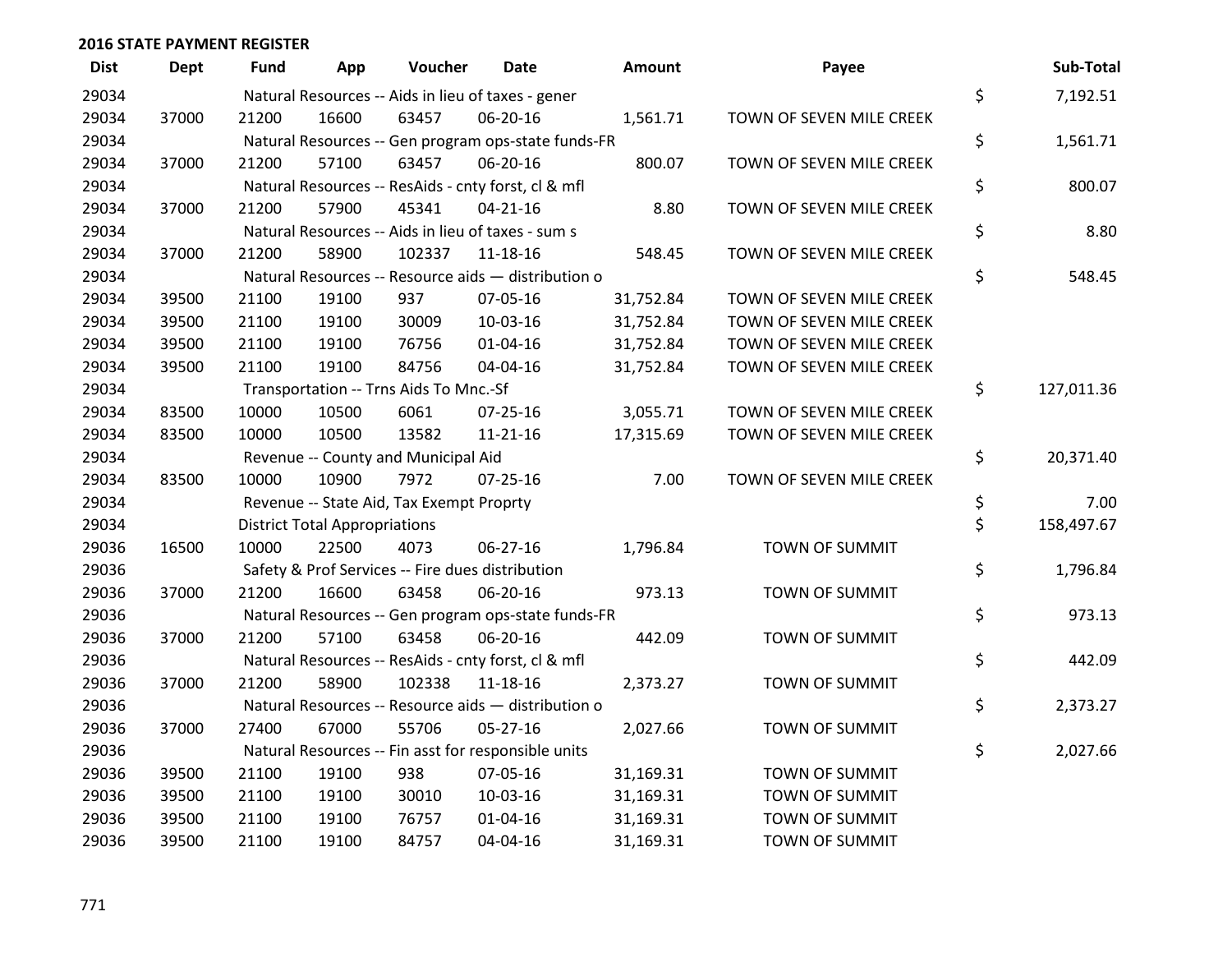| <b>Dist</b> | <b>Dept</b> | <b>Fund</b> | App                                  | Voucher                                             | <b>Date</b>    | <b>Amount</b> | Payee                    | Sub-Total        |
|-------------|-------------|-------------|--------------------------------------|-----------------------------------------------------|----------------|---------------|--------------------------|------------------|
| 29036       |             |             |                                      | Transportation -- Trns Aids To Mnc.-Sf              |                |               |                          | \$<br>124,677.24 |
| 29036       | 83500       | 10000       | 10500                                | 6062                                                | 07-25-16       | 12,638.18     | TOWN OF SUMMIT           |                  |
| 29036       | 83500       | 10000       | 10500                                | 13583                                               | $11 - 21 - 16$ | 52,948.70     | <b>TOWN OF SUMMIT</b>    |                  |
| 29036       |             |             |                                      | Revenue -- County and Municipal Aid                 |                |               |                          | \$<br>65,586.88  |
| 29036       | 83500       | 10000       | 10900                                | 7973                                                | $07 - 25 - 16$ | 30.00         | <b>TOWN OF SUMMIT</b>    |                  |
| 29036       |             |             |                                      | Revenue -- State Aid, Tax Exempt Proprty            |                |               |                          | \$<br>30.00      |
| 29036       |             |             | <b>District Total Appropriations</b> |                                                     |                |               |                          | \$<br>197,907.11 |
| 29038       | 16500       | 10000       | 22500                                | 4074                                                | 06-27-16       | 1,670.17      | TOWN OF WONEWOC          |                  |
| 29038       |             |             |                                      | Safety & Prof Services -- Fire dues distribution    |                |               |                          | \$<br>1,670.17   |
| 29038       | 37000       | 10000       | 50300                                | 46760                                               | $04 - 21 - 16$ | 97.60         | <b>TOWN OF WONEWOC</b>   |                  |
| 29038       | 37000       | 10000       | 50300                                | 46761                                               | $04 - 21 - 16$ | 77.15         | TOWN OF WONEWOC          |                  |
| 29038       |             |             |                                      | Natural Resources -- Aids in lieu of taxes - gener  |                |               |                          | \$<br>174.75     |
| 29038       | 37000       | 21200       | 16600                                | 63459                                               | 06-20-16       | 670.14        | TOWN OF WONEWOC          |                  |
| 29038       |             |             |                                      | Natural Resources -- Gen program ops-state funds-FR |                |               |                          | \$<br>670.14     |
| 29038       | 37000       | 21200       | 57100                                | 63459                                               | 06-20-16       | 301.13        | TOWN OF WONEWOC          |                  |
| 29038       |             |             |                                      | Natural Resources -- ResAids - cnty forst, cl & mfl |                |               |                          | \$<br>301.13     |
| 29038       | 37000       | 21200       | 57900                                | 46759                                               | $04 - 21 - 16$ | 9.76          | TOWN OF WONEWOC          |                  |
| 29038       |             |             |                                      | Natural Resources -- Aids in lieu of taxes - sum s  |                |               |                          | \$<br>9.76       |
| 29038       | 37000       | 27400       | 67000                                | 56180                                               | $05 - 27 - 16$ | 2,644.45      | TOWN OF WONEWOC          |                  |
| 29038       |             |             |                                      | Natural Resources -- Fin asst for responsible units |                |               |                          | \$<br>2,644.45   |
| 29038       | 39500       | 21100       | 19100                                | 939                                                 | 07-05-16       | 29,715.99     | TOWN OF WONEWOC          |                  |
| 29038       | 39500       | 21100       | 19100                                | 30011                                               | 10-03-16       | 29,715.99     | TOWN OF WONEWOC          |                  |
| 29038       | 39500       | 21100       | 19100                                | 76758                                               | $01 - 04 - 16$ | 29,715.99     | TOWN OF WONEWOC          |                  |
| 29038       | 39500       | 21100       | 19100                                | 84758                                               | 04-04-16       | 29,715.99     | TOWN OF WONEWOC          |                  |
| 29038       |             |             |                                      | Transportation -- Trns Aids To Mnc.-Sf              |                |               |                          | \$<br>118,863.96 |
| 29038       | 83500       | 10000       | 10500                                | 6063                                                | $07 - 25 - 16$ | 12,740.19     | <b>TOWN OF WONEWOC</b>   |                  |
| 29038       | 83500       | 10000       | 10500                                | 13584                                               | $11 - 21 - 16$ | 72,022.45     | TOWN OF WONEWOC          |                  |
| 29038       |             |             |                                      | Revenue -- County and Municipal Aid                 |                |               |                          | \$<br>84,762.64  |
| 29038       | 83500       | 10000       | 10900                                | 7974                                                | $07 - 25 - 16$ | 11.00         | TOWN OF WONEWOC          |                  |
| 29038       |             |             |                                      | Revenue -- State Aid, Tax Exempt Proprty            |                |               |                          | \$<br>11.00      |
| 29038       | 83500       | 10000       | 11000                                | 13584                                               | $11 - 21 - 16$ | 232.54        | TOWN OF WONEWOC          |                  |
| 29038       |             |             |                                      | Revenue -- Public Utility Distribution              |                |               |                          | \$<br>232.54     |
| 29038       |             |             | <b>District Total Appropriations</b> |                                                     |                |               |                          | \$<br>209,340.54 |
| 29111       | 16500       | 10000       | 22500                                | 4075                                                | 06-27-16       | 957.49        | CAMP DOUGLAS, VILLAGE OF |                  |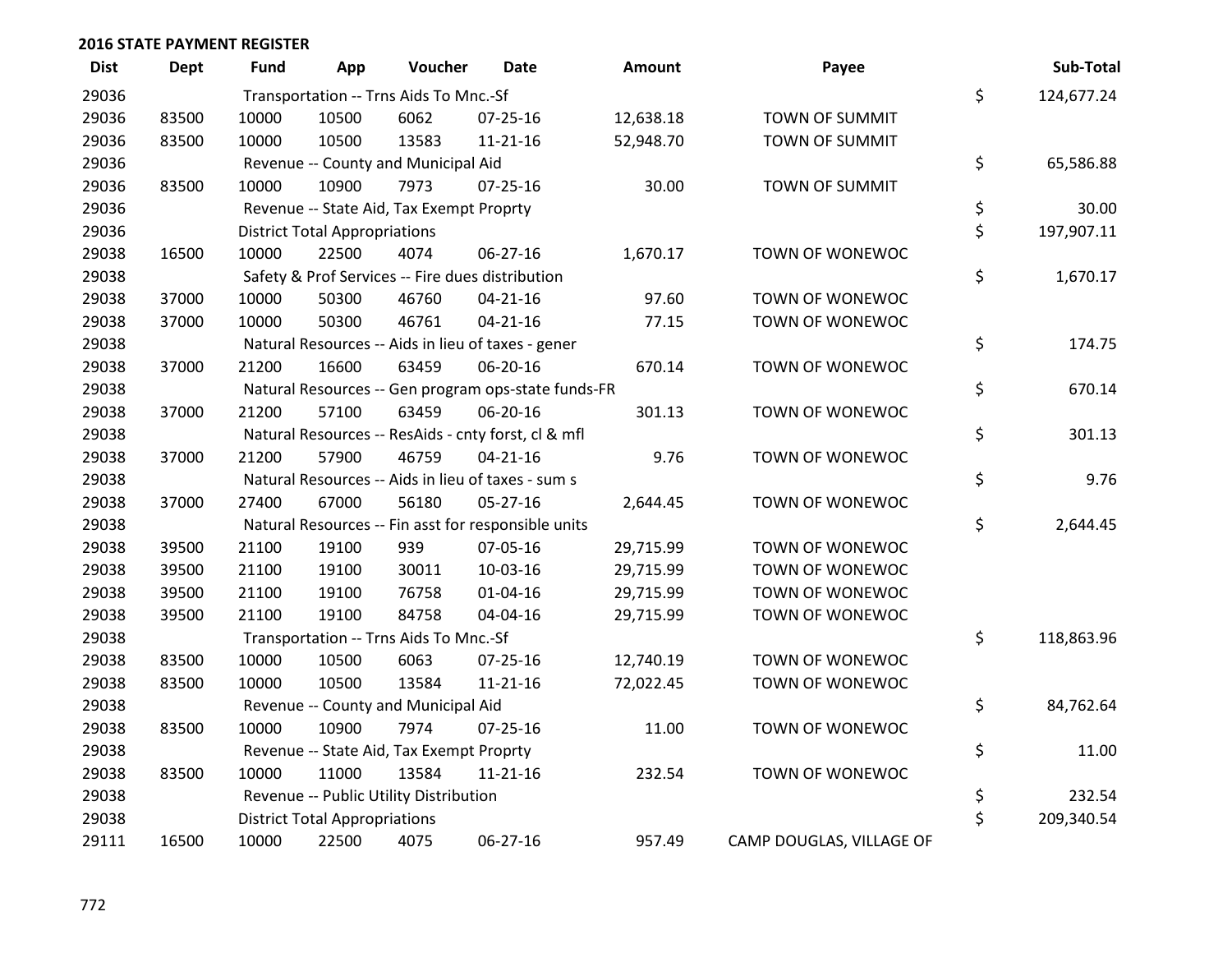| <b>Dist</b> | <b>Dept</b> | <b>Fund</b> | App                                  | Voucher                                             | <b>Date</b>    | <b>Amount</b> | Payee                     | Sub-Total        |
|-------------|-------------|-------------|--------------------------------------|-----------------------------------------------------|----------------|---------------|---------------------------|------------------|
| 29111       |             |             |                                      | Safety & Prof Services -- Fire dues distribution    |                |               |                           | \$<br>957.49     |
| 29111       | 37000       | 21200       | 16600                                | 63460                                               | 06-20-16       | 16.47         | CAMP DOUGLAS, VILLAGE OF  |                  |
| 29111       |             |             |                                      | Natural Resources -- Gen program ops-state funds-FR |                |               |                           | \$<br>16.47      |
| 29111       | 37000       | 21200       | 54500                                | 75701                                               | 07-20-16       | 5,272.50      | CAMP DOUGLAS, VILLAGE OF  |                  |
| 29111       |             |             |                                      | Natural Resources -- ResAids - fire suppress grant  |                |               |                           | \$<br>5,272.50   |
| 29111       | 37000       | 21200       | 57100                                | 63460                                               | 06-20-16       | 7.40          | CAMP DOUGLAS, VILLAGE OF  |                  |
| 29111       |             |             |                                      | Natural Resources -- ResAids - cnty forst, cl & mfl |                |               |                           | \$<br>7.40       |
| 29111       | 37000       | 27400       | 67000                                | 56345                                               | $05 - 27 - 16$ | 6,539.79      | CAMP DOUGLAS, VILLAGE OF  |                  |
| 29111       |             |             |                                      | Natural Resources -- Fin asst for responsible units |                |               |                           | \$<br>6,539.79   |
| 29111       | 39500       | 21100       | 19100                                | 940                                                 | 07-05-16       | 6,785.88      | CAMP DOUGLAS, VILLAGE OF  |                  |
| 29111       | 39500       | 21100       | 19100                                | 30012                                               | 10-03-16       | 6,785.91      | CAMP DOUGLAS, VILLAGE OF  |                  |
| 29111       | 39500       | 21100       | 19100                                | 76759                                               | $01 - 04 - 16$ | 6,785.88      | VILLAGE OF CAMP DOUGLAS   |                  |
| 29111       | 39500       | 21100       | 19100                                | 84759                                               | 04-04-16       | 6,785.88      | VILLAGE OF CAMP DOUGLAS   |                  |
| 29111       |             |             |                                      | Transportation -- Trns Aids To Mnc.-Sf              |                |               |                           | \$<br>27,143.55  |
| 29111       | 50500       | 10000       | 74300                                | 30975                                               | $10-12-16$     | 230,327.40    | CAMP DOUGLAS, VILLAGE OF  |                  |
| 29111       | 50500       | 10000       | 74300                                | 33385                                               | 11-03-16       | 244,672.60    | CAMP DOUGLAS, VILLAGE OF  |                  |
| 29111       |             |             |                                      | Administration -- Federal aid, local assistance     |                |               |                           | \$<br>475,000.00 |
| 29111       | 83500       | 10000       | 10500                                | 6064                                                | $07 - 25 - 16$ | 34,079.61     | CAMP DOUGLAS, VILLAGE OF  |                  |
| 29111       | 83500       | 10000       | 10500                                | 13585                                               | $11 - 21 - 16$ | 143,915.08    | CAMP DOUGLAS, VILLAGE OF  |                  |
| 29111       |             |             |                                      | Revenue -- County and Municipal Aid                 |                |               |                           | \$<br>177,994.69 |
| 29111       | 83500       | 10000       | 10900                                | 7975                                                | 07-25-16       | 1,697.00      | CAMP DOUGLAS, VILLAGE OF  |                  |
| 29111       | 83500       | 10000       | 10900                                | 9694                                                | $07 - 25 - 16$ | 8.00          | CAMP DOUGLAS, VILLAGE OF  |                  |
| 29111       |             |             |                                      | Revenue -- State Aid, Tax Exempt Proprty            |                |               |                           | \$<br>1,705.00   |
| 29111       | 83500       | 10000       | 11000                                | 13585                                               | 11-21-16       | 251.10        | CAMP DOUGLAS, VILLAGE OF  |                  |
| 29111       |             |             |                                      | Revenue -- Public Utility Distribution              |                |               |                           | \$<br>251.10     |
| 29111       | 83500       | 10000       | 50100                                | 2553                                                | $01-29-16$     | 15,178.34     | CAMP DOUGLAS, VILLAGE OF  |                  |
| 29111       |             |             |                                      | Revenue -- Payments for municipal svcs              |                |               |                           | \$<br>15,178.34  |
| 29111       | 83500       | 52100       | 36300                                | 3113                                                | 03-29-16       | 1,622.76      | CAMP DOUGLAS, VILLAGE OF  |                  |
| 29111       |             |             |                                      | Revenue -- Lottery & Gaming Credit                  |                |               |                           | \$<br>1,622.76   |
| 29111       |             |             | <b>District Total Appropriations</b> |                                                     |                |               |                           | \$<br>711,689.09 |
| 29136       | 16500       | 10000       | 22500                                | 4076                                                | $06 - 27 - 16$ | 480.58        | <b>VILLAGE OF HUSTLER</b> |                  |
| 29136       |             |             |                                      | Safety & Prof Services -- Fire dues distribution    |                |               |                           | \$<br>480.58     |
| 29136       | 37000       | 27400       | 67000                                | 55875                                               | $05 - 27 - 16$ | 533.40        | <b>VILLAGE OF HUSTLER</b> |                  |
| 29136       |             |             |                                      | Natural Resources -- Fin asst for responsible units |                |               |                           | \$<br>533.40     |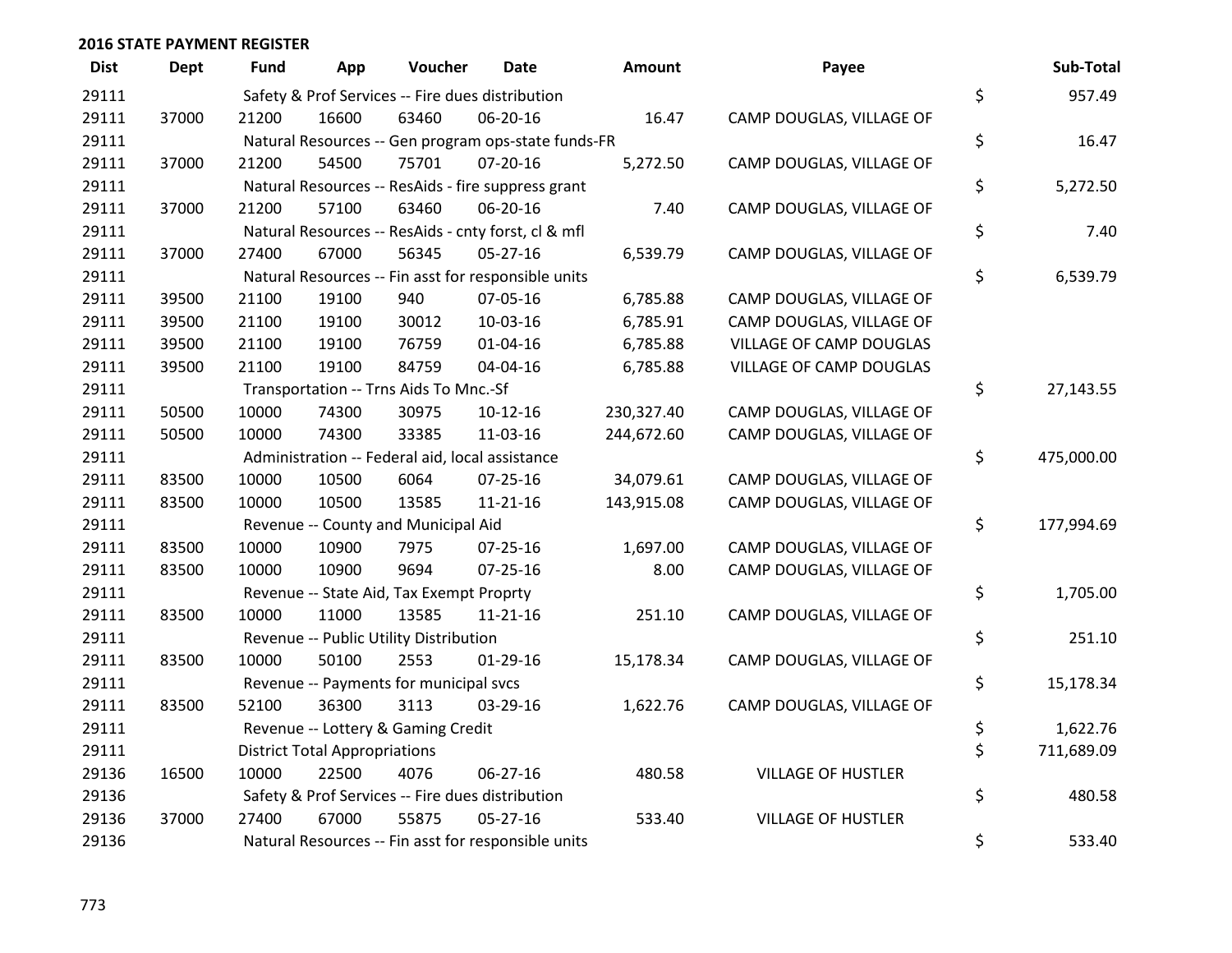| <b>Dist</b> | <b>Dept</b> | <b>Fund</b> | App                                  | Voucher                                          | Date                                                | <b>Amount</b> | Payee                            | Sub-Total        |
|-------------|-------------|-------------|--------------------------------------|--------------------------------------------------|-----------------------------------------------------|---------------|----------------------------------|------------------|
| 29136       | 39500       | 21100       | 19100                                | 941                                              | 07-05-16                                            | 1,712.05      | <b>VILLAGE OF HUSTLER</b>        |                  |
| 29136       | 39500       | 21100       | 19100                                | 30013                                            | 10-03-16                                            | 1,712.07      | <b>VILLAGE OF HUSTLER</b>        |                  |
| 29136       | 39500       | 21100       | 19100                                | 76760                                            | $01 - 04 - 16$                                      | 1,712.05      | <b>VILLAGE OF HUSTLER</b>        |                  |
| 29136       | 39500       | 21100       | 19100                                | 84760                                            | 04-04-16                                            | 1,712.05      | <b>VILLAGE OF HUSTLER</b>        |                  |
| 29136       |             |             |                                      | Transportation -- Trns Aids To Mnc.-Sf           |                                                     |               |                                  | \$<br>6,848.22   |
| 29136       | 83500       | 10000       | 10500                                | 6065                                             | $07 - 25 - 16$                                      | 7,393.43      | <b>VILLAGE OF HUSTLER</b>        |                  |
| 29136       | 83500       | 10000       | 10500                                | 13586                                            | $11 - 21 - 16$                                      | 41,896.07     | <b>VILLAGE OF HUSTLER</b>        |                  |
| 29136       |             |             |                                      | Revenue -- County and Municipal Aid              |                                                     |               |                                  | \$<br>49,289.50  |
| 29136       | 83500       | 10000       | 10900                                | 7976                                             | $07 - 25 - 16$                                      | 3.00          | <b>VILLAGE OF HUSTLER</b>        |                  |
| 29136       |             |             |                                      | Revenue -- State Aid, Tax Exempt Proprty         |                                                     |               |                                  | \$<br>3.00       |
| 29136       |             |             | <b>District Total Appropriations</b> |                                                  |                                                     |               |                                  | \$<br>57,154.70  |
| 29146       | 16500       | 10000       | 22500                                | 4077                                             | 06-27-16                                            | 1,021.66      | VILLAGE OF LYNDON STATION        |                  |
| 29146       |             |             |                                      | Safety & Prof Services -- Fire dues distribution |                                                     |               |                                  | \$<br>1,021.66   |
| 29146       | 37000       | 21200       | 16600                                | 63461                                            | 06-20-16                                            | 23.59         | VILLAGE OF LYNDON STATION        |                  |
| 29146       |             |             |                                      |                                                  | Natural Resources -- Gen program ops-state funds-FR |               |                                  | \$<br>23.59      |
| 29146       | 37000       | 21200       | 57100                                | 63461                                            | 06-20-16                                            | 10.60         | VILLAGE OF LYNDON STATION        |                  |
| 29146       |             |             |                                      |                                                  | Natural Resources -- ResAids - cnty forst, cl & mfl |               |                                  | \$<br>10.60      |
| 29146       | 37000       | 27400       | 67000                                | 55995                                            | $05 - 27 - 16$                                      | 2,214.00      | VILLAGE OF LYNDON STATION        |                  |
| 29146       |             |             |                                      |                                                  | Natural Resources -- Fin asst for responsible units |               |                                  | \$<br>2,214.00   |
| 29146       | 39500       | 21100       | 19100                                | 942                                              | 07-05-16                                            | 3,589.26      | VILLAGE OF LYNDON STATION        |                  |
| 29146       | 39500       | 21100       | 19100                                | 30014                                            | 10-03-16                                            | 3,589.26      | VILLAGE OF LYNDON STATION        |                  |
| 29146       | 39500       | 21100       | 19100                                | 76761                                            | $01 - 04 - 16$                                      | 3,589.26      | VILLAGE OF LYNDON STATION        |                  |
| 29146       | 39500       | 21100       | 19100                                | 84761                                            | 04-04-16                                            | 3,589.26      | VILLAGE OF LYNDON STATION        |                  |
| 29146       |             |             |                                      | Transportation -- Trns Aids To Mnc.-Sf           |                                                     |               |                                  | \$<br>14,357.04  |
| 29146       | 50500       | 10000       | 17400                                | 36531                                            | 12-19-16                                            | 3,619.00      | <b>VILLAGE OF LYNDON STATION</b> |                  |
| 29146       |             |             |                                      |                                                  | Administration -- HV trans In annual impact fee     |               |                                  | \$<br>3,619.00   |
| 29146       | 50500       | 10000       | 17500                                | 36531                                            | 12-19-16                                            | 120,634.00    | VILLAGE OF LYNDON STATION        |                  |
| 29146       |             |             |                                      |                                                  | Administration -- HV trans In environ impact fee    |               |                                  | \$<br>120,634.00 |
| 29146       | 83500       | 10000       | 10500                                | 6066                                             | 07-25-16                                            | 20,077.57     | VILLAGE OF LYNDON STATION        |                  |
| 29146       | 83500       | 10000       | 10500                                | 13587                                            | $11 - 21 - 16$                                      | 113,552.68    | VILLAGE OF LYNDON STATION        |                  |
| 29146       |             |             |                                      | Revenue -- County and Municipal Aid              |                                                     |               |                                  | \$<br>133,630.25 |
| 29146       | 83500       | 10000       | 10900                                | 7977                                             | $07 - 25 - 16$                                      | 171.00        | VILLAGE OF LYNDON STATION        |                  |
| 29146       |             |             |                                      | Revenue -- State Aid, Tax Exempt Proprty         |                                                     |               |                                  | \$<br>171.00     |
| 29146       | 83500       | 10000       | 11000                                | 13587                                            | 11-21-16                                            | 221.27        | <b>VILLAGE OF LYNDON STATION</b> |                  |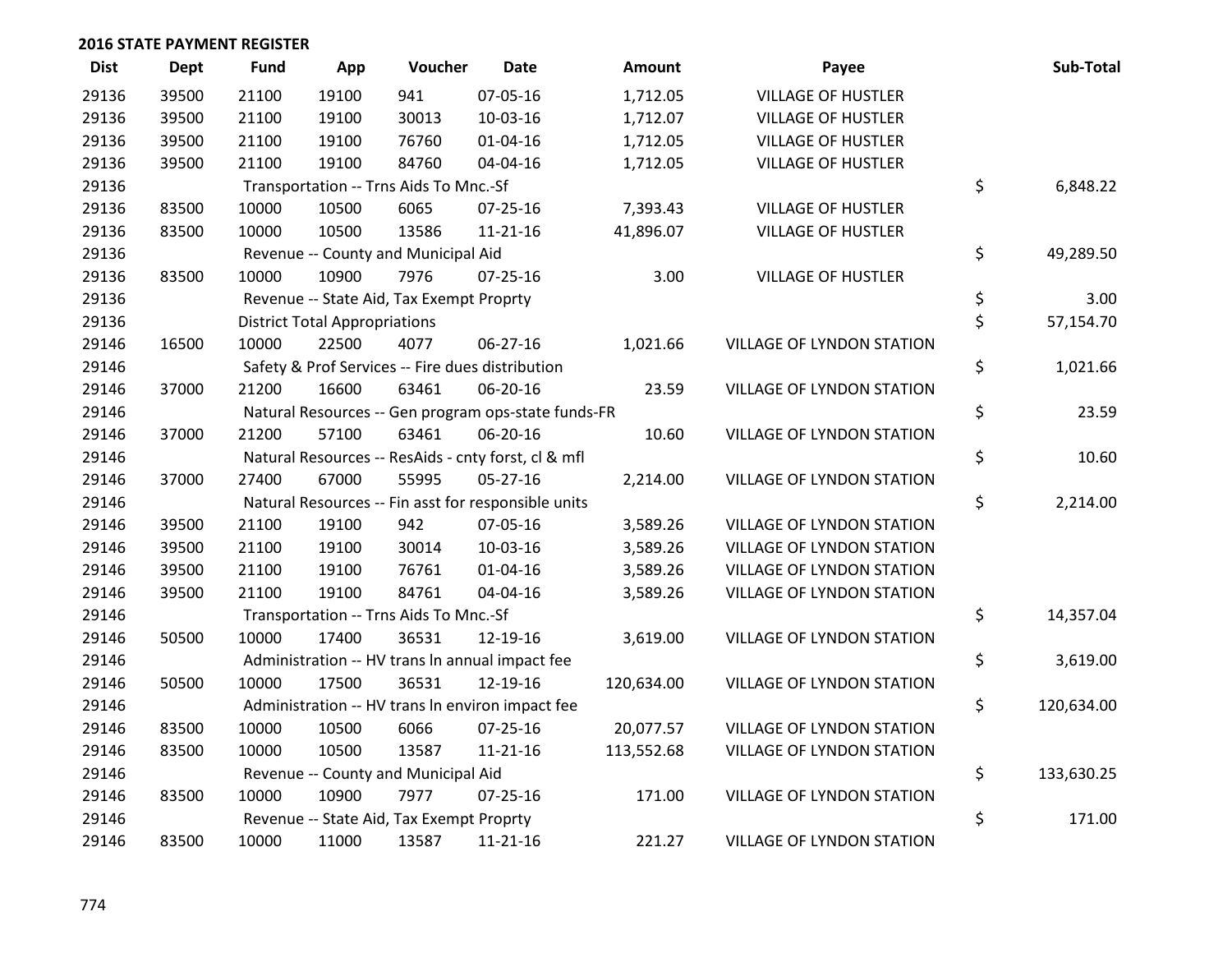| <b>Dist</b> | <b>Dept</b> | <b>Fund</b> | App                                  | Voucher                                             | <b>Date</b>    | <b>Amount</b> | Payee                     | Sub-Total        |
|-------------|-------------|-------------|--------------------------------------|-----------------------------------------------------|----------------|---------------|---------------------------|------------------|
| 29146       |             |             |                                      | Revenue -- Public Utility Distribution              |                |               |                           | \$<br>221.27     |
| 29146       | 83500       | 52100       | 36300                                | 3114                                                | 03-29-16       | 1,541.24      | VILLAGE OF LYNDON STATION |                  |
| 29146       |             |             |                                      | Revenue -- Lottery & Gaming Credit                  |                |               |                           | \$<br>1,541.24   |
| 29146       |             |             | <b>District Total Appropriations</b> |                                                     |                |               |                           | \$<br>277,443.65 |
| 29161       | 16500       | 10000       | 22500                                | 5192                                                | 07-06-16       | 1,807.92      | <b>VILLAGE OF NECEDAH</b> |                  |
| 29161       |             |             |                                      | Safety & Prof Services -- Fire dues distribution    |                |               |                           | \$<br>1,807.92   |
| 29161       | 37000       | 21200       | 57900                                | 45328                                               | $04 - 21 - 16$ | 3.41          | VILLAGE OF NECEDAH        |                  |
| 29161       |             |             |                                      | Natural Resources -- Aids in lieu of taxes - sum s  |                |               |                           | \$<br>3.41       |
| 29161       | 37000       | 21200       | 66300                                | 59092                                               | 06-07-16       | 6,934.00      | <b>VILLAGE OF NECEDAH</b> |                  |
| 29161       | 37000       | 21200       | 66300                                | 80324                                               | 08-04-16       | 685.44        | VILLAGE OF NECEDAH        |                  |
| 29161       |             |             |                                      | Natural Resources -- EA - lake protection           |                |               |                           | \$<br>7,619.44   |
| 29161       | 37000       | 27400       | 67000                                | 56035                                               | 05-27-16       | 1,731.67      | VILLAGE OF NECEDAH        |                  |
| 29161       |             |             |                                      | Natural Resources -- Fin asst for responsible units |                |               |                           | \$<br>1,731.67   |
| 29161       | 39500       | 21100       | 18500                                | 38555                                               | 10-19-16       | 4,000.00      | VILLAGE OF NECEDAH        |                  |
| 29161       |             |             |                                      | Transportation -- Hwy Sfty Loc Aid Ffd              |                |               |                           | \$<br>4,000.00   |
| 29161       | 39500       | 21100       | 19100                                | 943                                                 | 07-05-16       | 12,070.64     | VILLAGE OF NECEDAH        |                  |
| 29161       | 39500       | 21100       | 19100                                | 30015                                               | 10-03-16       | 12,070.65     | VILLAGE OF NECEDAH        |                  |
| 29161       | 39500       | 21100       | 19100                                | 76762                                               | $01 - 04 - 16$ | 12,070.64     | <b>VILLAGE OF NECEDAH</b> |                  |
| 29161       | 39500       | 21100       | 19100                                | 84762                                               | 04-04-16       | 12,070.64     | VILLAGE OF NECEDAH        |                  |
| 29161       |             |             |                                      | Transportation -- Trns Aids To Mnc.-Sf              |                |               |                           | \$<br>48,282.57  |
| 29161       | 50500       | 10000       | 74300                                | 13656                                               | 03-25-16       | 242,707.00    | VILLAGE OF NECEDAH        |                  |
| 29161       |             |             |                                      | Administration -- Federal aid, local assistance     |                |               |                           | \$<br>242,707.00 |
| 29161       | 83500       | 10000       | 10500                                | 6067                                                | $07 - 25 - 16$ | 51,698.68     | <b>VILLAGE OF NECEDAH</b> |                  |
| 29161       | 83500       | 10000       | 10500                                | 13588                                               | $11 - 21 - 16$ | 176,683.48    | VILLAGE OF NECEDAH        |                  |
| 29161       |             |             |                                      | Revenue -- County and Municipal Aid                 |                |               |                           | \$<br>228,382.16 |
| 29161       | 83500       | 10000       | 10900                                | 7978                                                | $07 - 25 - 16$ | 384.00        | <b>VILLAGE OF NECEDAH</b> |                  |
| 29161       | 83500       | 10000       | 10900                                | 9695                                                | 07-25-16       | 1,254.00      | VILLAGE OF NECEDAH        |                  |
| 29161       |             |             |                                      | Revenue -- State Aid, Tax Exempt Proprty            |                |               |                           | \$<br>1,638.00   |
| 29161       | 83500       | 10000       | 11000                                | 13588                                               | $11 - 21 - 16$ | 701.06        | <b>VILLAGE OF NECEDAH</b> |                  |
| 29161       |             |             |                                      | Revenue -- Public Utility Distribution              |                |               |                           | \$<br>701.06     |
| 29161       | 83500       | 10000       | 50100                                | 2554                                                | 01-29-16       | 738.10        | VILLAGE OF NECEDAH        |                  |
| 29161       |             |             |                                      | Revenue -- Payments for municipal svcs              |                |               |                           | \$<br>738.10     |
| 29161       | 83500       | 52100       | 36300                                | 3115                                                | 03-29-16       | 423.58        | <b>VILLAGE OF NECEDAH</b> |                  |
| 29161       |             |             |                                      | Revenue -- Lottery & Gaming Credit                  |                |               |                           | \$<br>423.58     |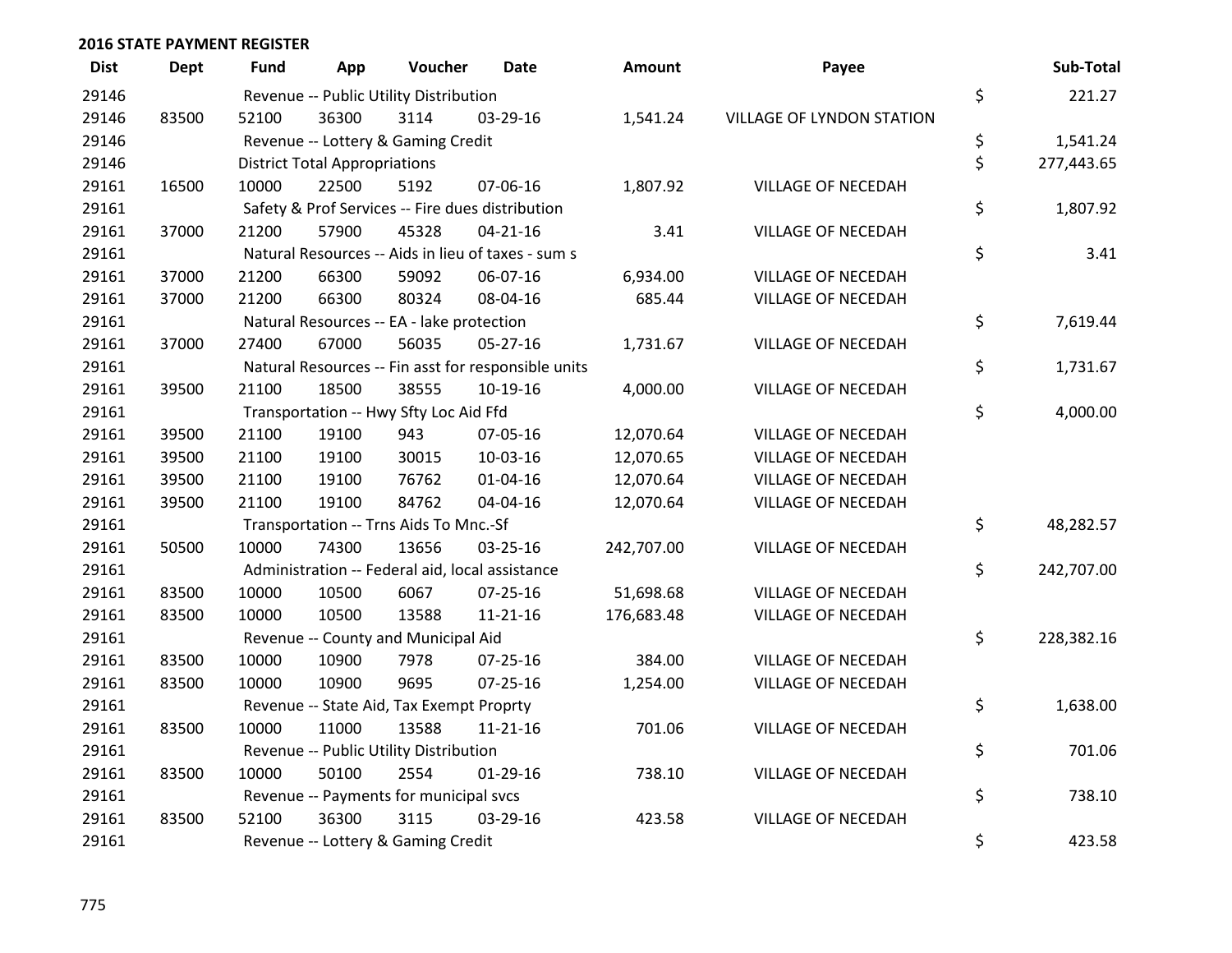| <b>Dist</b> | <b>Dept</b> | Fund  | App                                  | Voucher                                  | <b>Date</b>                                         | <b>Amount</b> | Payee                          | Sub-Total        |
|-------------|-------------|-------|--------------------------------------|------------------------------------------|-----------------------------------------------------|---------------|--------------------------------|------------------|
| 29161       |             |       | <b>District Total Appropriations</b> |                                          |                                                     |               |                                | \$<br>538,034.91 |
| 29186       | 16500       | 10000 | 22500                                | 4078                                     | 06-27-16                                            | 441.82        | UNION CENTER, VILLAGE OF       |                  |
| 29186       |             |       |                                      |                                          | Safety & Prof Services -- Fire dues distribution    |               |                                | \$<br>441.82     |
| 29186       | 37000       | 10000 | 50300                                | 29335                                    | $02 - 12 - 16$                                      | 32.24         | UNION CENTER, VILLAGE OF       |                  |
| 29186       | 37000       | 10000 | 50300                                | 46977                                    | $04 - 21 - 16$                                      | 183.71        | UNION CENTER, VILLAGE OF       |                  |
| 29186       |             |       |                                      |                                          | Natural Resources -- Aids in lieu of taxes - gener  |               |                                | \$<br>215.95     |
| 29186       | 37000       | 27400 | 67000                                | 56048                                    | $05 - 27 - 16$                                      | 253.93        | UNION CENTER, VILLAGE OF       |                  |
| 29186       |             |       |                                      |                                          | Natural Resources -- Fin asst for responsible units |               |                                | \$<br>253.93     |
| 29186       | 39500       | 21100 | 18500                                | 49349                                    | $11 - 10 - 16$                                      | 4,000.00      | UNION CENTER, VILLAGE OF       |                  |
| 29186       |             |       |                                      | Transportation -- Hwy Sfty Loc Aid Ffd   |                                                     |               |                                | \$<br>4,000.00   |
| 29186       | 39500       | 21100 | 19100                                | 944                                      | 07-05-16                                            | 3,520.44      | UNION CENTER, VILLAGE OF       |                  |
| 29186       | 39500       | 21100 | 19100                                | 30016                                    | 10-03-16                                            | 3,520.47      | UNION CENTER, VILLAGE OF       |                  |
| 29186       | 39500       | 21100 | 19100                                | 76763                                    | 01-04-16                                            | 3,520.44      | <b>VILLAGE OF UNION CENTER</b> |                  |
| 29186       | 39500       | 21100 | 19100                                | 84763                                    | 04-04-16                                            | 3,520.44      | VILLAGE OF UNION CENTER        |                  |
| 29186       |             |       |                                      | Transportation -- Trns Aids To Mnc.-Sf   |                                                     |               |                                | \$<br>14,081.79  |
| 29186       | 45500       | 10000 | 23100                                | 17671                                    | $10-12-16$                                          | 160.00        | UNION CENTER, VILLAGE OF       |                  |
| 29186       |             |       |                                      | Justice -- Law enforcement train, local  |                                                     |               |                                | \$<br>160.00     |
| 29186       | 83500       | 10000 | 10500                                | 6068                                     | 07-25-16                                            | 10,808.09     | UNION CENTER, VILLAGE OF       |                  |
| 29186       | 83500       | 10000 | 10500                                | 13589                                    | 11-21-16                                            | 53,793.90     | UNION CENTER, VILLAGE OF       |                  |
| 29186       |             |       |                                      | Revenue -- County and Municipal Aid      |                                                     |               |                                | \$<br>64,601.99  |
| 29186       | 83500       | 10000 | 10900                                | 7979                                     | $07 - 25 - 16$                                      | 92.00         | UNION CENTER, VILLAGE OF       |                  |
| 29186       |             |       |                                      | Revenue -- State Aid, Tax Exempt Proprty |                                                     |               |                                | \$<br>92.00      |
| 29186       | 83500       | 10000 | 11000                                | 13589                                    | $11 - 21 - 16$                                      | 484.97        | UNION CENTER, VILLAGE OF       |                  |
| 29186       |             |       |                                      | Revenue -- Public Utility Distribution   |                                                     |               |                                | \$<br>484.97     |
| 29186       | 83500       | 10000 | 50100                                | 2555                                     | $01-29-16$                                          | 102.13        | UNION CENTER, VILLAGE OF       |                  |
| 29186       |             |       |                                      | Revenue -- Payments for municipal svcs   |                                                     |               |                                | \$<br>102.13     |
| 29186       |             |       | <b>District Total Appropriations</b> |                                          |                                                     |               |                                | \$<br>84,434.58  |
| 29191       | 16500       | 10000 | 22500                                | 4079                                     | 06-27-16                                            | 983.47        | VILLAGE OF WONEWOC             |                  |
| 29191       |             |       |                                      |                                          | Safety & Prof Services -- Fire dues distribution    |               |                                | \$<br>983.47     |
| 29191       | 37000       | 10000 | 50300                                | 30867                                    | $02 - 17 - 16$                                      | 390.81        | <b>VILLAGE OF WONEWOC</b>      |                  |
| 29191       | 37000       | 10000 | 50300                                | 46816                                    | $04 - 21 - 16$                                      | 24.70         | VILLAGE OF WONEWOC             |                  |
| 29191       |             |       |                                      |                                          | Natural Resources -- Aids in lieu of taxes - gener  |               |                                | \$<br>415.51     |
| 29191       | 37000       | 27400 | 67000                                | 55679                                    | $05 - 27 - 16$                                      | 3,895.74      | VILLAGE OF WONEWOC             |                  |
| 29191       |             |       |                                      |                                          | Natural Resources -- Fin asst for responsible units |               |                                | \$<br>3,895.74   |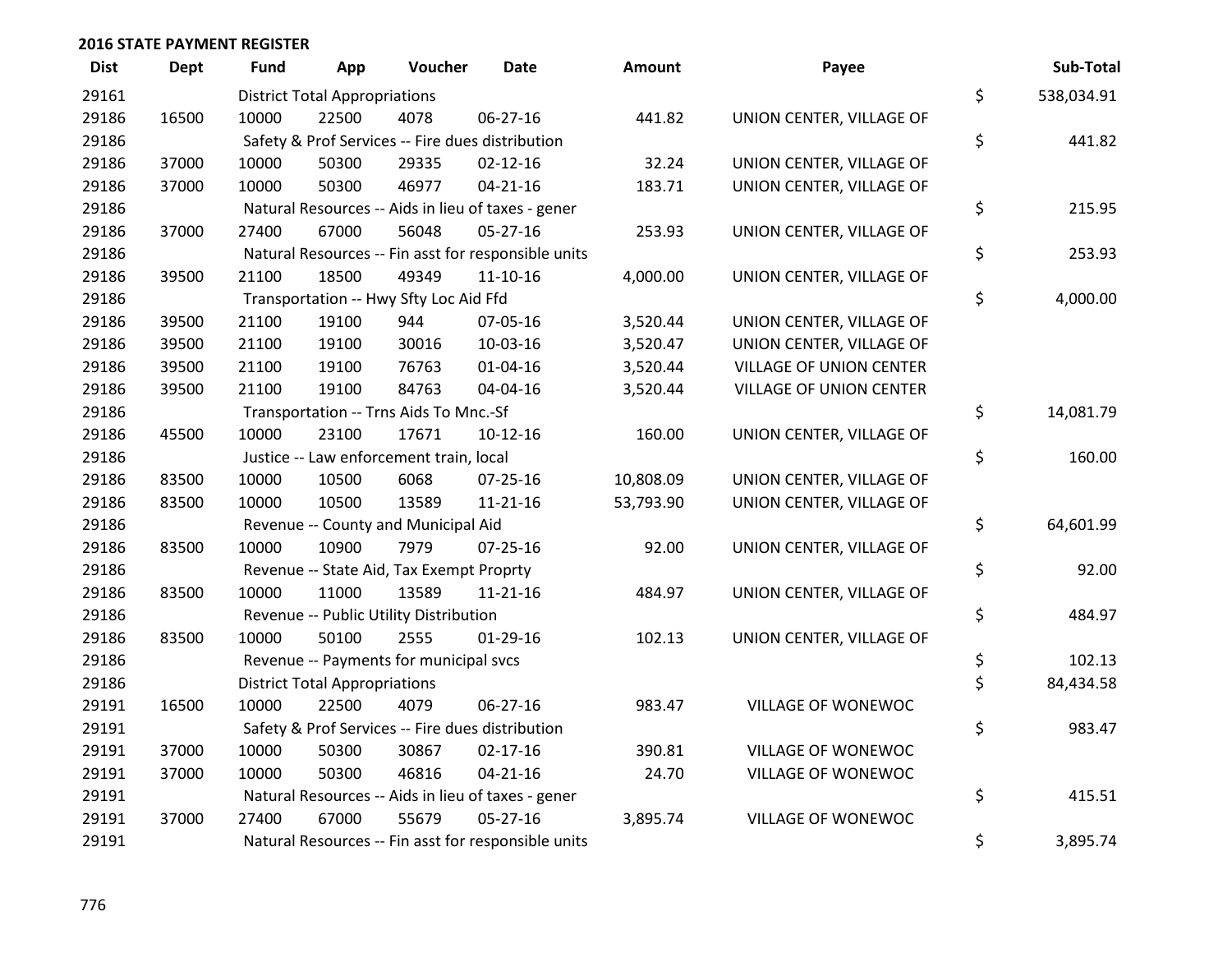| <b>Dist</b> | <b>Dept</b> | <b>Fund</b> | App                                  | Voucher                                  | <b>Date</b>                                         | Amount     | Payee                | Sub-Total        |
|-------------|-------------|-------------|--------------------------------------|------------------------------------------|-----------------------------------------------------|------------|----------------------|------------------|
| 29191       | 39500       | 21100       | 19100                                | 945                                      | 07-05-16                                            | 7,478.34   | VILLAGE OF WONEWOC   |                  |
| 29191       | 39500       | 21100       | 19100                                | 30017                                    | 10-03-16                                            | 7,478.35   | VILLAGE OF WONEWOC   |                  |
| 29191       | 39500       | 21100       | 19100                                | 76764                                    | $01 - 04 - 16$                                      | 7,478.34   | VILLAGE OF WONEWOC   |                  |
| 29191       | 39500       | 21100       | 19100                                | 84764                                    | 04-04-16                                            | 7,478.34   | VILLAGE OF WONEWOC   |                  |
| 29191       |             |             |                                      | Transportation -- Trns Aids To Mnc.-Sf   |                                                     |            |                      | \$<br>29,913.37  |
| 29191       | 45500       | 10000       | 23100                                | 16198                                    | 09-09-16                                            | 160.00     | VILLAGE OF WONEWOC   |                  |
| 29191       |             |             |                                      | Justice -- Law enforcement train, local  |                                                     |            |                      | \$<br>160.00     |
| 29191       | 83500       | 10000       | 10500                                | 6069                                     | 07-25-16                                            | 44,588.78  | VILLAGE OF WONEWOC   |                  |
| 29191       | 83500       | 10000       | 10500                                | 13590                                    | 11-21-16                                            | 216,497.09 | VILLAGE OF WONEWOC   |                  |
| 29191       |             |             |                                      | Revenue -- County and Municipal Aid      |                                                     |            |                      | \$<br>261,085.87 |
| 29191       | 83500       | 10000       | 10900                                | 7980                                     | $07 - 25 - 16$                                      | 740.00     | VILLAGE OF WONEWOC   |                  |
| 29191       |             |             |                                      | Revenue -- State Aid, Tax Exempt Proprty |                                                     |            |                      | \$<br>740.00     |
| 29191       | 83500       | 10000       | 11000                                | 13590                                    | $11 - 21 - 16$                                      | 843.27     | VILLAGE OF WONEWOC   |                  |
| 29191       |             |             |                                      | Revenue -- Public Utility Distribution   |                                                     |            |                      | \$<br>843.27     |
| 29191       | 83500       | 10000       | 50100                                | 2556                                     | $01-29-16$                                          | 133.38     | VILLAGE OF WONEWOC   |                  |
| 29191       |             |             |                                      | Revenue -- Payments for municipal svcs   |                                                     |            |                      | \$<br>133.38     |
| 29191       | 83500       | 52100       | 36300                                | 3116                                     | 03-29-16                                            | 1,927.68   | VILLAGE OF WONEWOC   |                  |
| 29191       |             |             |                                      | Revenue -- Lottery & Gaming Credit       |                                                     |            |                      | \$<br>1,927.68   |
| 29191       |             |             | <b>District Total Appropriations</b> |                                          |                                                     |            |                      | \$<br>300,098.29 |
| 29221       | 16500       | 10000       | 22500                                | 4080                                     | 06-27-16                                            | 2,411.85   | <b>CITY OF ELROY</b> |                  |
| 29221       |             |             |                                      |                                          | Safety & Prof Services -- Fire dues distribution    |            |                      | \$<br>2,411.85   |
| 29221       | 37000       | 10000       | 50300                                | 46215                                    | $04 - 21 - 16$                                      | 40.97      | <b>CITY OF ELROY</b> |                  |
| 29221       |             |             |                                      |                                          | Natural Resources -- Aids in lieu of taxes - gener  |            |                      | \$<br>40.97      |
| 29221       | 37000       | 21200       | 57900                                | 46216                                    | $04 - 21 - 16$                                      | 0.29       | <b>CITY OF ELROY</b> |                  |
| 29221       |             |             |                                      |                                          | Natural Resources -- Aids in lieu of taxes - sum s  |            |                      | \$<br>0.29       |
| 29221       | 37000       | 27400       | 67000                                | 55488                                    | $05 - 27 - 16$                                      | 9,327.36   | <b>CITY OF ELROY</b> |                  |
| 29221       |             |             |                                      |                                          | Natural Resources -- Fin asst for responsible units |            |                      | \$<br>9,327.36   |
| 29221       | 39500       | 21100       | 19100                                | 946                                      | 07-05-16                                            | 18,796.61  | <b>CITY OF ELROY</b> |                  |
| 29221       | 39500       | 21100       | 19100                                | 30018                                    | 10-03-16                                            | 18,796.64  | <b>CITY OF ELROY</b> |                  |
| 29221       | 39500       | 21100       | 19100                                | 76765                                    | $01 - 04 - 16$                                      | 18,796.61  | <b>CITY OF ELROY</b> |                  |
| 29221       | 39500       | 21100       | 19100                                | 84765                                    | 04-04-16                                            | 18,796.61  | <b>CITY OF ELROY</b> |                  |
| 29221       |             |             |                                      | Transportation -- Trns Aids To Mnc.-Sf   |                                                     |            |                      | \$<br>75,186.47  |
| 29221       | 83500       | 10000       | 10500                                | 6070                                     | 07-25-16                                            | 103,847.72 | <b>CITY OF ELROY</b> |                  |
| 29221       | 83500       | 10000       | 10500                                | 13591                                    | 11-21-16                                            | 485,734.55 | <b>CITY OF ELROY</b> |                  |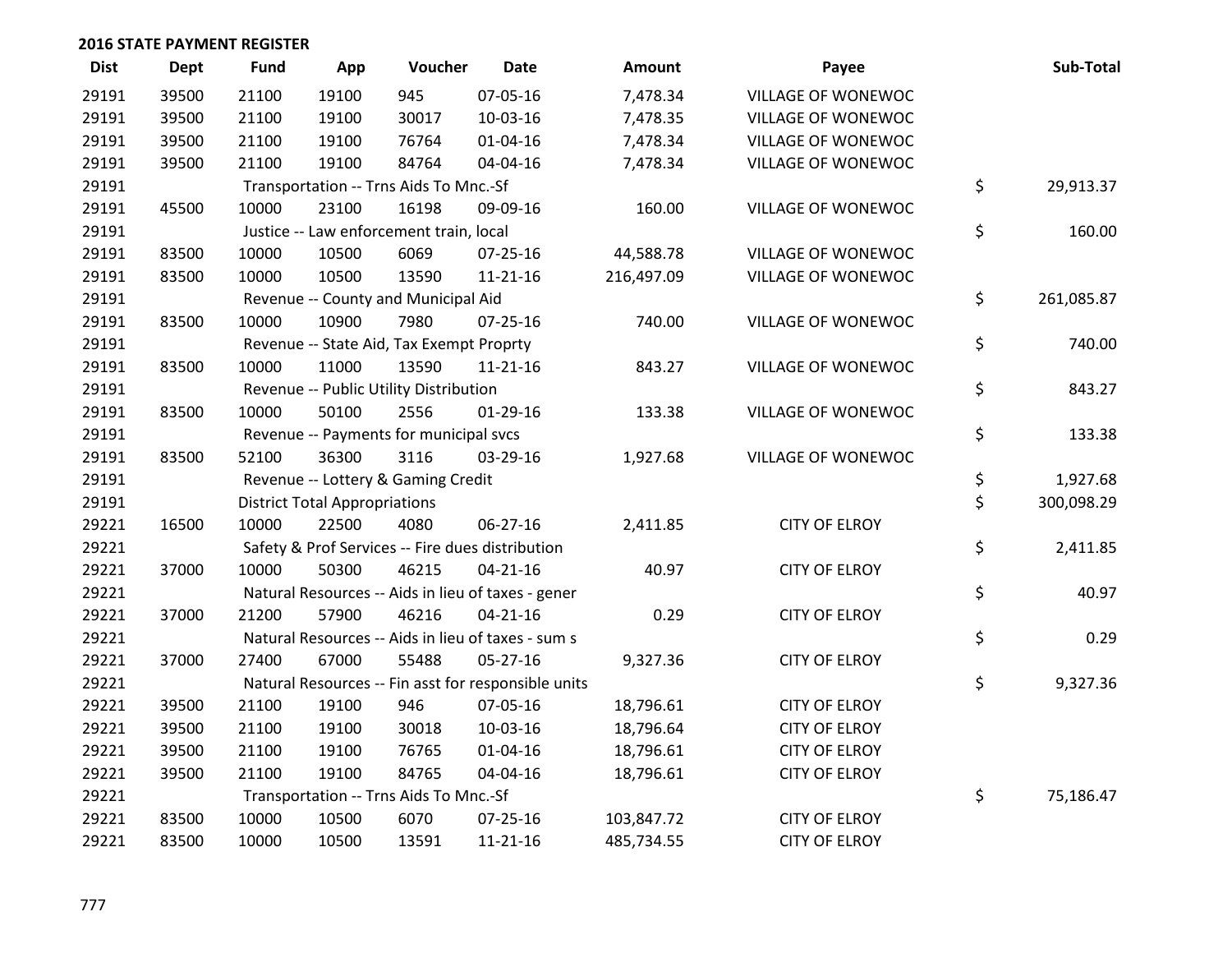| <b>Dist</b> | <b>Dept</b> | <b>Fund</b> | App                                  | Voucher                                       | <b>Date</b>                                         | Amount     | Payee                  | Sub-Total        |
|-------------|-------------|-------------|--------------------------------------|-----------------------------------------------|-----------------------------------------------------|------------|------------------------|------------------|
| 29221       |             |             |                                      | Revenue -- County and Municipal Aid           |                                                     |            |                        | \$<br>589,582.27 |
| 29221       | 83500       | 10000       | 10900                                | 7981                                          | $07 - 25 - 16$                                      | 3,934.00   | <b>CITY OF ELROY</b>   |                  |
| 29221       | 83500       | 10000       | 10900                                | 9696                                          | $07 - 25 - 16$                                      | 2,072.00   | <b>CITY OF ELROY</b>   |                  |
| 29221       |             |             |                                      | Revenue -- State Aid, Tax Exempt Proprty      |                                                     |            |                        | \$<br>6,006.00   |
| 29221       | 83500       | 10000       | 11000                                | 13591                                         | 11-21-16                                            | 1,647.09   | <b>CITY OF ELROY</b>   |                  |
| 29221       |             |             |                                      | Revenue -- Public Utility Distribution        |                                                     |            |                        | \$<br>1,647.09   |
| 29221       | 83500       | 10000       | 50100                                | 2557                                          | $01 - 29 - 16$                                      | 217.94     | <b>CITY OF ELROY</b>   |                  |
| 29221       |             |             |                                      | Revenue -- Payments for municipal svcs        |                                                     |            |                        | \$<br>217.94     |
| 29221       | 83500       | 52100       | 36300                                | 3117                                          | 03-28-16                                            | 67.52      | <b>CITY OF ELROY</b>   |                  |
| 29221       |             |             |                                      | Revenue -- Lottery & Gaming Credit            |                                                     |            |                        | \$<br>67.52      |
| 29221       |             |             | <b>District Total Appropriations</b> |                                               |                                                     |            |                        | \$<br>684,487.76 |
| 29251       | 16500       | 10000       | 22500                                | 4081                                          | 06-27-16                                            | 8,368.07   | <b>CITY OF MAUSTON</b> |                  |
| 29251       |             |             |                                      |                                               | Safety & Prof Services -- Fire dues distribution    |            |                        | \$<br>8,368.07   |
| 29251       | 37000       | 10000       | 94100                                | 21225                                         | $01-13-16$                                          | 45,000.00  | <b>CITY OF MAUSTON</b> |                  |
| 29251       |             |             |                                      | Natural Resources -- GPO - federal funds      |                                                     |            |                        | \$<br>45,000.00  |
| 29251       | 37000       | 21200       | 58300                                | 35090                                         | 03-04-16                                            | 184,407.00 | <b>CITY OF MAUSTON</b> |                  |
| 29251       |             |             |                                      | Natural Resources -- Rec & resource aids, fed |                                                     |            |                        | \$<br>184,407.00 |
| 29251       | 37000       | 27400       | 67000                                | 55665                                         | 05-27-16                                            | 12,619.75  | <b>CITY OF MAUSTON</b> |                  |
| 29251       |             |             |                                      |                                               | Natural Resources -- Fin asst for responsible units |            |                        | \$<br>12,619.75  |
| 29251       | 37000       | 36300       | TA100                                | 34889                                         | 03-03-16                                            | 28,134.50  | <b>CITY OF MAUSTON</b> |                  |
| 29251       | 37000       | 36300       | TA100                                | 34893                                         | 03-03-16                                            | 220,865.50 | <b>CITY OF MAUSTON</b> |                  |
| 29251       |             |             |                                      | Natural Resources -- LAND ACQUISITION         |                                                     |            |                        | \$<br>249,000.00 |
| 29251       | 39500       | 21100       | 16200                                | 2072                                          | 07-05-16                                            | 15,769.82  | <b>CITY OF MAUSTON</b> |                  |
| 29251       | 39500       | 21100       | 16200                                | 29174                                         | 10-03-16                                            | 15,769.84  | <b>CITY OF MAUSTON</b> |                  |
| 29251       |             |             |                                      | Transportation -- Conn Hwy Aids St Fds        |                                                     |            |                        | \$<br>31,539.66  |
| 29251       | 39500       | 21100       | 17700                                | 6074                                          | 08-01-16                                            | 13,315.00  | <b>CITY OF MAUSTON</b> |                  |
| 29251       | 39500       | 21100       | 17700                                | 32916                                         | 10-06-16                                            | 13,315.00  | <b>CITY OF MAUSTON</b> |                  |
| 29251       | 39500       | 21100       | 17700                                | 56749                                         | 12-01-16                                            | 4,840.00   | <b>CITY OF MAUSTON</b> |                  |
| 29251       | 39500       | 21100       | 17700                                | 56752                                         | 12-01-16                                            | 4,496.00   | <b>CITY OF MAUSTON</b> |                  |
| 29251       | 39500       | 21100       | 17700                                | 69112                                         | 12-30-16                                            | 7,989.00   | <b>CITY OF MAUSTON</b> |                  |
| 29251       |             |             |                                      | Transportation -- Tc, Trns Oper Aid Sf        |                                                     |            |                        | \$<br>43,955.00  |
| 29251       | 39500       | 21100       | 18200                                | 33745                                         | 10-04-16                                            | 32,426.00  | <b>CITY OF MAUSTON</b> |                  |
| 29251       | 39500       | 21100       | 18200                                | 57895                                         | 12-05-16                                            | 16,220.00  | <b>CITY OF MAUSTON</b> |                  |
| 29251       |             |             |                                      | Transportation -- Trnst/Trns-Rel Aid F        |                                                     |            |                        | \$<br>48,646.00  |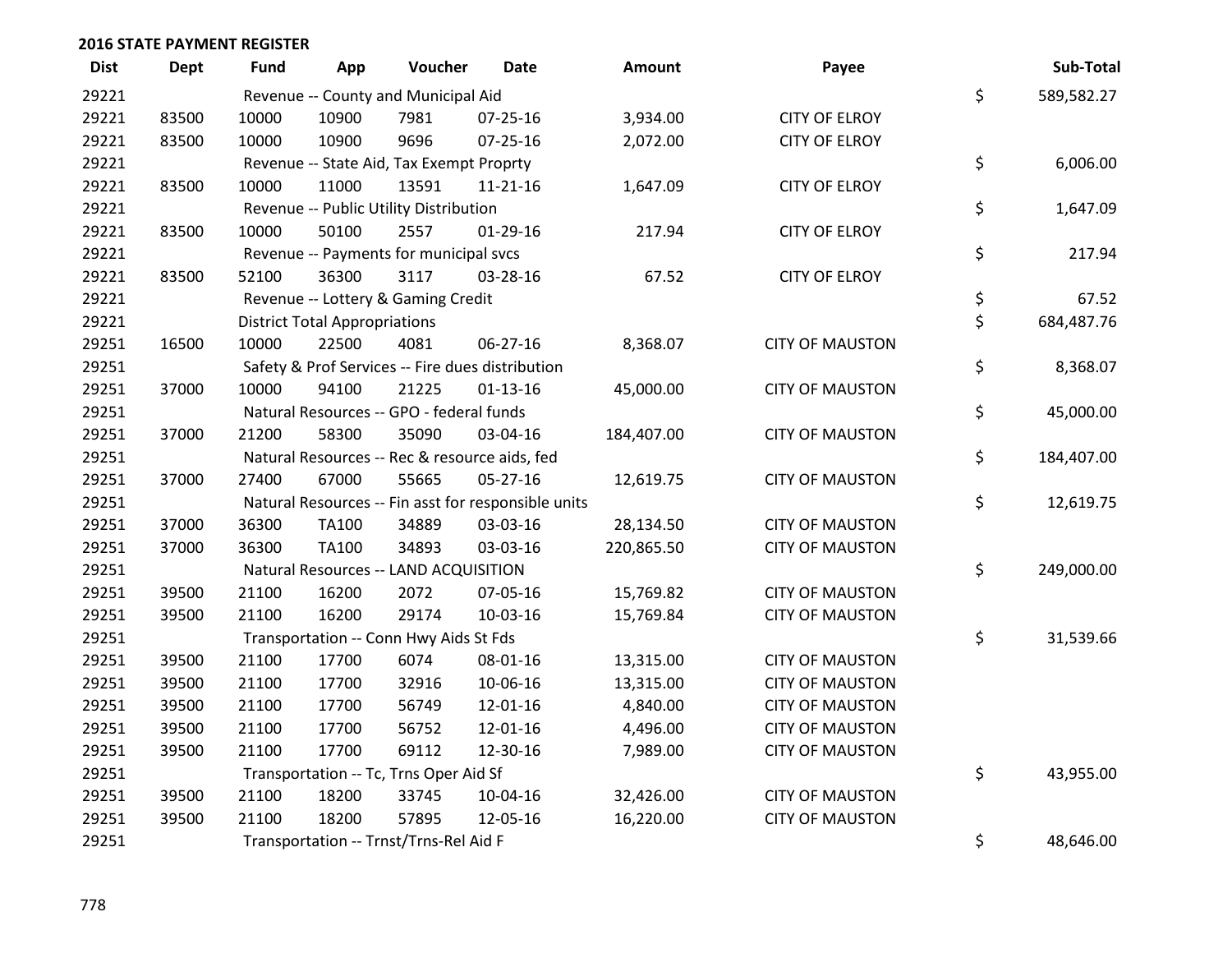| <b>Dist</b> | <b>Dept</b> | <b>Fund</b>                            | App            | Voucher                                 | <b>Date</b>                                      | <b>Amount</b> | Payee                     | Sub-Total        |
|-------------|-------------|----------------------------------------|----------------|-----------------------------------------|--------------------------------------------------|---------------|---------------------------|------------------|
| 29251       | 39500       | 21100                                  | 18500          | 58323                                   | 12-05-16                                         | 3,667.64      | <b>CITY OF MAUSTON</b>    |                  |
| 29251       |             | Transportation -- Hwy Sfty Loc Aid Ffd | \$<br>3,667.64 |                                         |                                                  |               |                           |                  |
| 29251       | 39500       | 21100                                  | 19100          | 947                                     | 07-05-16                                         | 90,790.95     | <b>CITY OF MAUSTON</b>    |                  |
| 29251       | 39500       | 21100                                  | 19100          | 30019                                   | 10-03-16                                         | 90,790.97     | <b>CITY OF MAUSTON</b>    |                  |
| 29251       |             |                                        |                | Transportation -- Trns Aids To Mnc.-Sf  |                                                  |               |                           | \$<br>181,581.92 |
| 29251       | 39500       | 21100                                  | 16200          | 78039                                   | $01 - 04 - 16$                                   | 15,769.82     | <b>CITY OF MAUSTON</b>    |                  |
| 29251       | 39500       | 21100                                  | 16200          | 82039                                   | 04-04-16                                         | 15,769.82     | <b>CITY OF MAUSTON</b>    |                  |
| 29251       |             |                                        |                | Transportation -- Conn Hwy Aids St Fds  |                                                  |               |                           | \$<br>31,539.64  |
| 29251       | 39500       | 21100                                  | 17700          | 72029                                   | $01 - 04 - 16$                                   | 7,850.00      | <b>CITY OF MAUSTON</b>    |                  |
| 29251       | 39500       | 21100                                  | 17700          | 90029                                   | 05-27-16                                         | 13,315.00     | <b>CITY OF MAUSTON</b>    |                  |
| 29251       |             |                                        |                | Transportation -- Tc, Trns Oper Aid Sf  |                                                  |               |                           | \$<br>21,165.00  |
| 29251       | 39500       | 21100                                  | 18200          | 74716                                   | 02-25-16                                         | 14,694.00     | <b>TREAS CITY MAUSTON</b> |                  |
| 29251       |             |                                        |                | Transportation -- Trnst/Trns-Rel Aid F  |                                                  |               |                           | \$<br>14,694.00  |
| 29251       | 39500       | 21100                                  | 18500          | 72205                                   | $01 - 28 - 16$                                   | 299.20        | <b>TREAS CITY MAUSTON</b> |                  |
| 29251       | 39500       | 21100                                  | 18500          | 72205                                   | $01 - 28 - 16$                                   | 598.40        | <b>TREAS CITY MAUSTON</b> |                  |
| 29251       | 39500       | 21100                                  | 18500          | 75930                                   | 03-09-16                                         | 897.60        | <b>TREAS CITY MAUSTON</b> |                  |
| 29251       | 39500       | 21100                                  | 18500          | 75930                                   | 03-09-16                                         | 1,062.31      | <b>TREAS CITY MAUSTON</b> |                  |
| 29251       | 39500       | 21100                                  | 18500          | 75930                                   | 03-09-16                                         | 1,152.86      | <b>TREAS CITY MAUSTON</b> |                  |
| 29251       | 39500       | 21100                                  | 18500          | 84671                                   | 06-16-16                                         | 4,999.00      | <b>TREAS CITY MAUSTON</b> |                  |
| 29251       | 39500       | 21100                                  | 18500          | 84934                                   | 06-17-16                                         | 1,263.84      | <b>TREAS CITY MAUSTON</b> |                  |
| 29251       | 39500       | 21100                                  | 18500          | 84934                                   | 06-17-16                                         | 1,413.36      | <b>TREAS CITY MAUSTON</b> |                  |
| 29251       | 39500       | 21100                                  | 18500          | 86259                                   | $07 - 01 - 16$                                   | 1,289.96      | <b>TREAS CITY MAUSTON</b> |                  |
| 29251       |             |                                        |                | Transportation -- Hwy Sfty Loc Aid Ffd  |                                                  |               |                           | \$<br>12,976.53  |
| 29251       | 39500       | 21100                                  | 19100          | 76766                                   | $01 - 04 - 16$                                   | 90,790.95     | <b>CITY OF MAUSTON</b>    |                  |
| 29251       | 39500       | 21100                                  | 19100          | 84766                                   | 04-04-16                                         | 90,790.95     | <b>CITY OF MAUSTON</b>    |                  |
| 29251       |             |                                        |                | Transportation -- Trns Aids To Mnc.-Sf  |                                                  |               |                           | \$<br>181,581.90 |
| 29251       | 45500       | 10000                                  | 23100          | 20810                                   | 12-16-16                                         | 1,120.00      | <b>CITY OF MAUSTON</b>    |                  |
| 29251       |             |                                        |                | Justice -- Law enforcement train, local |                                                  |               |                           | \$<br>1,120.00   |
| 29251       | 50500       | 10000                                  | 17400          | 36518                                   | 12-19-16                                         | 3,615.00      | <b>CITY OF MAUSTON</b>    |                  |
| 29251       |             |                                        |                |                                         | Administration -- HV trans In annual impact fee  |               |                           | \$<br>3,615.00   |
| 29251       | 50500       | 10000                                  | 17500          | 36518                                   | 12-19-16                                         | 120,480.00    | <b>CITY OF MAUSTON</b>    |                  |
| 29251       |             |                                        |                |                                         | Administration -- HV trans In environ impact fee |               |                           | \$<br>120,480.00 |
| 29251       | 50500       | 10000                                  | 74500          | 18030                                   | 05-02-16                                         |               | <b>CITY OF MAUSTON</b>    |                  |
| 29251       | 50500       | 10000                                  | 74500          | 18031                                   | 05-02-16                                         |               | <b>CITY OF MAUSTON</b>    |                  |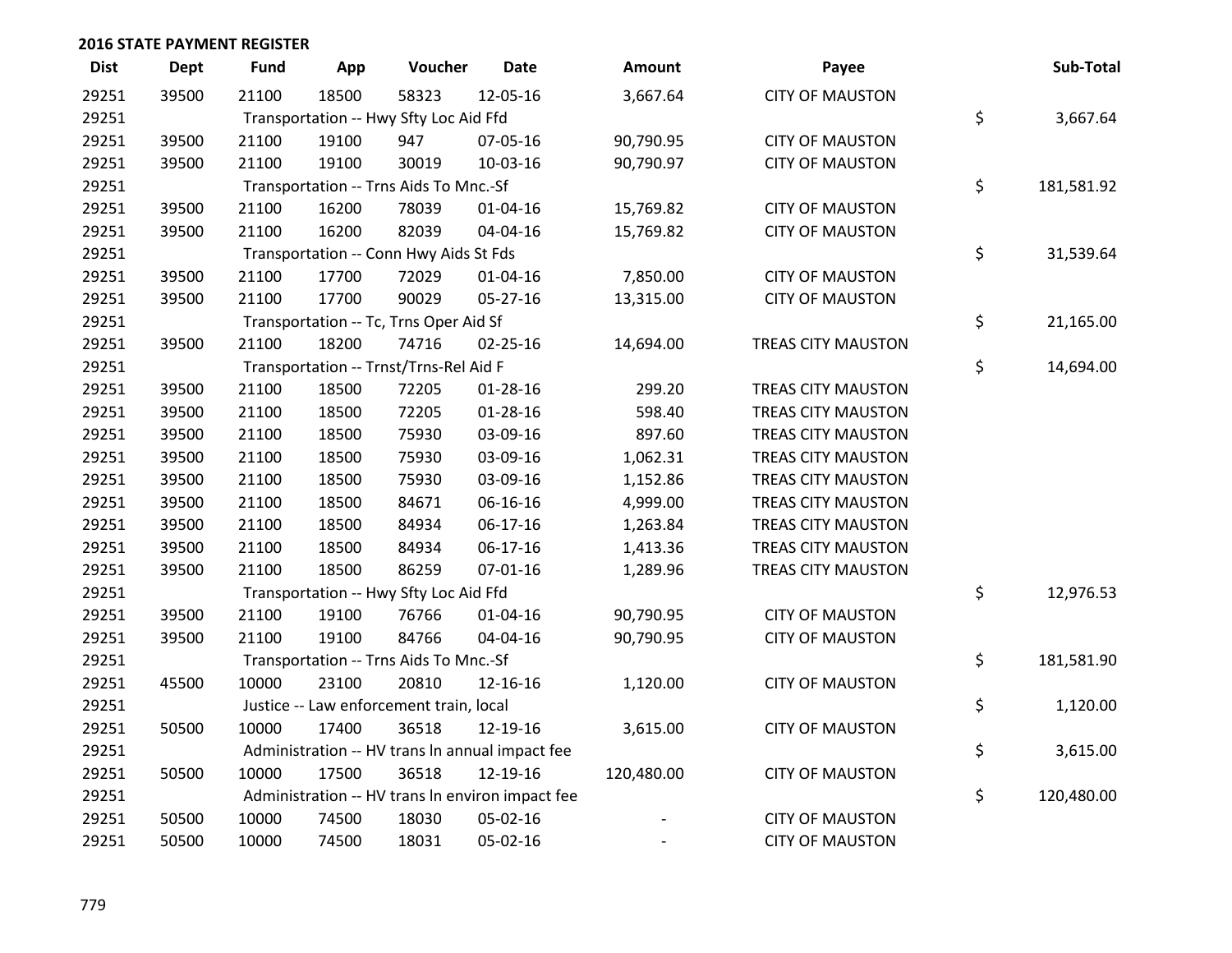| <b>Dist</b> | <b>Dept</b> | <b>Fund</b> | App                                             | Voucher                                  | <b>Date</b>                                         | Amount     | Payee                     |    | Sub-Total    |  |
|-------------|-------------|-------------|-------------------------------------------------|------------------------------------------|-----------------------------------------------------|------------|---------------------------|----|--------------|--|
| 29251       | 50500       | 10000       | 74500                                           | 27269                                    | 08-16-16                                            | 5,888.00   | <b>CITY OF MAUSTON</b>    |    |              |  |
| 29251       | 50500       | 10000       | 74500                                           | 27270                                    | 08-16-16                                            | 1,636.00   | <b>CITY OF MAUSTON</b>    |    |              |  |
| 29251       |             |             | Administration -- Federal aid; individ and orgs |                                          |                                                     |            |                           |    |              |  |
| 29251       | 83500       | 10000       | 10500                                           | 6071                                     | $07 - 25 - 16$                                      | 223,320.48 | <b>CITY OF MAUSTON</b>    |    |              |  |
| 29251       | 83500       | 10000       | 10500                                           | 13592                                    | $11 - 21 - 16$                                      | 858,914.42 | <b>CITY OF MAUSTON</b>    |    |              |  |
| 29251       |             |             |                                                 | Revenue -- County and Municipal Aid      |                                                     |            |                           | \$ | 1,082,234.90 |  |
| 29251       | 83500       | 10000       | 10900                                           | 7982                                     | 07-25-16                                            | 6,826.00   | <b>CITY OF MAUSTON</b>    |    |              |  |
| 29251       | 83500       | 10000       | 10900                                           | 9697                                     | $07 - 25 - 16$                                      | 7,904.00   | <b>CITY OF MAUSTON</b>    |    |              |  |
| 29251       |             |             |                                                 | Revenue -- State Aid, Tax Exempt Proprty |                                                     |            |                           | \$ | 14,730.00    |  |
| 29251       | 83500       | 10000       | 11000                                           | 13592                                    | $11 - 21 - 16$                                      | 8,990.82   | <b>CITY OF MAUSTON</b>    |    |              |  |
| 29251       |             |             |                                                 | Revenue -- Public Utility Distribution   |                                                     |            |                           | \$ | 8,990.82     |  |
| 29251       | 83500       | 10000       | 50100                                           | 2558                                     | $01-29-16$                                          | 76,347.80  | <b>CITY OF MAUSTON</b>    |    |              |  |
| 29251       |             |             |                                                 | Revenue -- Payments for municipal svcs   |                                                     |            |                           | \$ | 76,347.80    |  |
| 29251       | 83500       | 52100       | 36300                                           | 3118                                     | 03-29-16                                            | 7,677.66   | <b>CITY OF MAUSTON</b>    |    |              |  |
| 29251       |             |             |                                                 | Revenue -- Lottery & Gaming Credit       |                                                     |            |                           | \$ | 7,677.66     |  |
| 29251       |             |             | <b>District Total Appropriations</b>            |                                          |                                                     |            |                           | \$ | 2,393,462.29 |  |
| 29261       | 16500       | 10000       | 22500                                           | 4082                                     | 06-27-16                                            | 3,117.23   | NEW LISBON, CITY OF       |    |              |  |
| 29261       |             |             |                                                 |                                          | Safety & Prof Services -- Fire dues distribution    |            |                           | \$ | 3,117.23     |  |
| 29261       | 37000       | 27400       | 67000                                           | 56233                                    | 05-27-16                                            | 5,043.99   | NEW LISBON, CITY OF       |    |              |  |
| 29261       |             |             |                                                 |                                          | Natural Resources -- Fin asst for responsible units |            |                           | \$ | 5,043.99     |  |
| 29261       | 39500       | 21100       | 18500                                           | 33624                                    | 09-30-16                                            | 1,374.48   | NEW LISBON, CITY OF       |    |              |  |
| 29261       | 39500       | 21100       | 18500                                           | 35854                                    | $10 - 11 - 16$                                      | 1,380.92   | NEW LISBON, CITY OF       |    |              |  |
| 29261       |             |             |                                                 | Transportation -- Hwy Sfty Loc Aid Ffd   |                                                     |            |                           | \$ | 2,755.40     |  |
| 29261       | 39500       | 21100       | 19100                                           | 948                                      | 07-05-16                                            | 24,228.27  | NEW LISBON, CITY OF       |    |              |  |
| 29261       | 39500       | 21100       | 19100                                           | 30020                                    | 10-03-16                                            | 24,228.30  | NEW LISBON, CITY OF       |    |              |  |
| 29261       |             |             |                                                 | Transportation -- Trns Aids To Mnc.-Sf   |                                                     |            |                           | \$ | 48,456.57    |  |
| 29261       | 39500       | 21100       | 18500                                           | 76759                                    | 03-18-16                                            | 557.76     | TREAS CITY NEW LISBON     |    |              |  |
| 29261       | 39500       | 21100       | 18500                                           | 76759                                    | 03-18-16                                            | 557.76     | TREAS CITY NEW LISBON     |    |              |  |
| 29261       | 39500       | 21100       | 18500                                           | 77851                                    | 03-30-16                                            | 580.80     | TREAS CITY NEW LISBON     |    |              |  |
| 29261       | 39500       | 21100       | 18500                                           | 80651                                    | 05-02-16                                            | 692.96     | TREAS CITY NEW LISBON     |    |              |  |
| 29261       | 39500       | 21100       | 18500                                           | 82605                                    | 05-23-16                                            | 1,273.76   | TREAS CITY NEW LISBON     |    |              |  |
| 29261       |             |             |                                                 | Transportation -- Hwy Sfty Loc Aid Ffd   |                                                     |            |                           | \$ | 3,663.04     |  |
| 29261       | 39500       | 21100       | 19100                                           | 76767                                    | $01 - 04 - 16$                                      | 24,228.27  | <b>CITY OF NEW LISBON</b> |    |              |  |
| 29261       | 39500       | 21100       | 19100                                           | 84767                                    | 04-04-16                                            | 24,228.27  | <b>CITY OF NEW LISBON</b> |    |              |  |